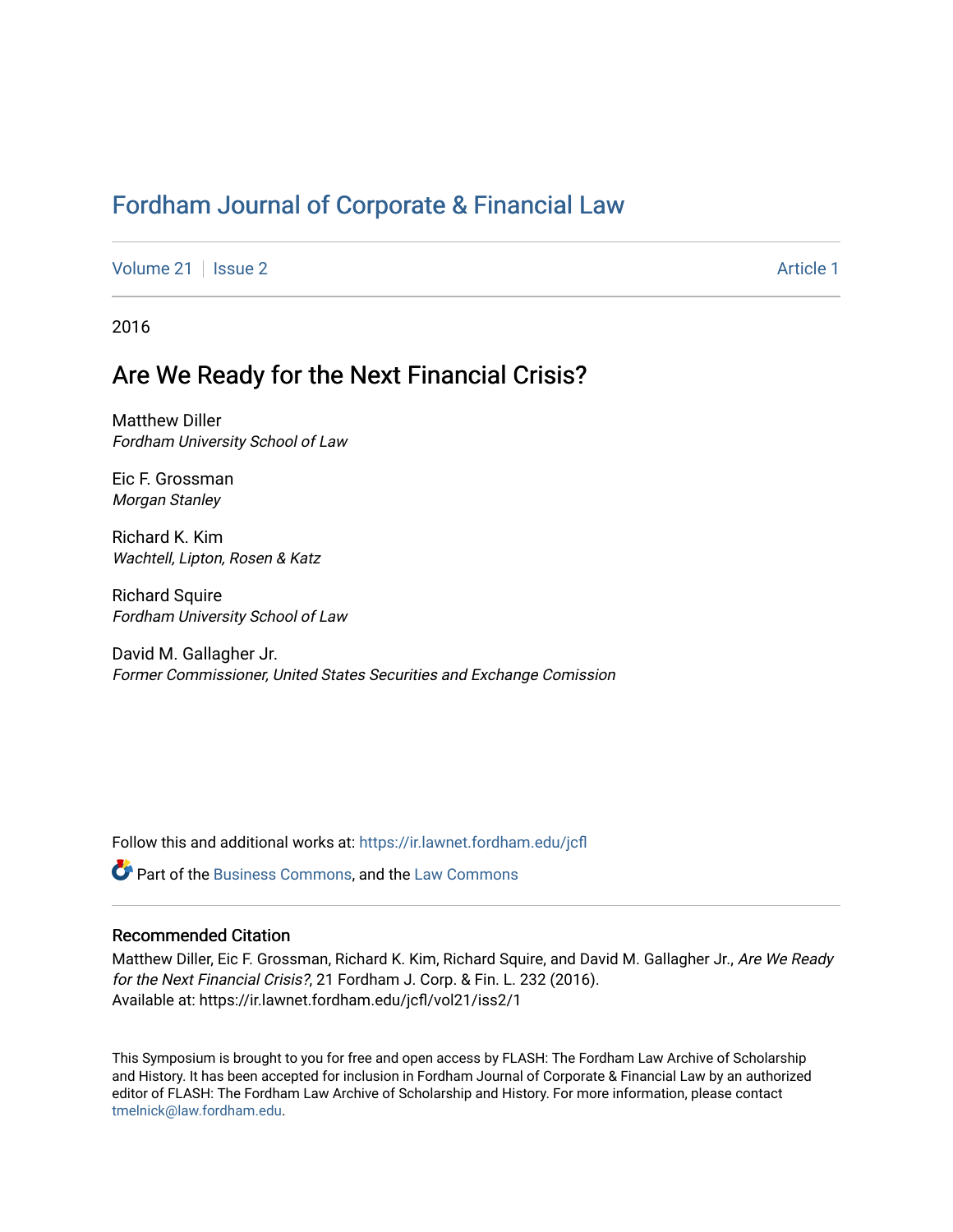## **SYMPOSIUM**

# **ARE WE READY FOR THE NEXT FINANCIAL CRISIS?†**

#### **WELCOME AND INTRODUCTORY REMARKS**

*Matthew Diller*<sup>i</sup> Fordham University School of Law

**PANEL**

*Eric F. Grossman*ii Morgan Stanley

*Richard K. Kim*iii Wachtell, Lipton, Rosen & Katz

*Richard Squire*iv Fordham University School of Law

<sup>&</sup>lt;sup>†</sup> The Symposium was held at Fordham University School of Law on October 30, 2015. It has been edited to remove minor cadences of speech that appear awkward in writing and to provide sources and references to other explanatory material with respect to certain statements made by the speakers.

<sup>&</sup>lt;sup>i</sup> Matthew Diller is the Dean and Paul Fuller Professor of Law of Fordham University School of Law.

ii Eric F. Grossman is the Executive Vice President & Chief Legal Officer of Morgan Stanley.

iii Richard K. Kim is a partner at Wachtell, Lipton, Rosen & Katz.

iv Richard Squire is a Professor of Law at Fordham University School of Law.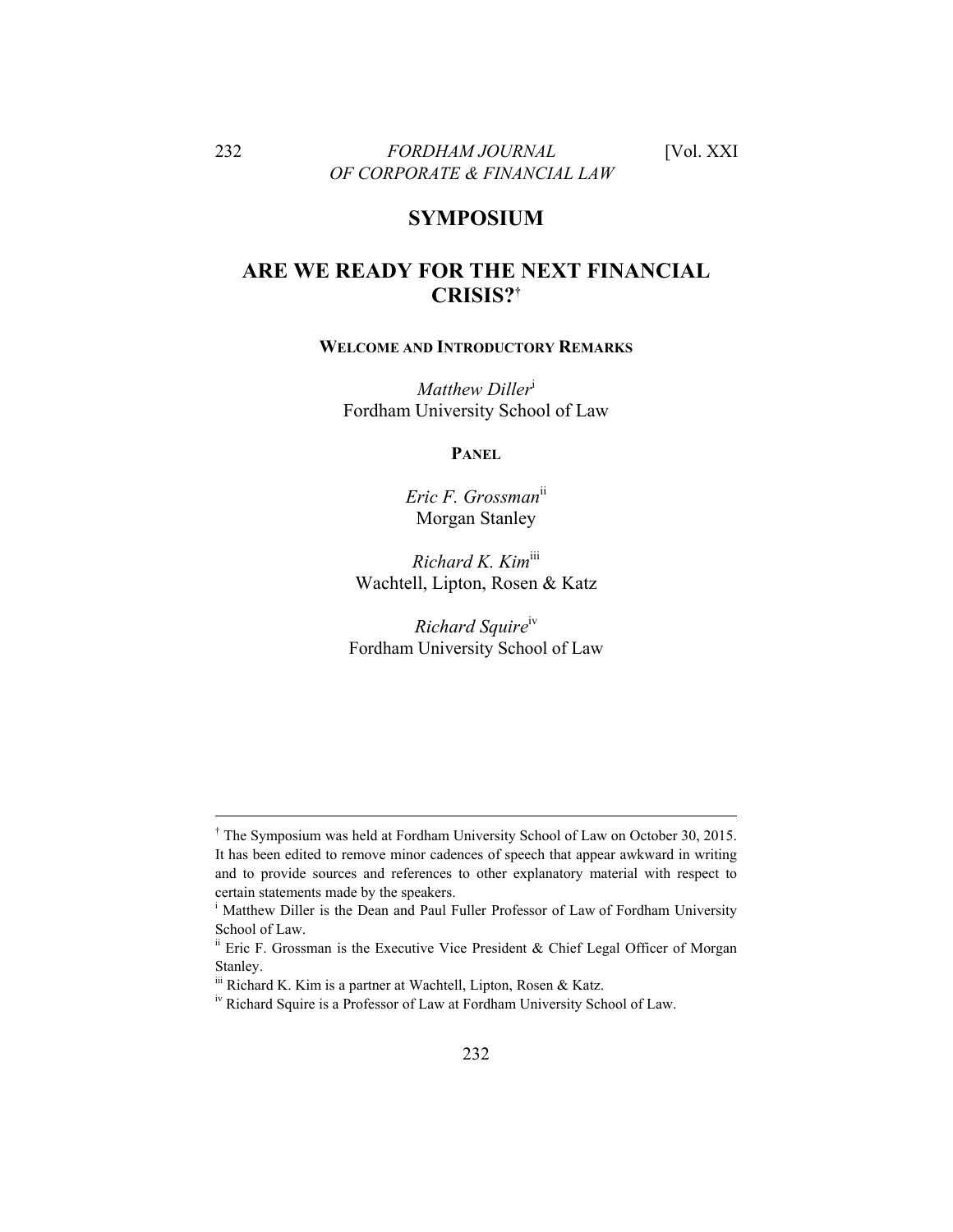### **KEYNOTE ADDRESS**

*Daniel M. Gallagher, Jr.*<sup>v</sup> Former Commissioner, United States Securities and Exchange Commission

v Daniel M. Gallagher, Jr. served as a Commissioner of the United States Securities and Exchange Commission from 2011 to 2015.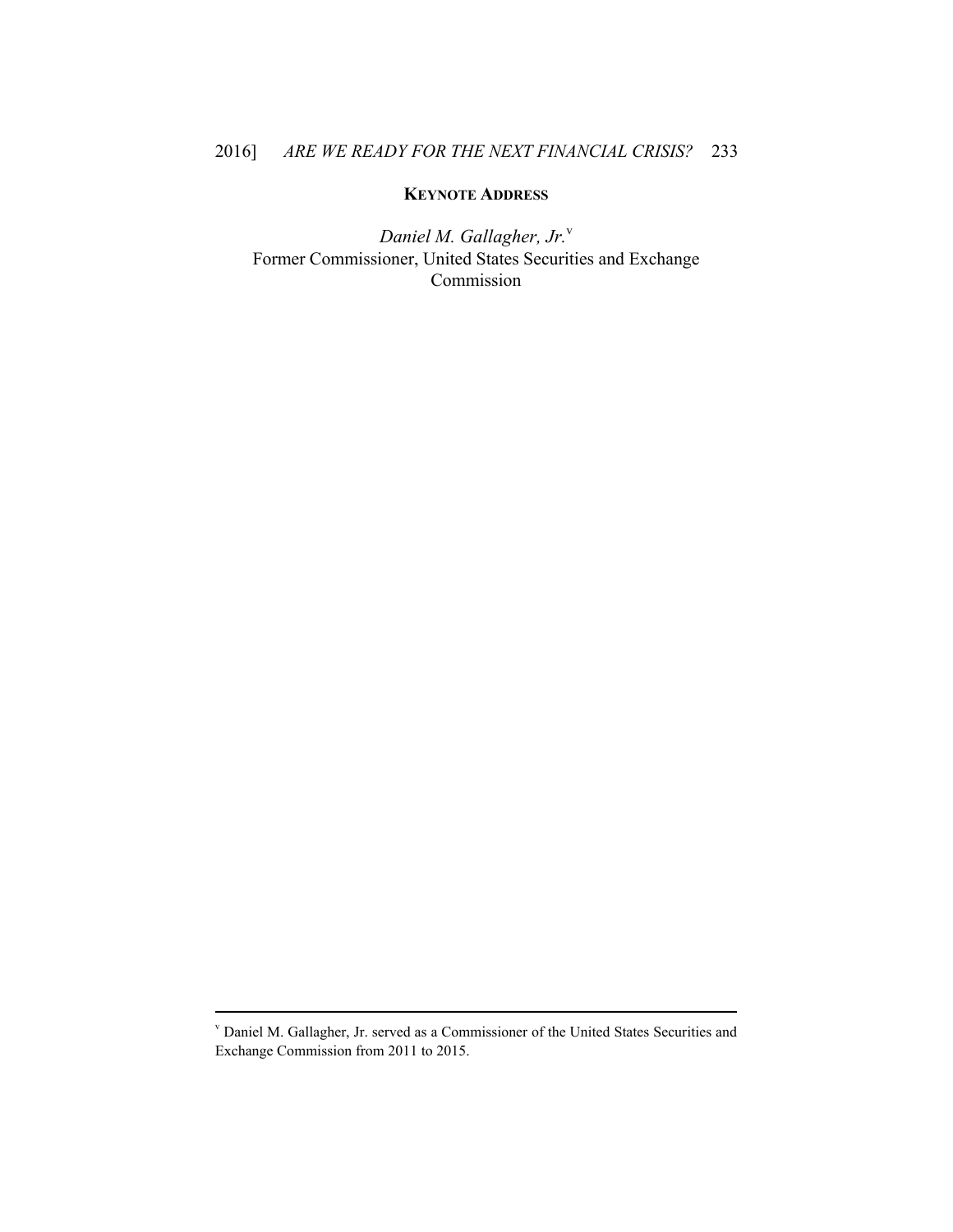#### **WELCOME AND INTRODUCTORY REMARKS**

MATTHEW DILLER: Good afternoon. My name is Matthew Diller. I have the honor of being the Dean of Fordham University School of Law. It is a pleasure to see you all here this afternoon.

Thank you for joining us for the Symposium of the *Fordham Journal of Corporate & Financial Law*, which was founded twenty years ago. This is an anniversary event for us. Let me just say that we are so proud of the success the *Journal* has had and the impact that it has had over the twenty years of its existence. In fact, it is remarkable that the *Journal* is only twenty years old and is already the most cited student-edited journal in banking and finance  $law<sup>1</sup>$ . It shows how quickly the *Journal* has had an impact. That is really what we aim to do here. We aim to put forward considered, thoughtful, yet often provocative ideas that meet a need in the marketplace and help us think more clearly and more deeply about problems that we are facing in moving forward through corporate leadership in our society.

Before I talk about today's program, let me thank a few people. I want to thank, in particular, Caitlin Fahey, the *Journal*'s Symposium Editor, who put together today's program. Thank you, Caitlin. I want to thank two of our wonderful faculty members, Professor Caroline Gentile and Professor Sean Griffith, for their leadership and their contributions in guiding the *Journal*. I also want to thank Sean for his leadership of the Corporate Law Center here at Fordham, which is one of our jewels as well. The fact of the matter is that we really rock in the field of business law. When you look at our course catalogue, we have an amazing range of courses that our students really flock to. We also have both the Corporate Law Center and the *Journal* as focal points for activity, and as a way of getting our message out to the world. When you add that all up, it is really remarkable. It is all supported by a superb and extremely deep faculty.

I want to also thank our panelists for joining us, Richard Kim, Fordham Law alumnus Eric Grossman, and our keynote speaker, Dan

<sup>1.</sup> According to the ranking system maintained by the Law Library at Washington & Lee University School of Law. *See Law Journals: Submissions and Ranking, 2007 – 2014*, WASH. & LEE UNIV. SCH. LAW, http://lawlib.wlu.edu/LJ/index2014.aspx?mainid= 554 [perma.cc/Z6GZ-LABF] (to replicate the search results, search "Subject: Banking and finance;" then "Edit type: Student-edited;" and "Ranking Criteria: Case cites").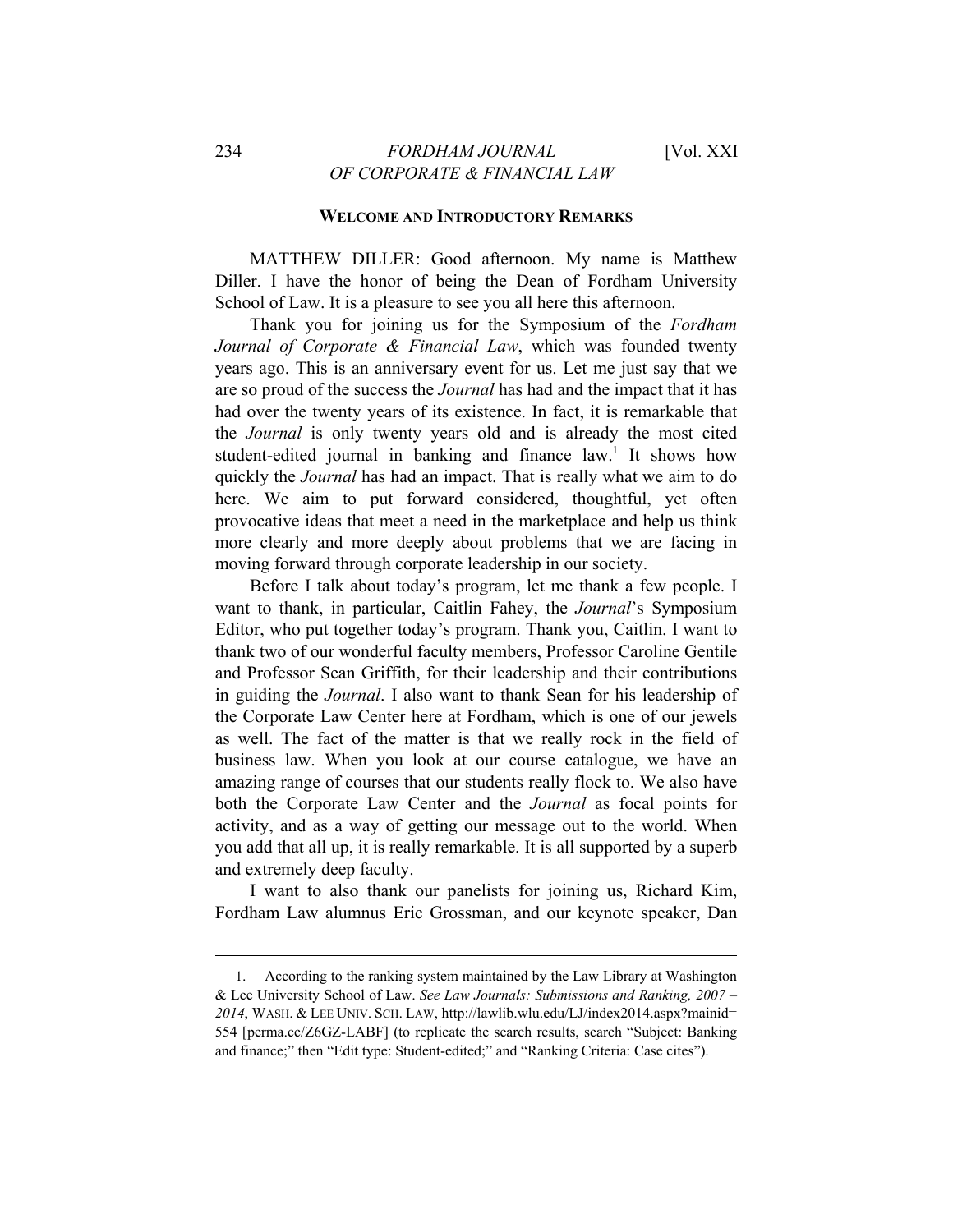Gallagher. It is a pleasure to have you back at Fordham. There is one more thank-you that I need to do by way of introduction, which is to Professor Richard Squire, whom I have left for last, and whose work is really the inspiration for today's program. There has been a lot of talk and discussion and back-and-forth on Dodd-Frank. There is a certain book coming out in 2016 through the Columbia University Press that you must read, *Getting Ready for the Next Bailouts* by Professor Richard Squire, $2$  which is the inspiration for today's program. Let me tell you a little bit more about Richard. He has been a member of the Fordham faculty since 2006. He teaches corporations and corporate reorganization in bankruptcy. He has twice been elected Fordham Law School's Teacher of the Year in 2010 and 2011. His scholarly articles have appeared in the *Harvard Law Review*,<sup>3</sup> the *Yale Law Journal*,<sup>4</sup> and the *Stanford Law Review*,<sup>5</sup> among other journals. That is really quite an arsenal of accomplishments. So, we are all very glad to be here today.

I will now turn it over to you, Richard.

<sup>2.</sup> RICHARD SQUIRE, GETTING READY FOR THE NEXT BAILOUTS (forthcoming 2016).

<sup>3.</sup> Richard Squire, *Shareholder Opportunism in a World of Risky Debt*, 123 HARV. L. REV. 1151 (2010).

<sup>4.</sup> Richard Squire, *The Case for Symmetry in Creditors' Rights*, 118 YALE L. J. 806 (2009).

<sup>5.</sup> Richard Squire, *Antitrust and the Supremacy Clause*, 59 STAN. L. REV. 77 (2006).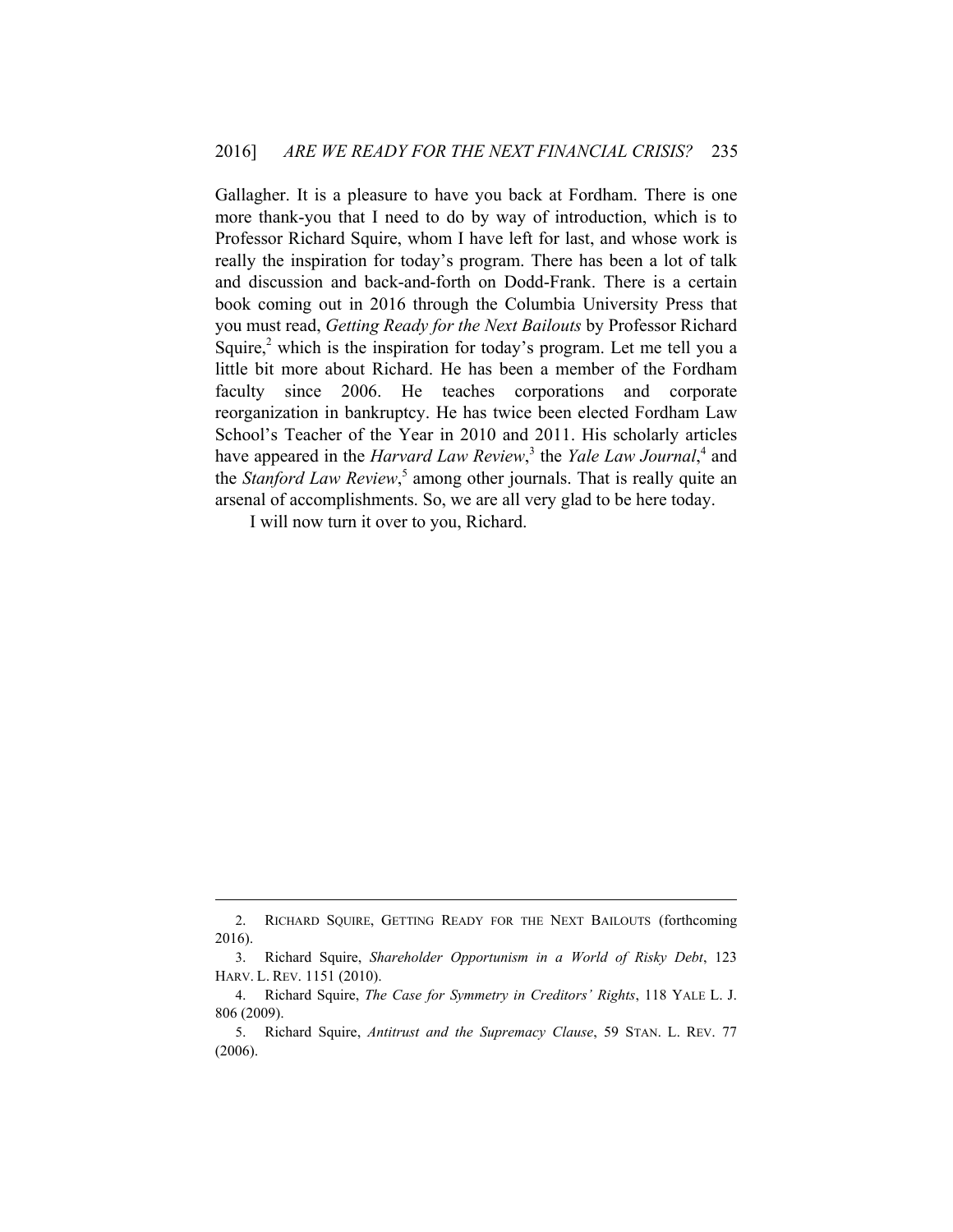#### **PANEL**

RICHARD SQUIRE: Thank you very much for that introduction, Dean Diller.

Our program today consists of two main events. First, we are going to have this panel discussion. Each of the panelists is going to speak for about fifteen to twenty minutes on the subject of the conference. The title of the conference is *Are We Ready for the Next Financial Crisis?* We will have time to take about thirty-five minutes of questions from you all. We are looking forward to those questions. We will have a break for about fifteen minutes, and then we will have a very special second half of the event, which is the keynote address from former Commissioner Gallagher. Since I am the host of the panel, it is my responsibility to get the conversation going by speaking first. But before I give my comments, I would like to introduce my co-panelists. We are very lucky to have both of these gentlemen here.

Eric F. Grossman is the Chief Legal Officer at Morgan Stanley, a position he has held since 2012. He previously was Morgan Stanley's head of litigation and the General Counsel of the Americas. Before he joined Morgan Stanley in January of 2006, he was a partner in the litigation department of Davis Polk & Wardwell, where he started working in 1994. He became a partner there in 2001. He graduated from Hamilton College in 1988, and—the most distinguished accomplishment on his résumé—he graduated from the Fordham Law School with a degree magna cum laude in 1993, where he was a member of the Order of the Coif and part of the *Fordham Law Review*. He also clerked for the Honorable Richard J. Cardamone for U.S. Court of Appeals for the Second Circuit after leaving Fordham. We are very excited to have you here, Mr. Grossman.

After Mr. Grossman speaks, Richard Kim will speak. Mr. Kim is a partner at the New York law firm of Wachtell, Lipton, Rosen & Katz. He specializes in representing financial institutions in a broad range of regulatory matters, including in connection with mergers and acquisitions, enforcement actions, compliance, and related matters. He was previously an attorney with the Board of Governors of the Federal Reserve System—the Federal Reserve is going to play prominently in my comments—where he worked on a wide range of bank supervisory matters. He was also Assistant General Counsel with NationsBank Corporation. He graduated from Stanford in 1983, and his law degree is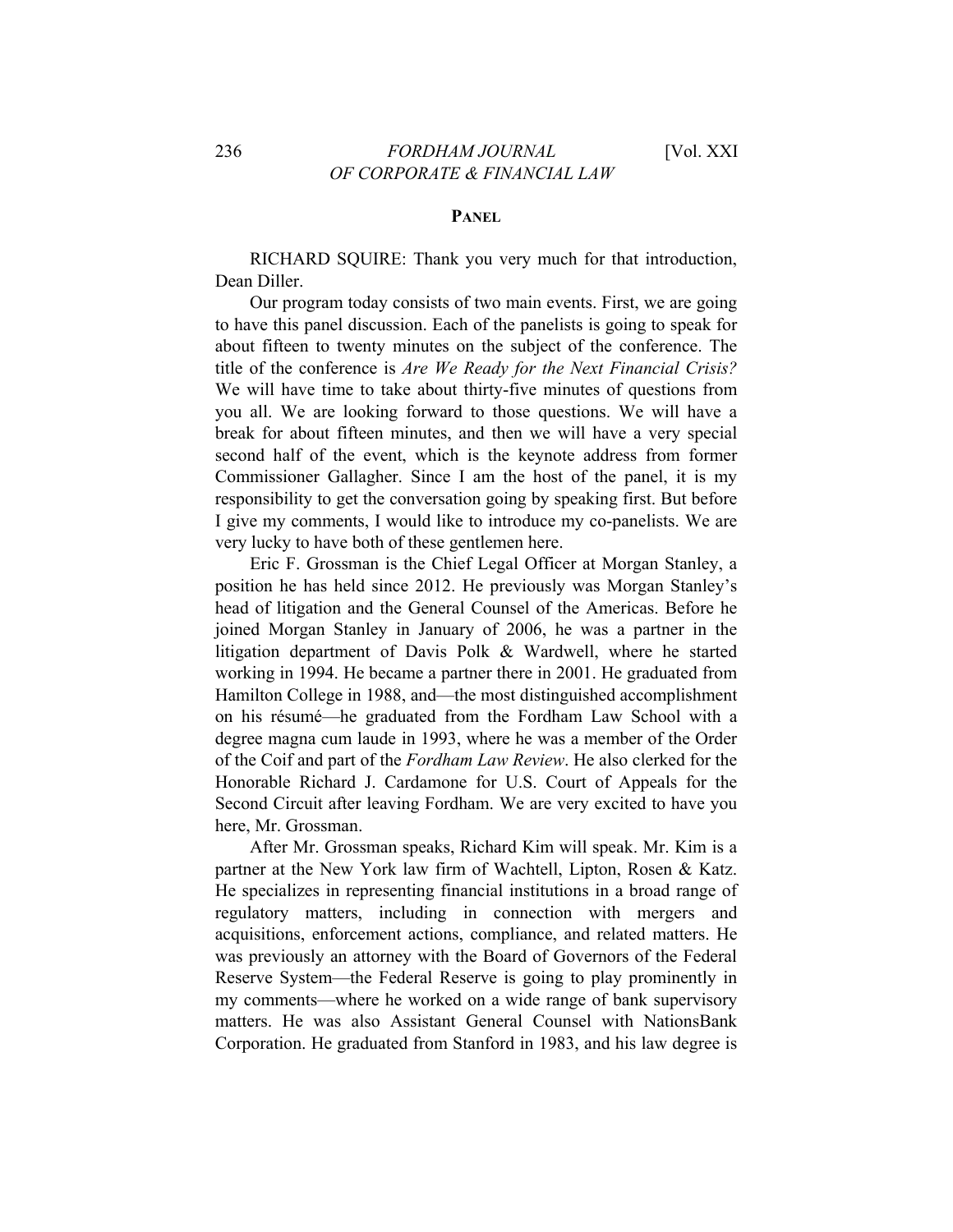from Columbia in 1986. He is also a member of the Board of Directors of the Asian American Legal Defense and Education Fund.

I would like to thank both of my co-panelists for joining me today. I am speaking first, and I feel like I should start by giving you what I think is the answer to the question: Are we ready for the next financial crisis? My answer is going to be no, I do not think we are. In a certain, important way, I think we are less ready than we were in 2007 and 2008 during the last crisis. I am going to tell you about why I think that is and maybe what we need to do about it in the future.

I will discuss just a little bit of information to refresh our memories, because it has been almost ten years. Back in 2006, housing prices did something that they are not supposed to do ever—they fell. They started falling in 2006 and continued falling in  $2007$ .<sup>6</sup> People started defaulting on their mortgages at rates that were unprecedented.<sup>7</sup> This created risk for banks because banks and other financial institutions held much of either the original loans or the repackaged loans in mortgage-backed securities and other instruments. So, in 2007, financial institutions started having difficulty in terms of their liquidity.<sup>8</sup> They were running short on cash. Depositors were taking their money away. Other shortterm creditors were not rolling over the debt. So, we had a financial crisis—or at least a liquidity crisis initially—in the making.

In December 2007, the Federal Reserve created the first of several emergency liquidity mechanisms to provide cash to the financial sector pursuant to its power to do so as the lender of last resort as the central bank in the United States. The general public started paying attention. I started paying attention—I count myself as a member of the general public, certainly at this point. In March 2008, Bear Stearns, the big investment bank, looked like it was going to file for bankruptcy.<sup>9</sup> Nobody thought this could happen. The federal government, in the first of what I think of as the "notorious bailouts," backed an acquisition and

<sup>6</sup>*. See* RICHARD SCOTT CARNELL ET AL., THE LAW OF FINANCIAL INSTITUTIONS 31-32 (5th ed. 2013).

<sup>7</sup>*. See id.*

<sup>8.</sup> For a discussion of these liquidity problems, see generally Markus K. Brunnermeier, *Deciphering the Liquidity and Credit Crunch 2007-2008*, 23 J. ECON. PERSP., no. 1, 2009, http://pubs.aeaweb.org/doi/pdfplus/10.1257/jep.23.1.77 [http://per ma.cc/CU4N-NHGN].

<sup>9</sup>*. See* FIN. CRISIS INQUIRY COMM'N, THE FINANCIAL CRISIS INQUIRY REPORT: FINAL REPORT OF THE NATIONAL COMMISSION ON THE CAUSES OF THE FINANCIAL AND ECONOMIC CRISIS IN THE UNITED STATES 280-91 (2011).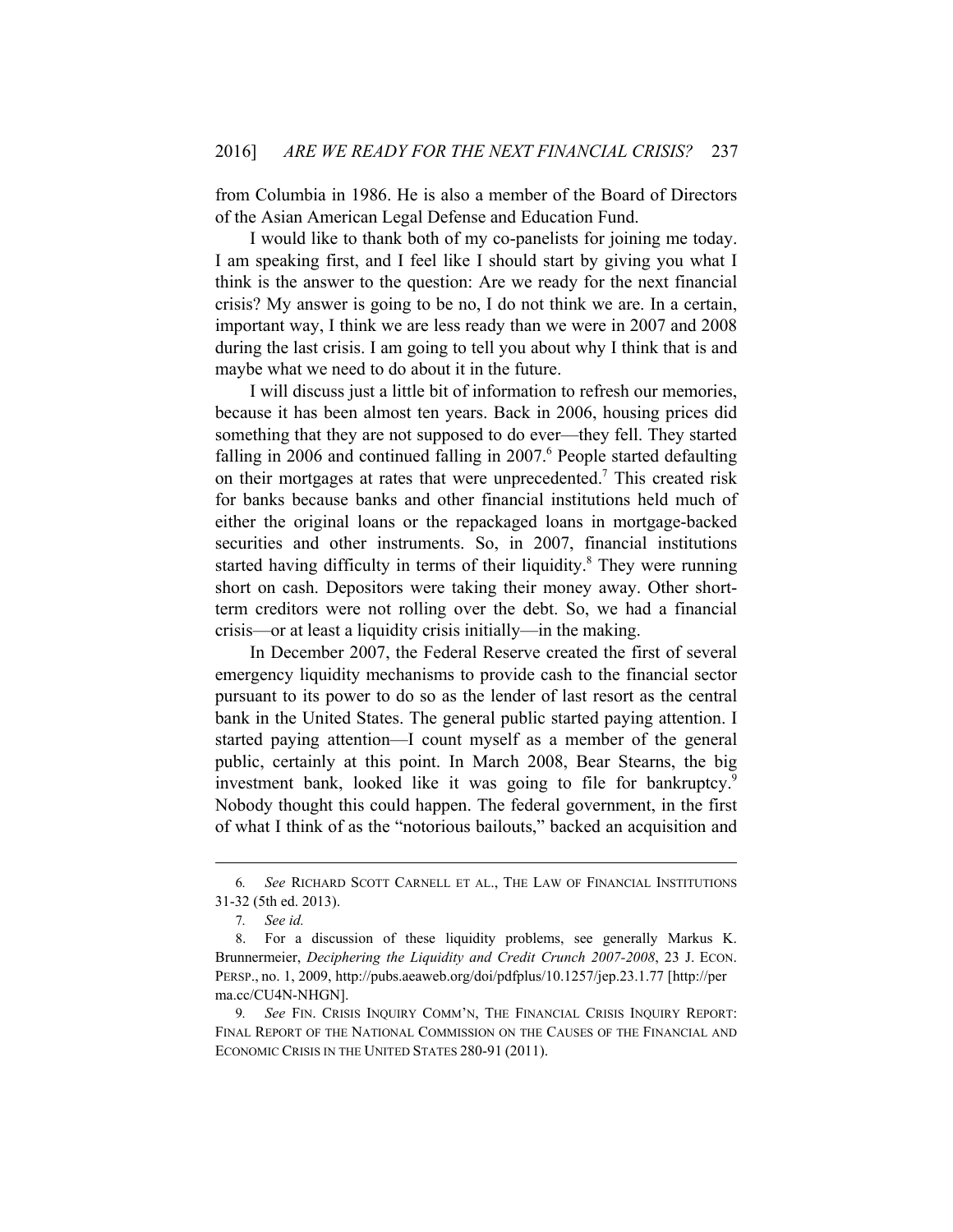put some taxpayer money at risk so that Bear Stearns would not file for bankruptcy. Instead, it would be acquired by J.P. Morgan.<sup>10</sup> Things reached a boiling point, both politically and financially, in September 2008. Lehman Brothers filed for bankruptcy.<sup>11</sup> Simultaneously, the most notorious of all the bailouts occurred. You may remember that a large amount of money was made available, initially by the Federal Reserve, and that would eventually be worth \$180 billion, to the international insurance company, AIG, that got involved in mortgage assets by writing certain derivatives that ensured the performance of certain mortgage-backed securities.<sup>12</sup>

There was outrage at this point. This was seen as something that was necessary, but it was a necessary evil. AIG did not help matters for itself. You might remember, in early 2009, AIG announced that it was going to pay some bonuses to the people who were in the same department—it was actually in London—that had been selling these credit default swaps that had gotten in trouble.13 There was this outrage that taxpayer money was going to be used to pay expensive bonuses to rich bankers. President Obama actually directed Timothy Geithner, the Treasury Secretary, to pursue every legal avenue possible to block these bonuses and to make the American taxpayers whole.<sup>14</sup>

People were outraged across the political spectrum at what was happening. I was among the people who were outraged. Occupy Wall Street, that movement of ongoing outrage, would be an outgrowth of all of this. I think there were two main reasons for the outrage. One had to

<sup>10.</sup> *See id.* J.P. Morgan initially offered to buy Bear Stearns for \$2 per share, but later increased the offer to \$10 per share. *See id.* at 290; Andrew Ross Sorkin, *JPMorgan Raises Bid for Bear Stearns to \$10 a Share*, N.Y. TIMES (March 24, 2008), http://www.nytimes.com/2008/03/24/business/24deal-web.html [http://perma.cc/EYD8- 75CD].

<sup>11.</sup> Carrick Mollenkamp et al., *Lehman Files for Bankruptcy, Merrill Sold, AIG Seeks Cash*, WALL. ST. J. (Sept. 16, 2008, 6:52 PM), http://www.wsj.com/articles/SB12 2145492097035549 [http://perma.cc/BJP6-UPWQ].

<sup>12.</sup> *See generally* William K. Sjostrom, Jr., *The AIG Bailout*, 66 WASH. & LEE L. REV. 943 (2009).

<sup>13.</sup> Edmund L. Andrews & Peter Baker, *A.I.G. Planning Huge Bonuses After \$170 Billion Bailout*, N.Y. TIMES (Mar. 14, 2009), http://www.nytimes.com/2009/03/15/busi ness/15AIG.html [http://perma.cc/6BA4-97CY].

<sup>14</sup>*. Obama's Statement on A.I.G.*, N.Y. TIMES: THE CAUCUS (Mar. 16, 2009, 12:45 PM), http://thecaucus.blogs.nytimes.com/2009/03/16/obamas-statement-on-aig/ [http:// perma.cc/KV93-8J75].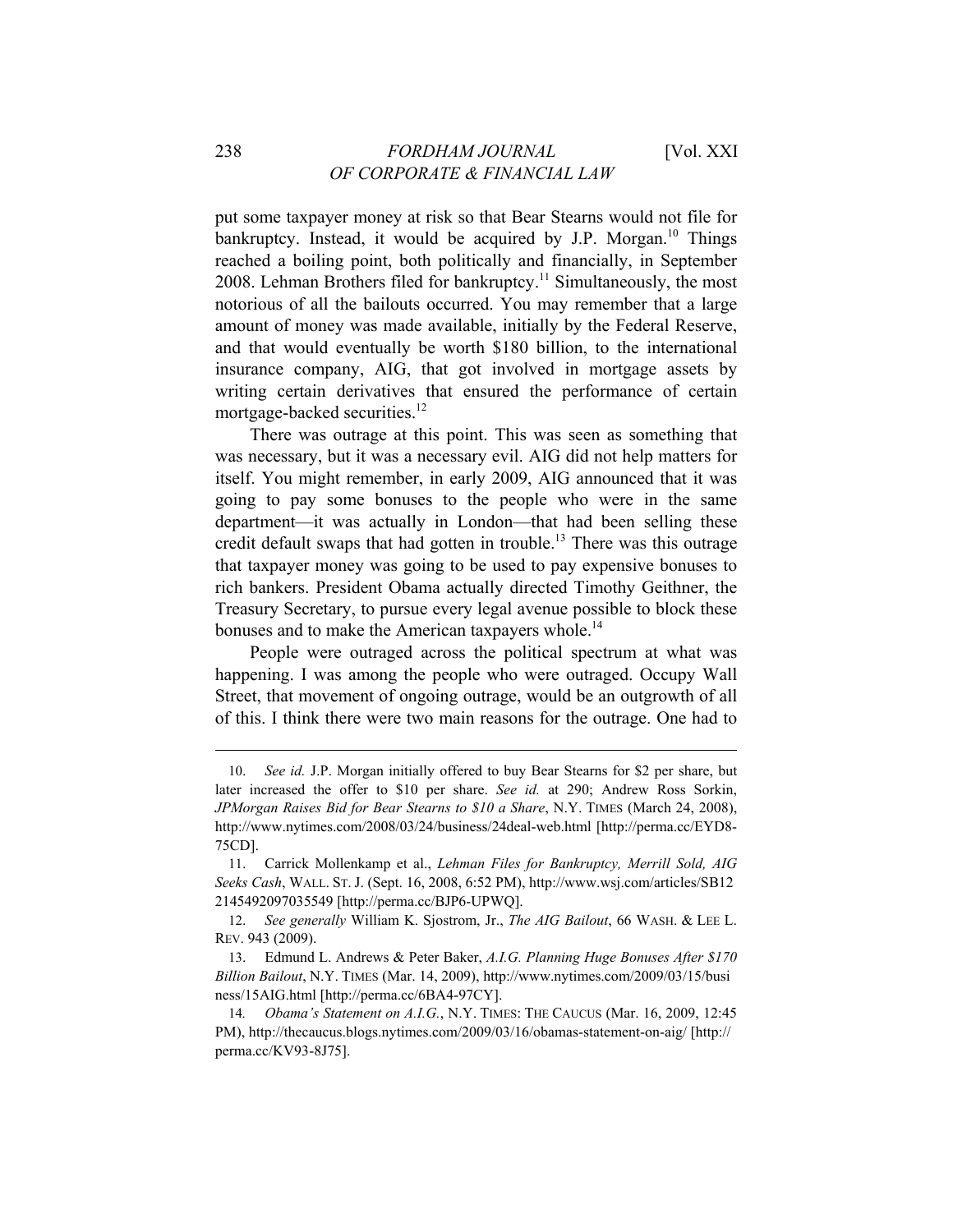do with a sense of an injustice being done: that money was being transferred from the average American, or at least the average American taxpayer, to very wealthy Wall Street bankers. So, this seemingly regressive wealth transfer was occurring. The other had to do with whether you are someone who generally believes in free markets—and I put myself in that category—then you thought that something else perverse was happening, which was that the government was getting involved in the economy, and that moral hazard was being created. We were taking losses and transferring the burden of them from the people who were responsible to people who were not responsible, to innocent people, to the taxpayers. If you have that kind of transfer of loss, then it just encourages more irresponsible behavior.

We had the main political response, but we also had the main regulatory and statutory response, which was the Dodd-Frank Act enacted in 2010.<sup>15</sup> There is no doubt about it that this was an "antibailout" bill. It actually says in the preface that the promise was to end "too big to fail" and "to protect the American taxpayer by ending bailouts."16 The statute imposes a slew of new regulations on banks and financial institutions. They are supposed to make these institutions more sound and less risky. There are also many regulations that were political priorities for Congress at the time, but were not related to the financial crisis. I am not going to address those now. It is a very large bill and it tries to do many things.

One of the things that it does as part of its anti-bailout agenda is to clip the wings of the Federal Reserve.<sup>17</sup> The Federal Reserve has an emergency lending power as part of its lender-of-last-resort function, but the statute amended the Federal Reserve's power, and it said that in the future the Federal Reserve would no longer be able to lend to just one particular financial institution.<sup>18</sup> What the Federal Reserve would have to do instead is to lend based on broad-based eligibility criteria established beforehand.<sup>19</sup> This is the "anti-AIG" bailout provision. There is no doubt that Congress had it in mind that we never want that to happen again; we never want a one-off type of bailout where the Federal

<sup>15</sup>*. See* Dodd-Frank Wall Street Reform and Consumer Protection Act, Pub. L. No. 111-203, 124 Stat. 1376 (2010) (codified as amended in scattered titles of U.S.C. (2012)).

<sup>16</sup>*. Id.* 

<sup>17</sup>*. Id.* § 1101, 124 Stat. at 2113-15.

<sup>18</sup>*. Id.*

<sup>19</sup>*. Id.*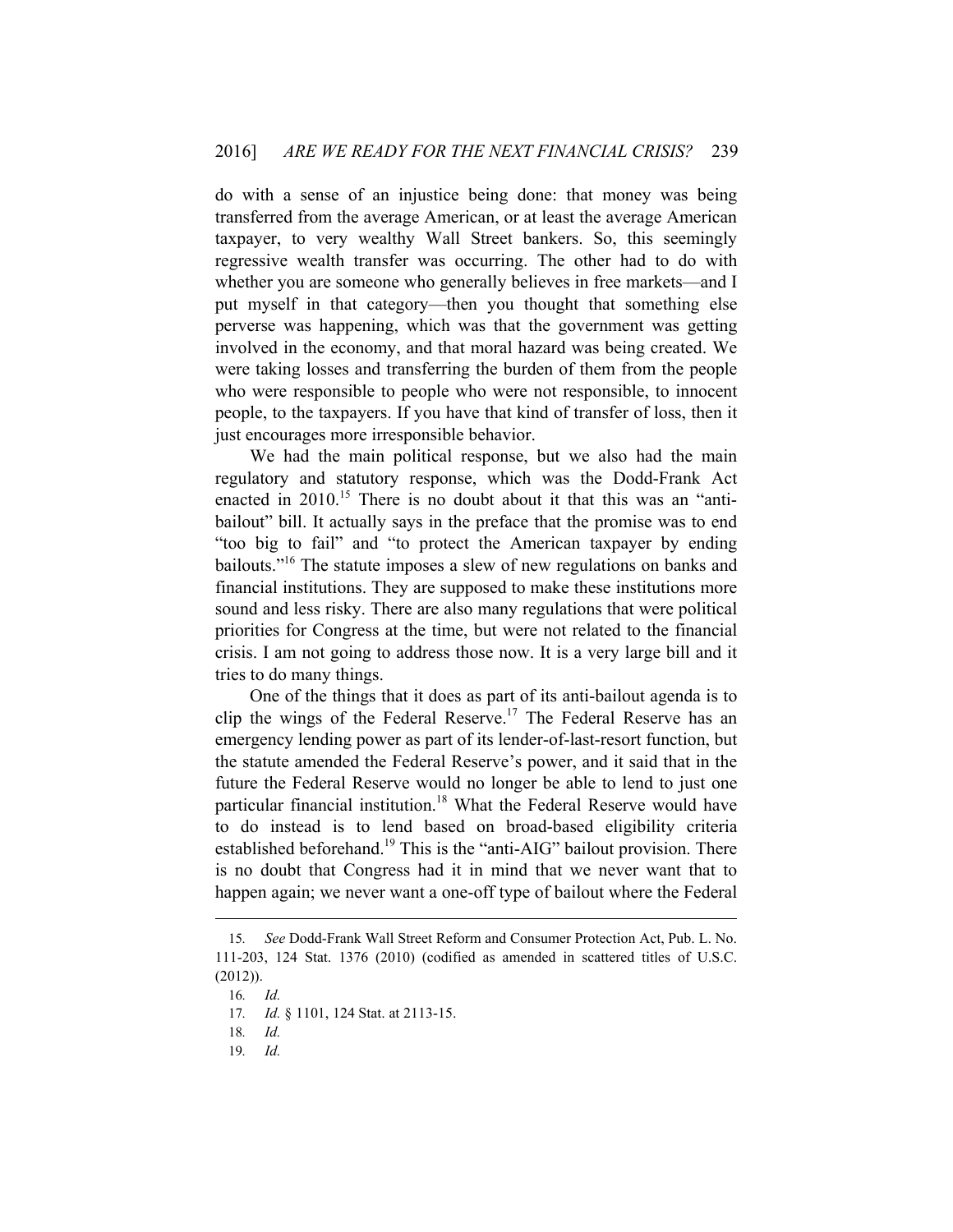Reserve uses its statutory power to bail out one particular institution. President Obama, when he signed the bill, said "the American people will never again be asked to foot the bill for Wall Street's mistakes."<sup>20</sup>

That is about where we were in 2010. We had this narrative that Wall Street had fleeced Main Street, and therefore, we had a statute that would make sure that did not happen again. But, we need to update the narrative. We need to look at what happened in the subsequent years. A funny thing happened on the way to the fleecing of the American taxpayer, which is that Wall Street paid all of the money back, with interest. I will give you some specific examples of this. Some of you may know this, and some of you may be surprised by this. This certainly was not emphasized nearly as much in the press as the original bailouts were.

Let me start with the Troubled Asset Relief Program ("TARP"). TARP was the bailout fund that was authorized by Congress in October 2008.21 At this point, back in October 2008, there was so much flak being received by the Federal Reserve for its liquidity measures that it felt that it simply could not go on without some kind of political cover. It went to Congress and said, "We want you to authorize money to be given," and Congress did that. TARP was originally authorized for \$700 billion.<sup>22</sup> Not all of that was ever disbursed. \$313 billion was disbursed to the financial sector.<sup>23</sup> The financial sector paid back \$321 billion. It is not a great return on your investment, but when you are expecting to lose hundreds of billions of dollars, and it turns out that the taxpayer actually makes money, then it turns out to be a successful program.

TARP is not the biggest story in terms of the bailouts of the time, but it was the most famous. The Federal Reserve created several other liquidity mechanisms. I will mention one: the Term Auction Facility

<sup>20.</sup> Barack Obama, President, Remarks by the President at Signing of Dodd-Frank Wall Street Reform and Consumer Protection Act (July 21, 2010), http://www.whitehouse.gov/the-press-office/remarks-president-signing-dodd-frank-wall -street-reform-and-consumer-protection-act [http://perma.cc/NM8Y-HD3F].

<sup>21.</sup> Emergency Economic Stabilization Act of 2008, Pub. L. 110-343, tit. I, 122 Stat. 3765, 3767-800.

<sup>22</sup>*.* Emergency Economic Stabilization Act § 115.

<sup>23</sup>*. Report on the Troubled Asset Relief Program−March 2015*, Cong. Budgeting Office, at 3 (2015), http://www.cbo.gov/sites/default/files/114th-congress-2015-2016/re ports/50034-TARP.pdf [http://perma.cc/88UQ-WQTW].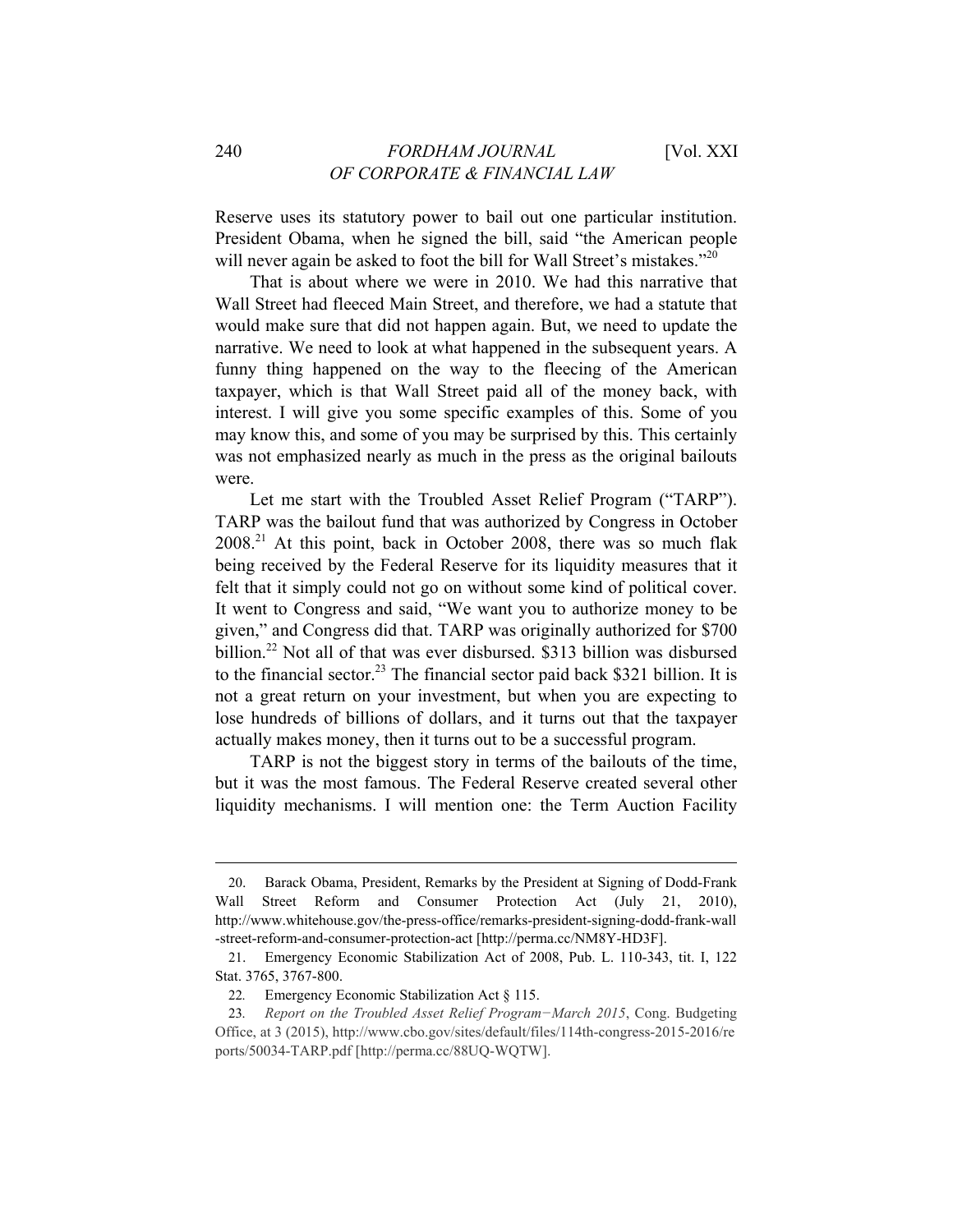$("TAF")$ .<sup>24</sup> There is a good chance you have not heard of this or do not know much about it. From December 2007 to March 2010, the Federal Reserve made liquidity loans to banks. The largest amount outstanding was \$493 billion at one point, so this was actually bigger than TARP.<sup>25</sup> That was all repaid in full with interest.

In addition, the Treasury guaranteed for one year all investors in money market mutual funds.<sup>26</sup> This was after one money market mutual fund, Reserve Primary Fund, broke the buck.<sup>27</sup> This means that it became slightly insolvent. There was then a general run by investors in other money market mutual funds. To put an end to this, the Treasury guaranteed the investments for a year. The number of claims made to the Treasury on these guarantees for that one year was zero. No claims were made.<sup>28</sup> We never had to pay out—by "we," I mean the taxpayer on these guarantees. In fact, we made money because \$1.2 billion was charged in fees to the funds that received the guarantees.<sup>29</sup>

So far, so good, in terms of these bailouts. They are not fleecing the taxpayer. Now, let us go to the most notorious bailout, AIG. AIG was given \$182 billion at various points.<sup>30</sup> In the end, the government received that amount in full, plus an additional profit of \$23 billion.<sup>31</sup> This was a very high rate of return on a government-based loan

<sup>24.</sup> For more information about the TAF, see *Term Auction Facility*, BD. OF GOVERNORS OF THE FED. RES. SYS., http://www.federalreserve.gov/monetarypolicy/taf. htm [http://perma.cc/G8YN-ZCUL] (last updated Nov. 24, 2015).

 <sup>25.</sup> *See* Bradley Keoun, *Fed's \$1.2 Trillion Loan Lifelines Dwarfed TARP: Glossary*, BLOOMBERGBUSINESS (Aug. 21, 2011, 7:01 PM), http://www.bloomberg.com /news/articles/2011-08-21/fed-s-1-2-trillion-liquidity-lifelines-dwarfed-tarp-glossary [http://perma.cc/L646-TTME].

<sup>26</sup>*. See Press Center: Treasury Announces Temporary Guarantee Program for Money Market Funds*, U.S. DEP'T TREASURY (Sept. 29, 2008), http://www.treasury.gov/ press-center/press-releases/Pages/hp1161.aspx [http://perma.cc/BET7-Y2PP].

<sup>27</sup>*. See* Diya Gullapalli, Shefali Anand & Daisy Maxey, *Money Fund, Hurt by Debt Tied to Lehman, Breaks the Buck*, WALL ST. J. (Sept. 17, 2008, 12:01 AM), http://www.wsj.com/articles/SB122160102128644897 [http://perma.cc/J663-UCGQ].

<sup>28</sup>*. See Press Center: Treasury Announces Expiration of Guarantee Program for Money Market Funds*, U.S. DEP'T TREASURY (Sept. 18, 2009), http://www.treasury.gov/ press-center/press-releases/Pages/tg293.aspx [http://perma.cc/SX5P-PWBD].

<sup>29</sup>*. See id.*

<sup>30</sup>*. See Press Center: Treasury Sells Final Shares of AIG Common Stock, Positive Return on Overall AIG Commitment Reaches \$22.7 billion*, U.S. DEP'T TREASURY (Dec. 11, 2012), http://www.treasury.gov/press-center/press-releases/Pages/tg1796.aspx [http: //perma.cc/7GF3-P67U].

<sup>31</sup>*. See id.*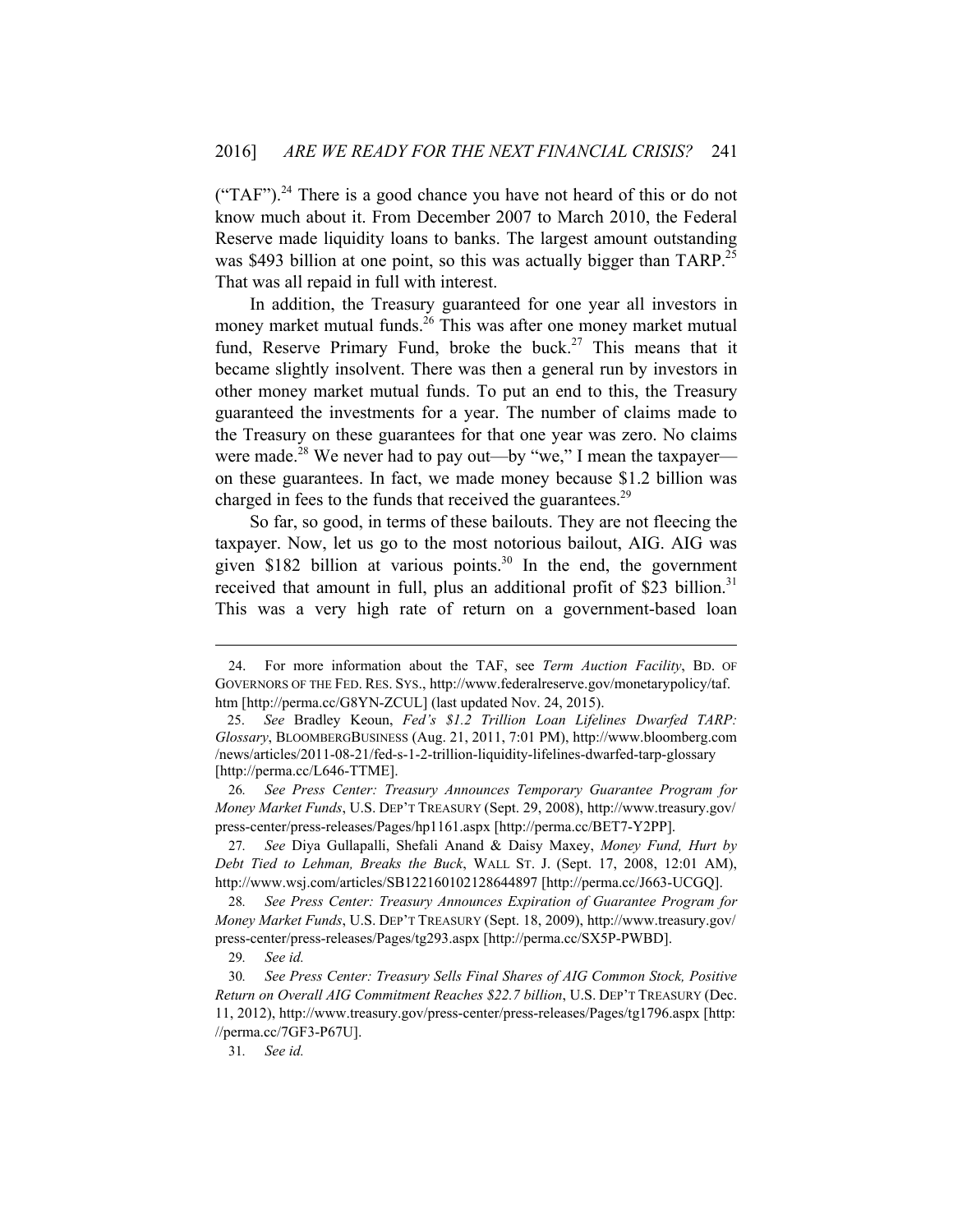investment that was ultimately in one financial institution. There is a certain irony here. AIG was the most notorious of the bailouts, and yet it was the most successful according to a set of criteria set out by Walter Bagehot, an English economist in the nineteenth century who wrote about the proper role of a central bank in a liquidity crisis.<sup>32</sup> He wrote that in a financial crisis, the central bank provides a valuable service by lending freely to solvent financial institutions at penalty rates against good collateral. Penalty rates mean a high rate of interest, which is certainly what AIG paid.

Why is that a good idea? Well, that means that we do not have moral hazard. The private investors, the shareholders who are borrowing the money, are the ones that are bearing the costs. The taxpayer does not bear the cost, and so we do not have moral hazard. AIG's shareholders paid through the nose for that bailout money, so much so that one of them sued the federal government. That shareholder was Hank Greenberg, the former CEO of AIG. He was pushed out by Eliot Spitzer before any of this happened. He sued the federal government claiming that the bailout money was so expensive that it amounted to a taking of private property for public use without compensation, and thus was a Fifth Amendment violation.<sup>33</sup> Regardless of what we think of the constitutional argument, it certainly shows that this was not free money being given away.

What we have in Dodd-Frank, once we update the story, and once we look at the fact that the bailout money was all paid back with interest—with an exception that I am going to talk about in a moment we see that Dodd-Frank reflects a misdiagnosis. Wall Street, or the financial sector generally, was not insolvent in 2007 or 2008. A few firms were slightly insolvent and what we had was a liquidity problem. This was not a surprise. Financial institutions often get into liquidity difficulties. Their job is to take short-term liquid loans, deposits, and so on, and invest them in illiquid assets, which are mainly but not exclusively mortgage-based assets. Sometimes when there is a drop in the value of those assets, which is what we had, there is a concern in the market that some of these financial institutions may be insolvent and will not repay either in full or on time, so investors and depositors

<sup>32.</sup> WALTER BAGEHOT, LOMBARD STREET: A DESCRIPTION OF THE MONEY MARKET (1873).

<sup>33</sup>*. See* Starr Int'l Co. v. United States, 121 Fed. Cl. 428, 431 (2015).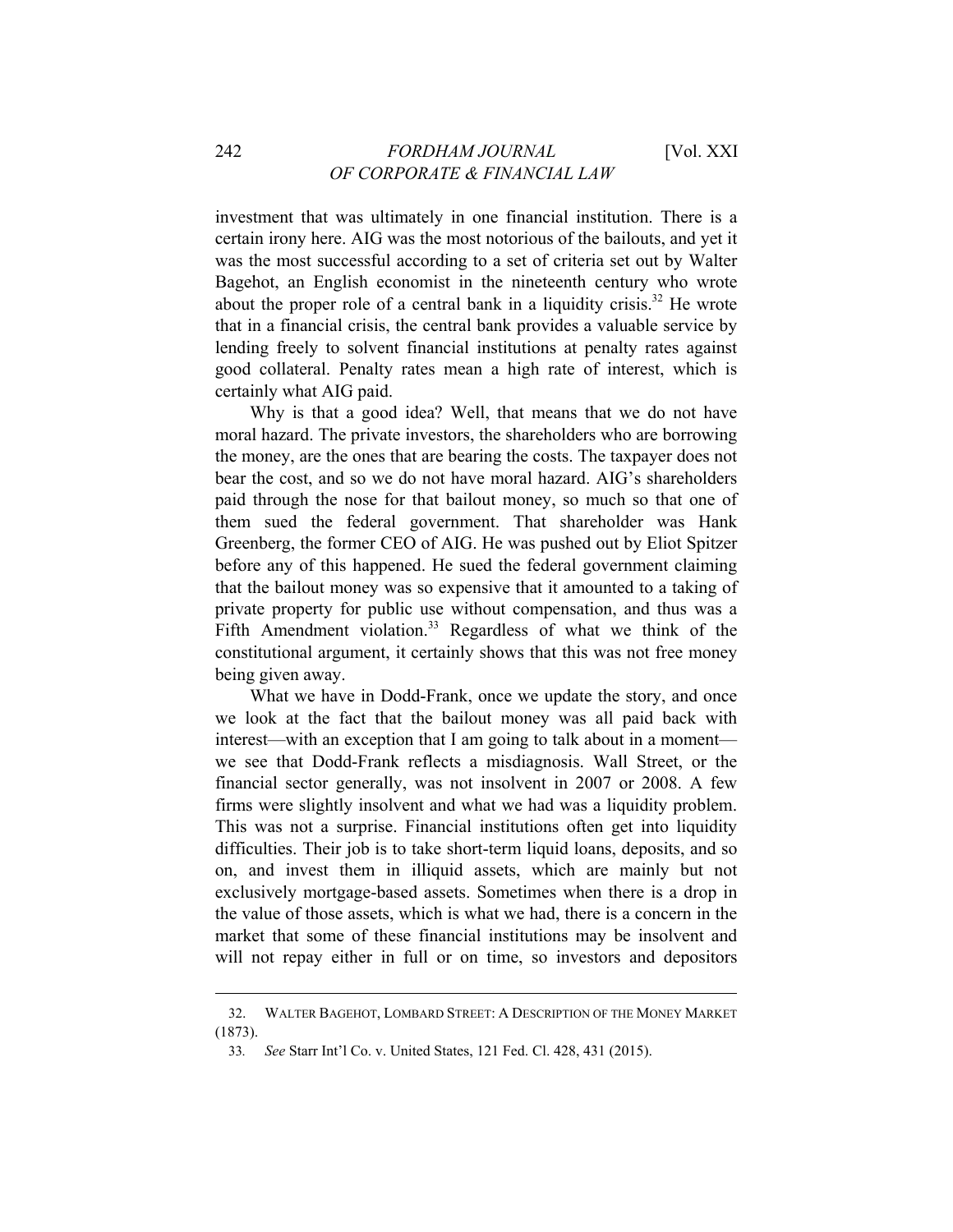rationally want to pull their money out. However, they do not know which ones are insolvent, so they pull their money out of all of them. There is a lack of transparency about who is going to fail, who may be in trouble, and who is not. As a result, the financial sector as a whole no longer can tap private sources of cash. This is where the lender of last resort, serving a valuable function, steps in. You do not have to be someone on the left wing politically to believe that the lender of last resort is a good idea. These are not Keynesian stimulus packages, which are controversial. Bagehot was a very conservative economist. This is a valuable public service, especially when the government has a fiat currency. It can provide liquidity more cheaply than others.

By the way, we should not have been surprised that most firms in the financial sector never became insolvent. A couple of numbers put this in perspective. At the end of 2006, there were \$1.3 trillion of subprime mortgages outstanding. It sounds like a lot, but if we look at that same point and add up the equity value—not the value of the assets, but the shareholder equity—of all the financial institutions plus Wall Street institutions, it exceeded \$1.3 trillion. Even if those subprime mortgages had turned out to be worth zero, it would not have rendered the whole financial sector insolvent. Actually, the losses, which were much greater than anybody expected, were only a fraction of that \$1.3 trillion—about a fifth.

There was no doubt that we were not going to be facing widespread insolvency. What we had was widespread illiquidity. The Federal Reserve did what it was supposed to do. It was flexible at this period. It was nimble in its responses. The bailouts overall did a pretty good job. Now, there is an exception here. I do not want to say the bailouts were perfect. I am going to criticize TARP in particular. Remember, this is where Congress got into the act, and then the Treasury Department got into the act and made two mistakes. I keep saying the money was paid back. It was paid back if we are talking about financial institutions.

The Secretary of the Treasury Department also authorized loans for GM and Chrysler.<sup>34</sup> You have probably heard of them. They are not banks; they are manufacturers of automobiles. They do not face liquidity crises; they face solvency problems. Eighty billion dollars was given to

<sup>34.</sup> *Financial Stability: Auto Industry*, U.S. DEP'T OF THE TREASURY (last updated Dec. 22, 2014), http://www.treasury.gov/initiatives/financial-stability/TARP-Programs/ automotive-programs/Pages/overview.aspx [http://perma.cc/MHU5-M289].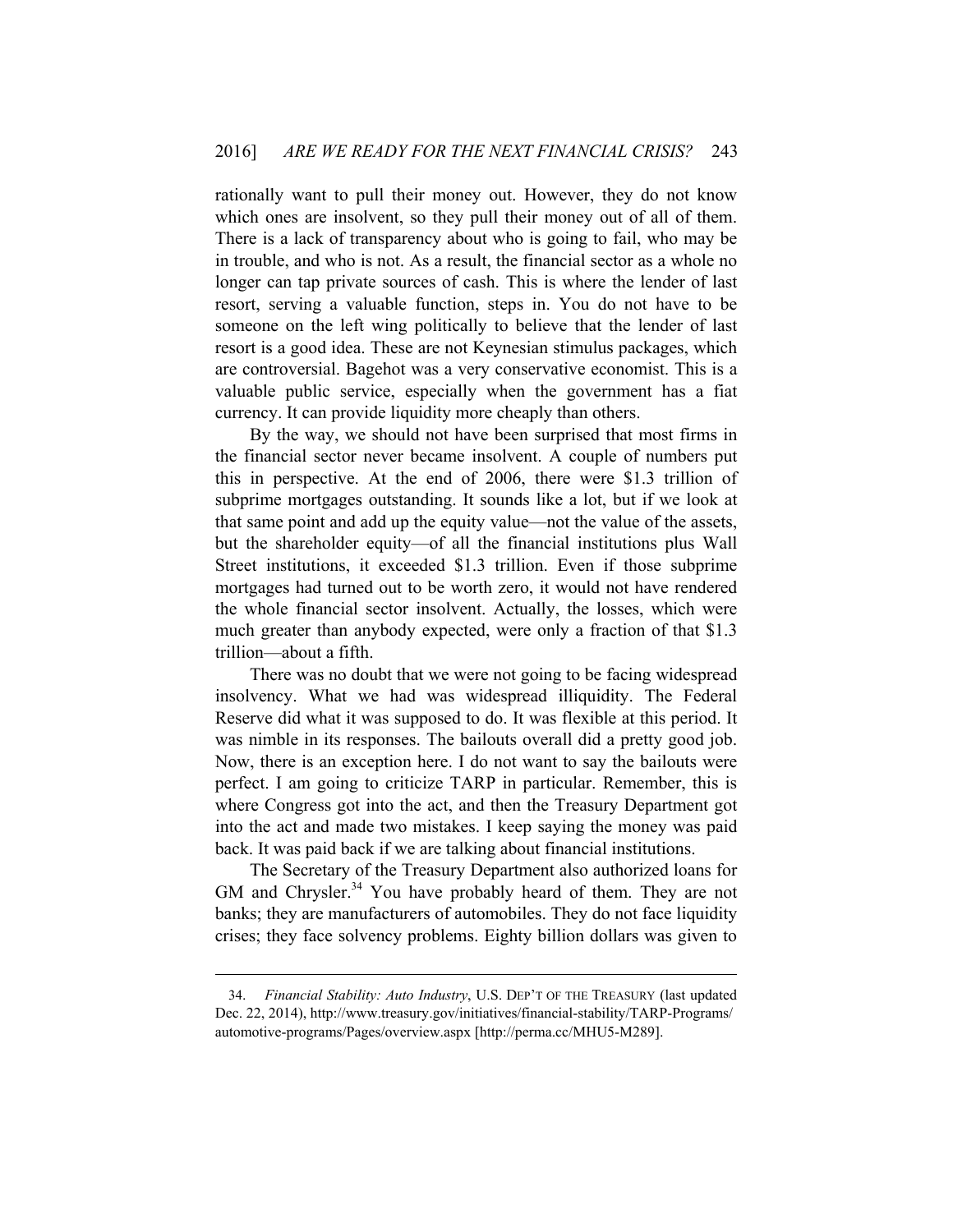Detroit, and Detroit did not give anywhere close to that back. Most of the losses on TARP, about \$15 billion, are from the bailouts to the automakers<sup>35</sup>

You may think that it was a good idea for other reasons, maybe for political reasons or for general economic stimulus, but it certainly does not fit the textbook of the lender-of-last-resort function of the central bank. My view is that it had a political motivation. In addition, TARP created more risk for the taxpayer because, unlike the Federal Reserve, Congress did not lend money precisely. What Congress did was give investments in exchange for preferred stock, which put the taxpayer lower down in the pecking order in case the entity failed. It did not end up failing, but if it had, there would have been greater losses for the taxpayer, and therefore, more risk. Certain mistakes are made when this function is transferred from the central bank to the political branches. Here, it transferred from the Federal Reserve to Congress, and then to the Treasury Department and the executive branch.

Are we going to have another crisis? Every major banking crisis in developed economies since 1945 has followed a drop in housing prices. This is well established now. If you want to read the book on this, it is *This Time Is Different* by economists Carmen Reinhart and Kenneth Rogoff.<sup>36</sup> This is always and everywhere, since 1945, in Europe, Japan, and the United States. After a housing crisis, prices fall and then we have a banking crisis. If we were really worried about banking crises, the best response would have been to change our housing policy. For reasons that I do not completely understand, there is a view that you are simply an irresponsible person, and that you are not really grown up and mature, if you do not own your house. I am a renter, but for some reason, the federal government thinks that I am irresponsible. We have a policy in the United States in which we subsidize through the tax code, and through other government agencies, programs that are designed to put people into houses that they own through mortgages, even if their credit would not enable them to get a loan otherwise.<sup> $37$ </sup> As long as we

<sup>35.</sup> Brent Snavely, *Final Tally: Taxpayers Auto Bailout Loss \$9.3B*, USA TODAY (Dec. 30, 2014, 5:54 PM), http://www.usatoday.com/story/money/cars/2014/12/30/auto -bailout-tarp-gm-chrysler/21061251/ [http://perma.cc/3BNT-96FA].

<sup>36.</sup> CARMEN M. REINHART & KENNETH ROGOFF, THIS TIME IS DIFFERENT: EIGHT CENTURIES OF FINANCIAL FOLLY (2009).

<sup>37.</sup> James Surowiecki, *The Mortgage Mistake,* NEW YORKER (Jan. 12, 2015), http://www.newyorker.com/magazine/2015/01/12/mortgage-mistake [http://perma.cc/9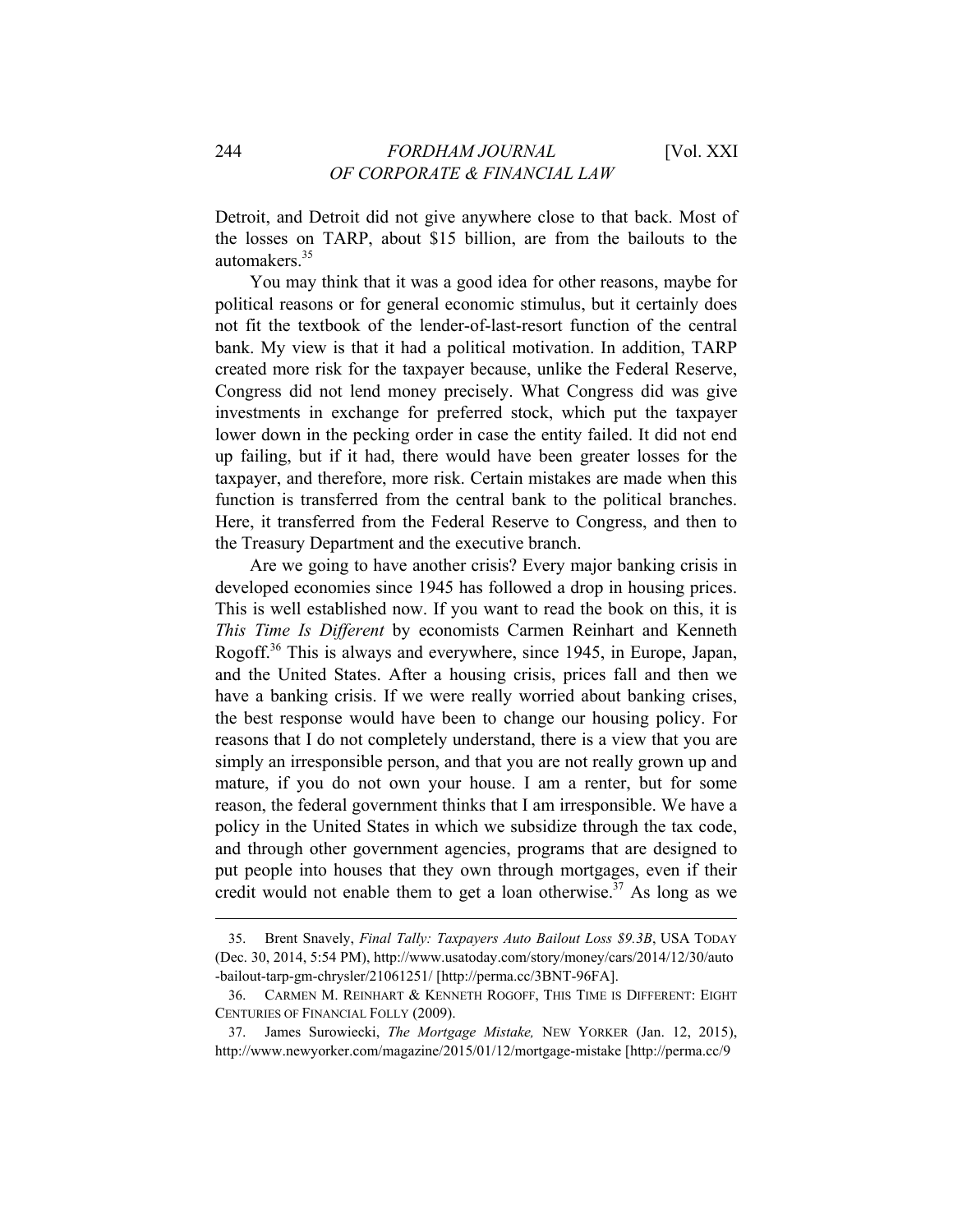have that subsidy for the housing market, we are going to have a risk of a financial crisis.

Given that, are we in a better position than we were before? I say no. The reason is that Dodd-Frank, for one, clipped the wings of the Federal Reserve to provide this lender-of-last-resort function and to provide liquidity. I think when a crisis happens again, it is going to have to go to Congress for authorization for more money earlier than it even did in 2008. This introduces a political variable, which can create uncertainty and other associated risks. The problem here is not just in terms of regulatory awareness. There is, I think, a mentality, and there is a political problem as well. Bailouts have a really bad name. It is like the Rodney Dangerfield of economic policy. I think the government actually did a great job, and this is coming from someone who is generally a free-market type of person. In particular, the Federal Reserve did a very good job, but the view is that they are so bad that now it is going to be even more politically damaging to try to do anything like that again. Right now, Congress—which is mainly Republican—is proposing legislation that would further roll back the ability of the Federal Reserve, and secondarily, the Treasury, to provide liquidity to struggling financial institutions in a crisis.38 I think bailouts have an undeserved bad name. Properly structured, they work well.

What do I think academics like me should do? I think to better prepare us for the next crisis, it is the job of academics and other commentators to revisit the facts, update impressions, and try to acquaint politicians, the press, and the general public with the real lessons of the last crisis. And that gives me a perfect opportunity to plug my book. In my book, which will be coming out next year, I will try to do exactly that.<sup>39</sup> I have given you a summary of my arguments here.

Thank you for your attention. I will now turn it over to Mr. Grossman.

ERIC GROSSMAN: I will try not to repeat what Richard said. I think there is probably a fair bit of overlap for all of us. I sent Richard a note a couple of weeks ago that said, "What do you want me to talk about?" He said, "Well, the question for the day is, are we better able to prevent and weather another financial crisis?"

FBV-MPDL].

<sup>38</sup>*. See* Bailout Prevention Act of 2015, S. 1320, 114th Cong. (2015).

<sup>39.</sup> SQUIRE, *supra* note 2.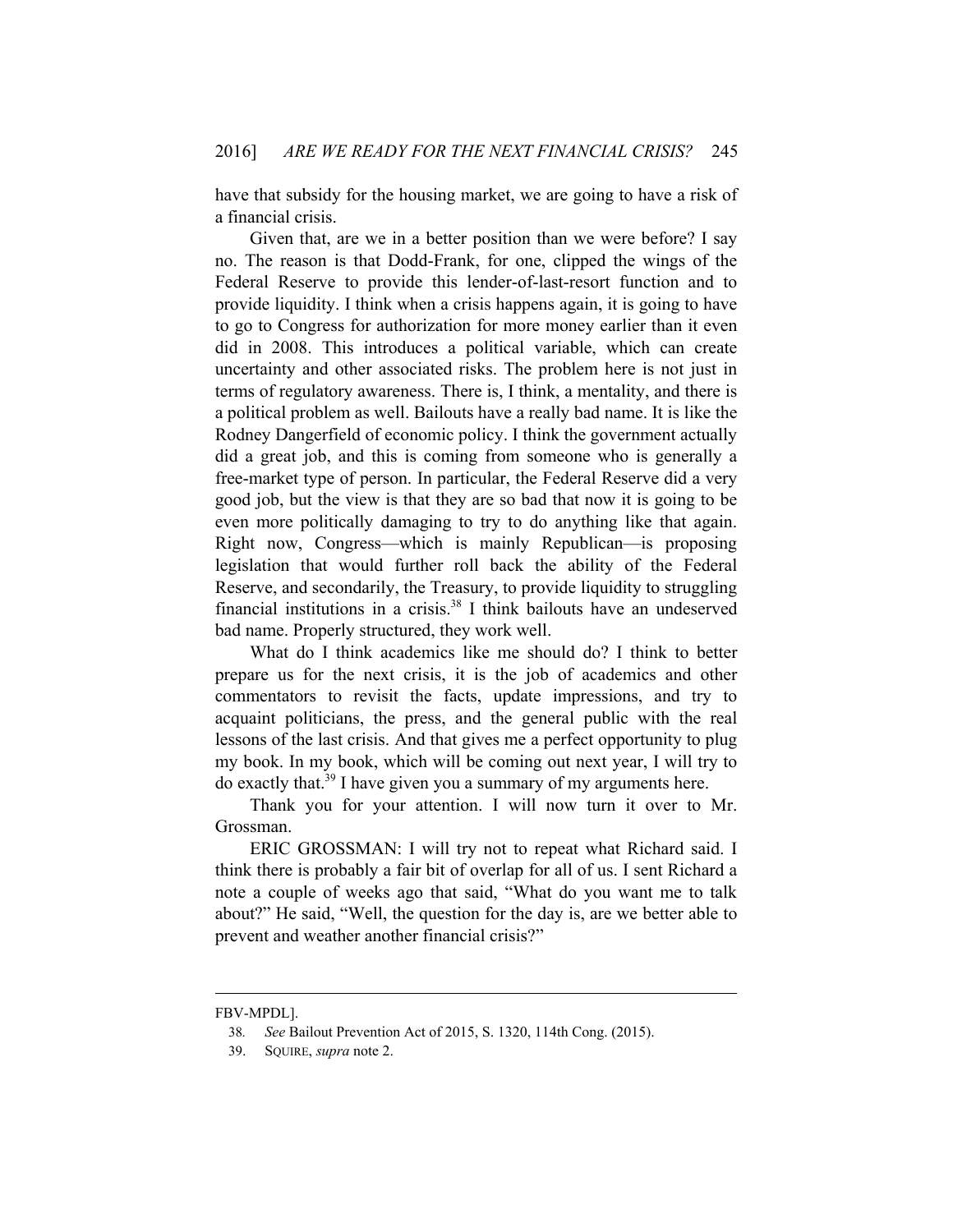Hopefully, history informs in terms of where we are right now and the tools that are available. In that sense, history is quite helpful. As Richard points out, there is a fair bit of misunderstanding. There were lost opportunities all along the way for the narrative to be more fairly told. The one that resonates the most for me was the Financial Crisis Inquiry Commission ("FCIC").<sup>40</sup> After  $9/11$ , there was the  $9/11$ Commission, which actually brought together the greatest and best minds to look at what had happened, at the failures of government, of intelligence, and of the business community, and to make concrete and specific recommendations.<sup>41</sup> You may agree or disagree with those, but it was done purely in the interests of the country.

The stated goal of the FCIC was to do the same, but it basically turned into a political circus. It was handed over to plaintiffs' lawyers, who created a narrative that sort of suited them, which was that the banks were solely responsible. The FCIC contributed to the demonization of the banks and financial services. I am not here to argue with the outrage because I live here in New York and I lived through it. I think, to some extent, clearly the outrage, coupled with the misunderstanding, has left us in a difficult spot on the "weather" side.

On the prevention side, an extraordinary amount has been done. While Richard was talking, I wrote down that I think a financial crisis is less likely, but that we are less ready. Why is it less likely? Fundamentally, if you look at it from a banker's perspective, which I lived through, and if you pull together the strands from all of the various episodes, whether it is the Bear Stearns episode, the Lehman Brothers episode, the Morgan Stanley episode, or the Bank of America episode, it really comes down to confidence. Runs on banks go back to the beginning of time because the banking system is fundamentally built on confidence. People take their money, they bring it to a bank, and they leave it there expecting it to be there when they come back. You have to trust that your life savings, your inheritance, and the product of your labors are going to be there when you come back. And then what do banks do? Of course, banks then borrow themselves and enhance the size of their balance sheet, and they lend and provide capital so that the economy grows. This is all done with the implicit understanding that

<sup>40.</sup> FIN. CRISIS INQUIRY COMM'N, *supra* note 9.

<sup>41.</sup> NATIONAL COMMISSION ON TERRORIST ATTACKS UPON THE UNITED STATES, THE 9/11 COMMISSION REPORT (2002).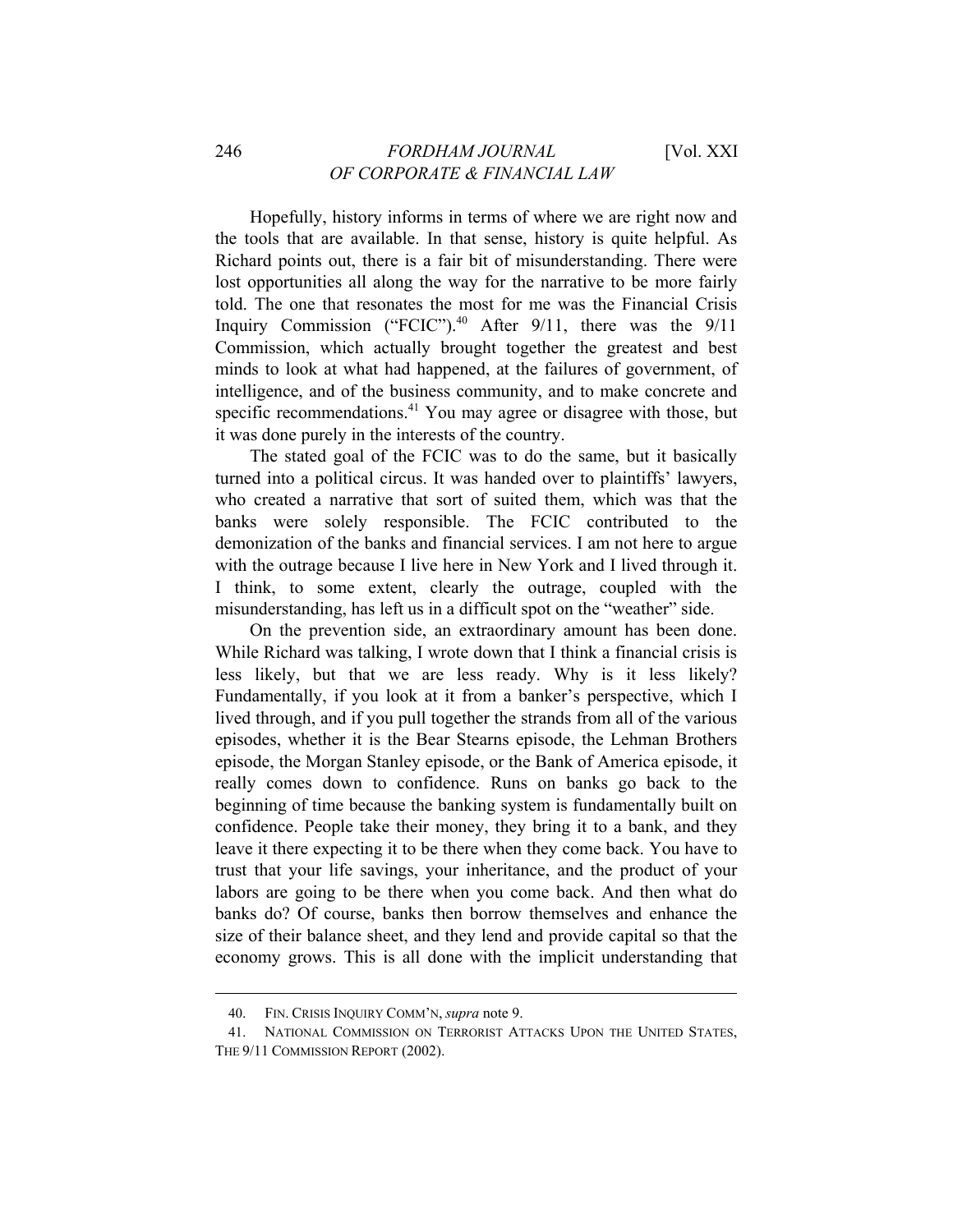when you come back asking for your money, you will get it back. So, confidence is key.

As one thinks about whether the public should be more confident in the banking sector, the answer is unequivocally yes, in my mind, provided that people think rationally. I will talk a little bit about irrationality in a minute, and, of course, rationality to irrationality is across a continuum. But from a rational perspective, banks are much safer than they were before the crisis. If any blame can be laid at the feet of the banks prior to the crisis, it is that the things that we do now should have been done before, and certainly done more thoughtfully. We have far more capital now. Banks in the United States, and globally, unequivocally have way more capital than we ever had before. We carry way more liquidity. If you think about a banking crisis as fundamentally being a concern that your cash, when you come back for it, would not be there, we carry way more liquidity than we did before. And, our balance sheets are far less levered. If you take our capital and then think about the size of our balance sheet, the ratios are all constrained.

Why do we do all these things? We started to do all of these things after the crisis. We saw what happened and we learned these lessons ourselves. On top of that, the Federal Reserve, which came within a hair's breadth in Dodd-Frank of losing its supervisory authority over United States banks, retained that authority and has constructed a regulatory framework with two pillars: Comprehensive Capital Analysis and Review ("CCAR") and Comprehensive Liquidity Assessment and Review ("CLAR"). $42$  Every bank holding company in the United States is subject to annual tests by the Federal Reserve Bank to ensure that under the absolute worst, draconian scenario that you could imagine the Great Recession, the Great Depression, a singular idiosyncratic loss, all of those things coming at one time—you can still deliver capital back to your shareholders in the form of either stock repurchases or dividends. The last time around every bank in the country passed CCAR.

If you want a perspective not dissimilar to the one that Richard and I have about what has happened here, Dick Bove would tell you that, as an investor, banks are in fact the safest place to put your money these

<sup>42.</sup> Daniel K. Tarullo, Member, Bd. of Governors of the Fed. Res. Sys., Speech at the Clearing House 2014 Annual Conference (Nov. 20, 2014), http://www.federalreserv e.gov/newsevents/speech/tarullo20141120a%20.htm [http://perma.cc/RL54-SY9N].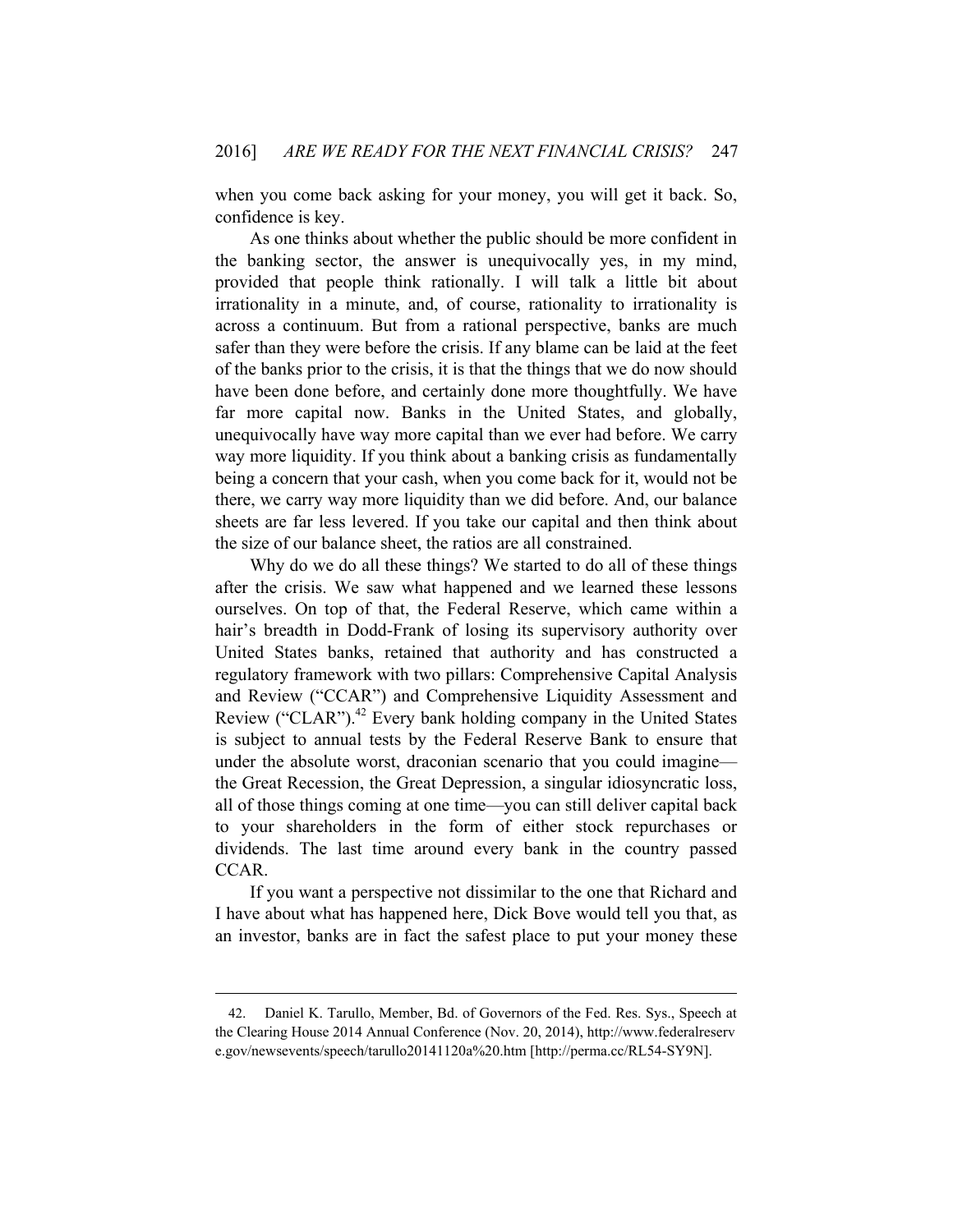days<sup>43</sup> because there is no industry anywhere on the planet that is subject to these kinds of tests that go to their fundamental capital structure. We at Morgan Stanley cannot deliver a dividend to our shareholders without the approval of the Federal Reserve. We cannot buy stock back without the approval of the Federal Reserve. We cannot make a significant acquisition without the approval of the Federal Reserve. We do that every year. Our balance sheet, of course, is constrained by the supplemental leverage ratio, which is built into the CCAR process.

I could go on and on about the various things banks are now subject to, and I am not complaining about these things. What I am here to tell you is that, in terms of the financial sector, it is drastically different. From a rational perspective, banks are safer, and in that sense, I am not a Dodd-Frank "hater." There are aspects of it that I think are misguided, but I think that is quite clear that a crisis is less likely to occur because banks are better situated.

Now, there is always a place for irrational behavior. I just want to touch on that. It is fair to say that in the environment we live in today, it is much more likely. With the Internet, hedge funds and investors who generally have an incentive to put downward pressure on a stock can do so much more easily than they could before. We at Morgan Stanley, just a couple of years ago, saw about a 10% decline in our stock based on an anonymous report that came out on the Internet suggesting that we were disproportionately exposed to Greece during the Greek crisis, which was not true.<sup>44</sup> We rushed out a disclosure in which we identified all of our European country periphery exposure so that we could disabuse the world of that.<sup>45</sup> However, within the time period that it took us to correct that, our stock was down 10%. And what is stock price? Actually, it has no bearing on capital, liquidity, or anything other than it is the easiest proxy for whether or not a bank is doing well. So there is a place for irrationality; if they start coming after you, and if it is all built on confidence, then there is really no defense to that.

<sup>43</sup>*. See* Dan Weil, *Richard Bove: Banks Are 'Healthiest They've Been Since Depression'*, NEWSMAX (Jan. 7, 2014, 2:38 PM), http://www.newsmax.com/Finance/Str eetTalk/Bove-banks-healthiest-depression/2014/01/07/id/545735/ [http://perma.cc/4U2 9-AAX8].

<sup>44.</sup> Paul R. La Monica, *Is Morgan Stanley the Next Lehman?*, CNN (Oct. 3, 2011, 1:26 PM), http://money.cnn.com/2011/10/03/markets/thebuzz/ [http://perma.cc/Z4DF-GNC6].

<sup>45.</sup> MORGAN STANLEY, 3Q 2011 FINANCIAL SUPPLEMENT 13 (2011).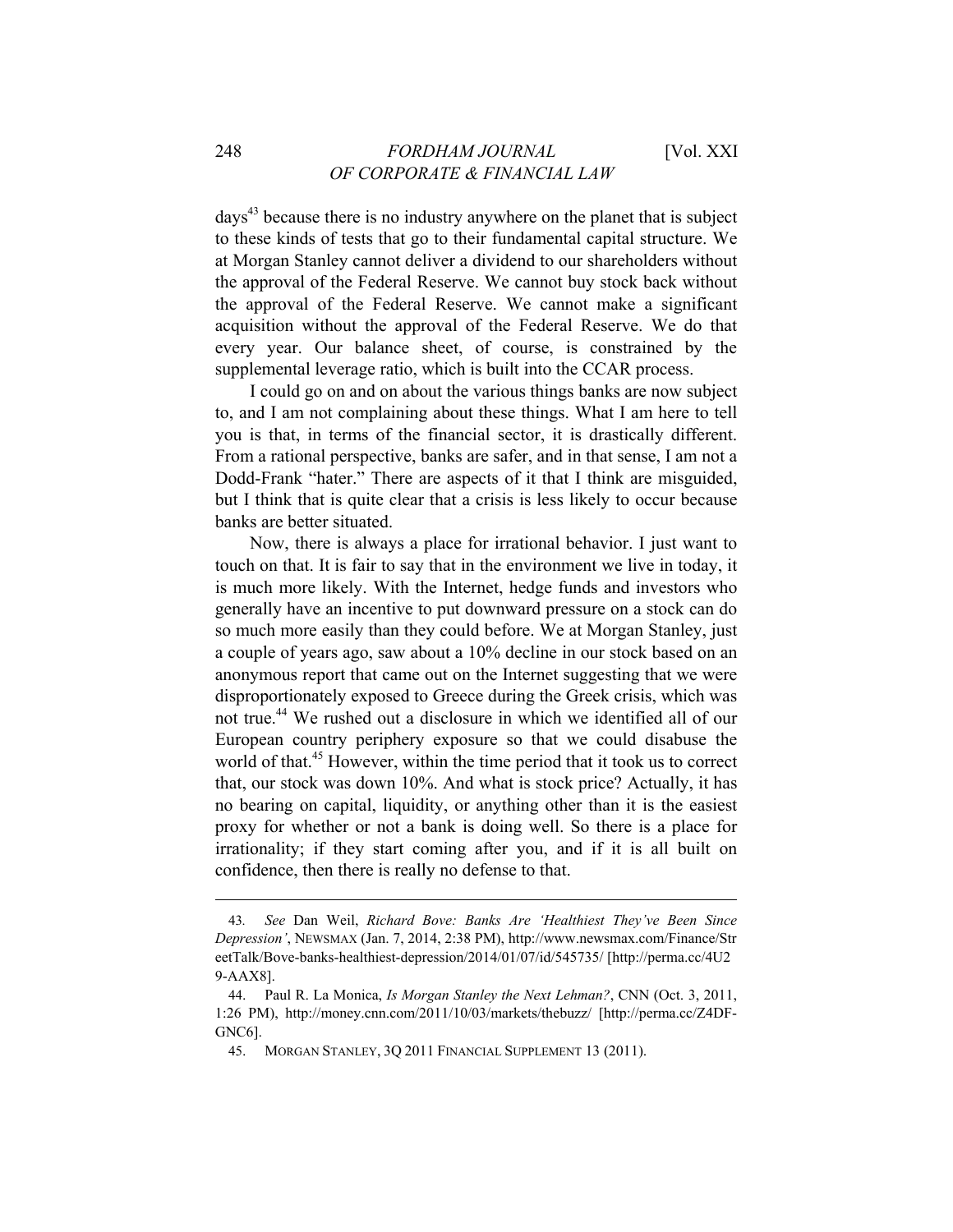To get back to my basic thesis, from a rational perspective, we are far more able to prevent a financial crisis. As to whether or not we are in a better position to weather a financial crisis, I largely agree with everything that Richard said. There has been a great distortion of what the lender-of-last-resort purpose is and what a bailout is. I agree the term "helping hand" would have been better. "Bailout," of course, suggests that the role being played is not a proper one.

Take a bigger bank than the bank that I work at. For example, let us consider J.P. Morgan—a big, giant bank. If J.P. Morgan gets in trouble, with all of the depositor money that is there—there is a Chase on every corner—there is no entity out there large enough, other than the United States Government, that can actually prevent them from toppling over. We need that. That is the foundational element of an economy. Dodd-Frank, in the interest of an overheated political environment, robbed the Federal Reserve of those powers to act. Both of the gentlemen to my right and left here understand the provisions and the changes to those far better than I do, but I can tell you that as a citizen that scares me. It is not out of self-interest. I work at a bank every day. People in the wake of the crisis formed views about bankers. There was this very clear sense that Main Street bailed out Wall Street. My view is that the government actually bailed out Main Street. We have developed this sort of fundamental disconnect in the United States of the role and the criticality of financial services to our success as a country and the success of our economy.

I am not going to sing our praises at Morgan Stanley, but we have a very basic strategy. We raise, manage, and distribute capital for individuals, sovereigns, corporations, and institutions. That is what we do, and that is what we view as our role fundamentally. A company, or great idea, needs to raise money in order to develop that great idea. They come to us and that is what we do. The people at Facebook develop a brilliant idea. They devote their lives to it. They want to become a public company. They come to Morgan Stanley.46 In conjunction with the other banks, we underwrite their public offering to allow that company to prosper and grow. There are no greater and more developed capital markets than here in the United States.

<sup>46</sup>*. See* Serena Saitto, Cristina Alesci & Lee Spears, *Facebook Underwriters to Split \$176 Million in IPO Fees*, BLOOMBERGBUSINESS (May 18, 2012, 6:09 PM), http://www.bloomberg.com/news/articles/2012-05-18/facebook-underwriters-to-splitabout-176-million-in-ipo-fees [http://perma.cc/BNY6-PKJM].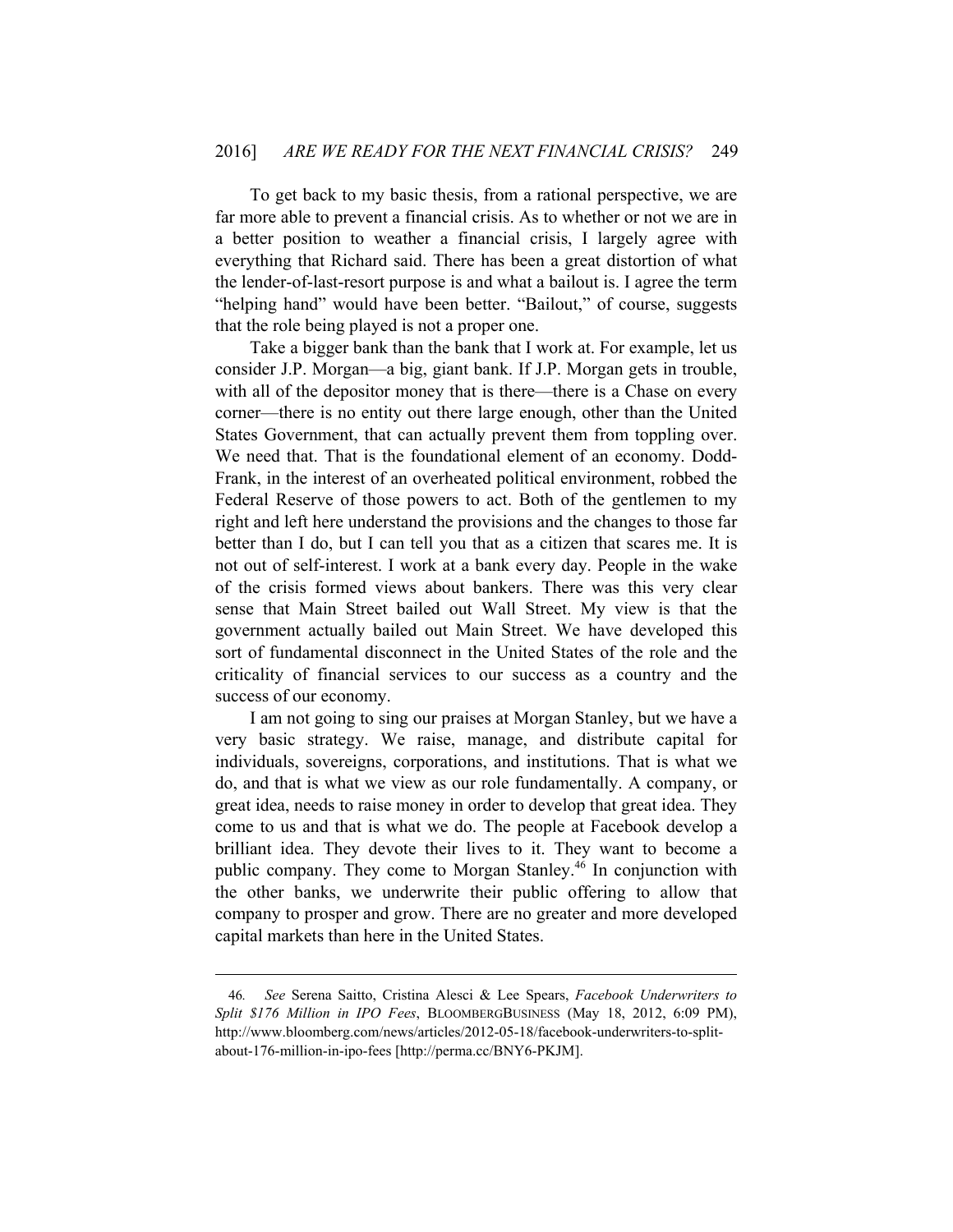It is all fundamentally founded on the notion that, at the end of the day, when you go to a bank and put your money in the bank, it will be there when you come back. If you worry about that, you will just leave your money under your mattress at home, where it does no good for the rest of society and where it is at much greater risk.

I worry about that distortion. If you think fundamentally about Dodd-Frank, it put the tools, not entirely, but more in the hands of Congress to act. I remember watching in my office as the first TARP votes rolled in, and the no votes overwhelmed, I was thinking that it was the end. I went to a cash machine and took out some cash that day because I thought that this was the end. Obviously, none of us want to see that happen. I will touch on some of the other things that came out of Dodd-Frank, very briefly. Then, I will turn it over to the other Richard.

Included within Dodd-Frank were a number of ancillary provisions that I believe were intended to prevent excessive risk taking or excessive risk within financial institutions. The most prominent of those is the Volcker Rule.47 I suspect if I asked everyone here what the Volcker Rule was, almost all of you would say it prohibits prop trading at banks. That is the way that Mr. Volcker himself would refer to it, but, in fact, the Volcker Rule prohibits non-prohibited proprietary trading because what goes on at banks all the time is that we put our capital at risk every day in making markets and in hedging our own risks. The citizen and the corporation actually want banks playing this fundamental marketmaking role.

In a crisis situation, one can take Morgan Stanley as an example. Richard, to my right, has a basket of securities that he needs to sell. He has to sell those in a crisis because he has to pay his employees or maybe he has an acquisition that he wants to do. He has a basket of securities that he wants to sell and it is critical for him to sell. Banks, before the Volcker Rule, would buy that basket of securities. They would give him a price and they would buy it, even if they had no idea necessarily what they were going to do with it. Now, under the Volcker Rule, when the banks buy Richard's basket of odd securities that do not trade readily on a market, the banks actually cannot buy those unless they reasonably expect that Richard, on my left, or some other Richard

<sup>47</sup>*. See* Dodd-Frank Wall Street Reform and Consumer Protection Act, Pub. L. No. 111-203, § 619, 124 Stat. 1376, 1620-31 (2010) (codified as amended at 12 U.S.C. § 1851 (2012)).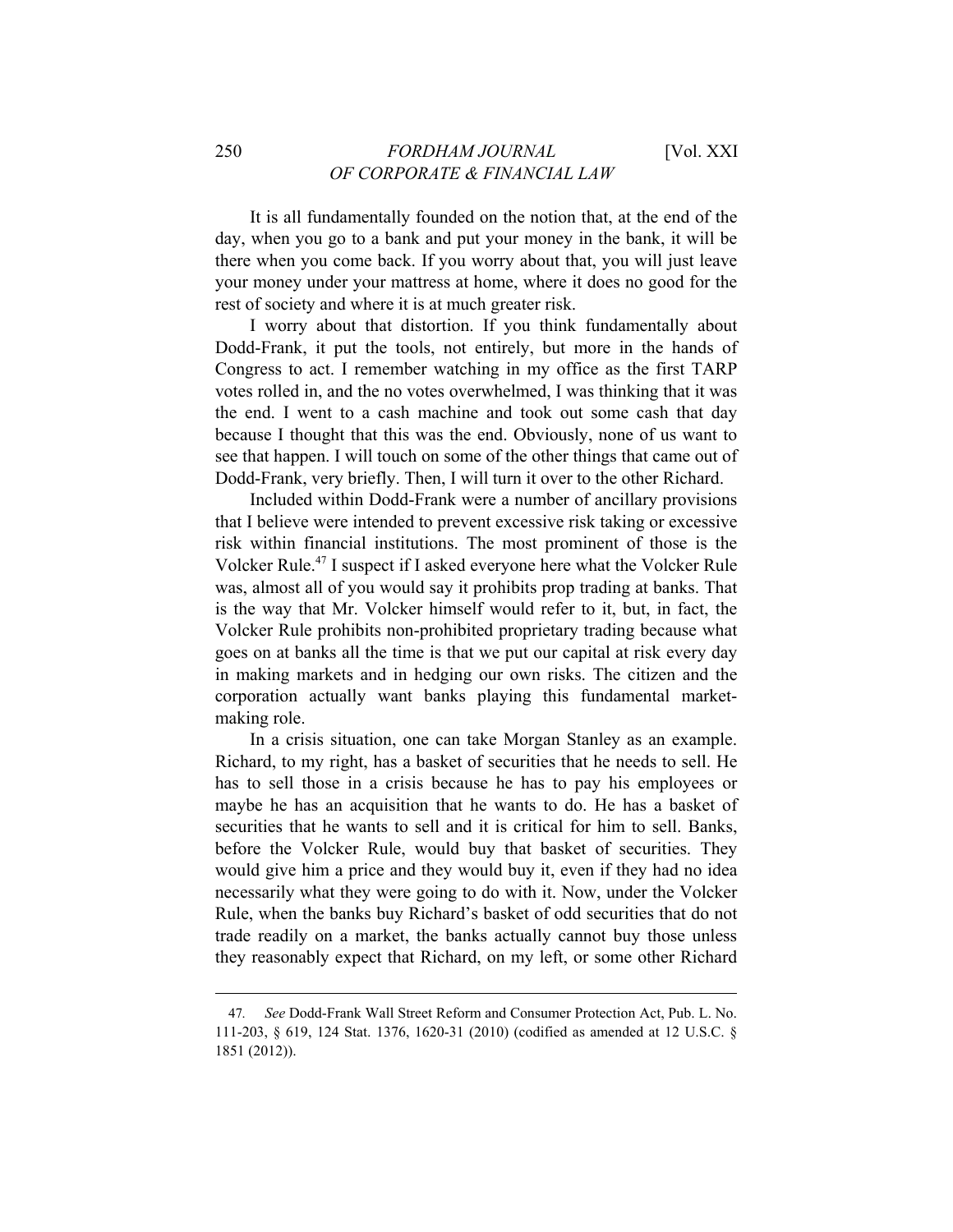out there is going to buy them. The banks have to prove to five different regulators that they reasonably expected Richard, on my left, or someone else to buy those securities. This puts aside all of the liquidity constraints, punitive capital charges, and the other things that have emerged from the credit crisis. In a crisis, am I going to do that? I do not know. So just when the country would want the major banks to jump in and provide liquidity, we are going to be less likely to do it, it is going to be harder for us to do it, and we are actually going to create risk for ourselves.

What has that done? That has pushed risk into places that are far less regulated. At Morgan Stanley, we have 175 bank examiners who come to work at Morgan Stanley every day. They have a card, they log in, we have a whole floor for them, and we pay for them. We are safe. We are less sound, but we are plenty safe. Again, I worry about the "weather" piece. In terms of prevention, I think the industry itself, with the Federal Reserve clearly leading the way, has unquestionably created a much safer banking system in terms of confidence. But I think if we find ourselves in a storm, we have far fewer umbrellas and raincoats.

RICHARD KIM: I think you are going to find that we are more or less in agreement. To go to the question that Professor Squire posed, are we ready for the next financial crisis? I would say, almost by definition, you do not see a financial crisis coming. So, I would say no, but I do think that all of the regulatory reforms that we have talked about should make the next financial crisis less severe.

As for whether we are now better positioned to handle the next financial crisis than we were in 2008, I think that is really the harder question. I would say, on balance, we are probably marginally better positioned, but I do not think that it is because of Dodd-Frank. I think Dodd-Frank has some redeeming provisions, but so much of it has just been an enormous, unnecessary burden on the banking industry. It has hurt the city. It has hurt the economy.

I am going to cover three topics: 1) how the financial regulatory system has evolved since 2008, 2) an overview of the regulatory environment today, and 3) whether today's regulators are better able to handle the next financial crisis than the regulators were in 2008.

If we go to the first topic, what has happened since 2008? There has really been a seismic change in the financial regulatory system. I think Eric gave a good summary of all the changes that have happened. Many point to Dodd-Frank as a reason for this. In my view, the real effective changes that mattered occurred independently of Dodd-Frank. Immediately following the financial crisis in 2008, there was a profound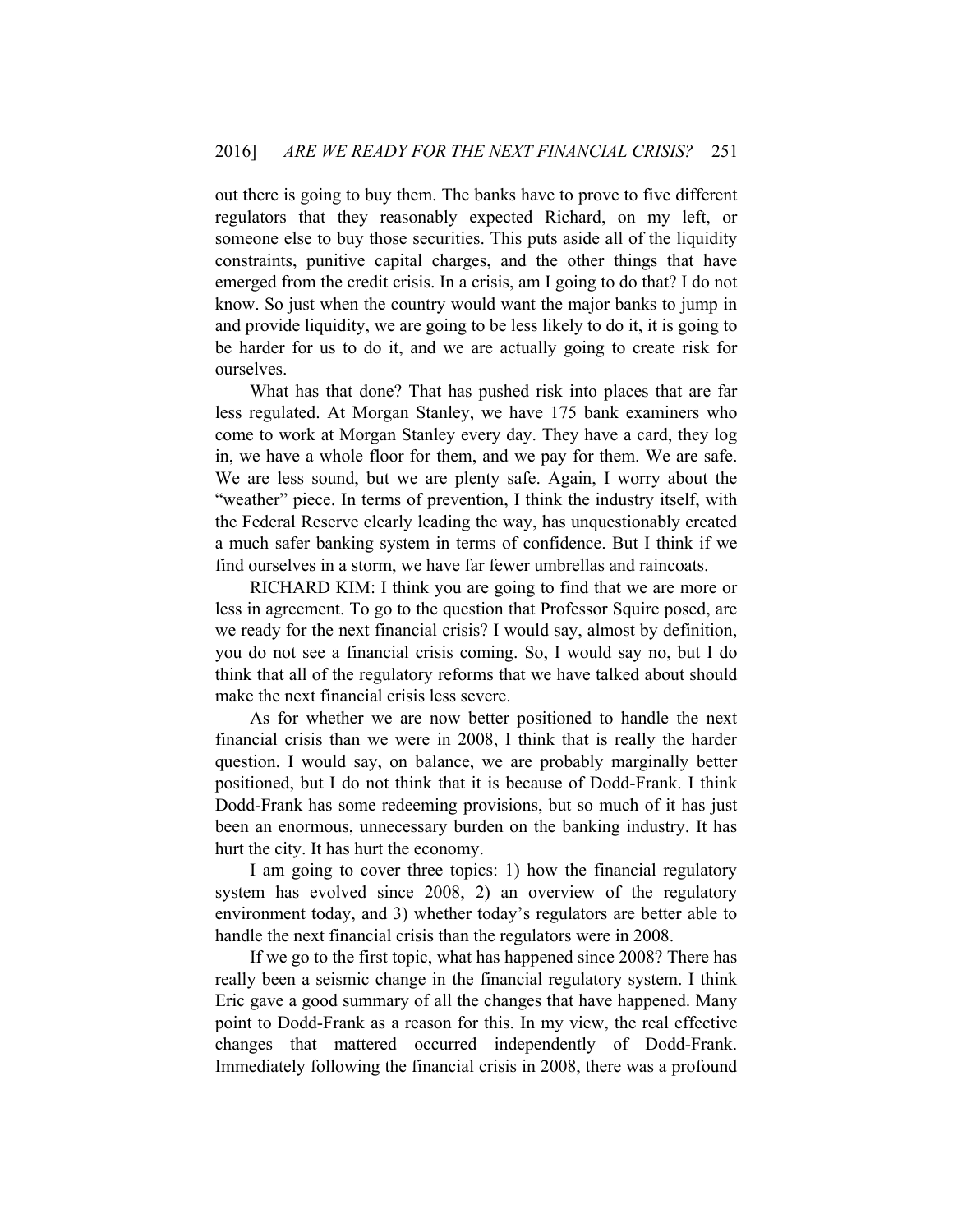and lasting change in the perspective of the financial regulators. As early as 2009, a year before Dodd-Frank was enacted, the bank regulators were already out there toughening standards. They significantly raised the bar for United States banks. Much of this was done with four tools, and none of these were born out of Dodd-Frank. They were all done under statutory authority that existed before then.

First, immediately after the crisis, a large number of banks were downgraded by the regulators. You may know that the bank regulators rate banks and bank holding companies. There is a scale between one and five, with one being the best and five being the worst.<sup>48</sup> After the crisis, virtually no bank received a one. Before the crisis, it was not unusual for a well-run bank to have a one rating. That does not really exist anymore, so the curve has changed. They do not give out A's anymore. A rating of two is satisfactory. Once you get to a three, you have a problem. A rating of three essentially puts a bank in the penalty box. You are unable to acquire. You are unable to branch. You have caps on your ability to pay dividends. When you are downgraded to a four, you are deemed to be a troubled institution. That is when the problems really start. Formal, public enforcement actions are instituted by the regulators. You are subject to heightened oversight and the number of regulators at your bank dramatically increases. They place restrictions on your ability to hire new management and directors. They want the approval for any senior manager that you hire. If you want to change a position in the senior ranks, you have to get their approval to do that. If people leave, you cannot pay them the severance, even if they are doing it with a contract, without regulatory approval, which is very hard to get. If you are rated a five, you are deemed to be at probable risk of failure. I think if you look at the banks rated at five, very few of them actually come back from that. The ratings that are assigned to a bank are completely discretionary. They are strictly confidential and the banks are prohibited by law from disclosing them.<sup>49</sup> They are not subject to judicial review. So, they are really sort of the perfect supervisory tool. You immediately saw banks being downgraded, putting the pressure on them.

<sup>48.</sup> The scale refers to the CAMELS rating system. For a more in depth discussion of the scale, see CARNELL ET AL., *supra* note 6, at 434-40.

<sup>49</sup>*. See* 12 C.F.R. §§ 261.2(c)(1), 261.20(g), 261.22(e) (2015).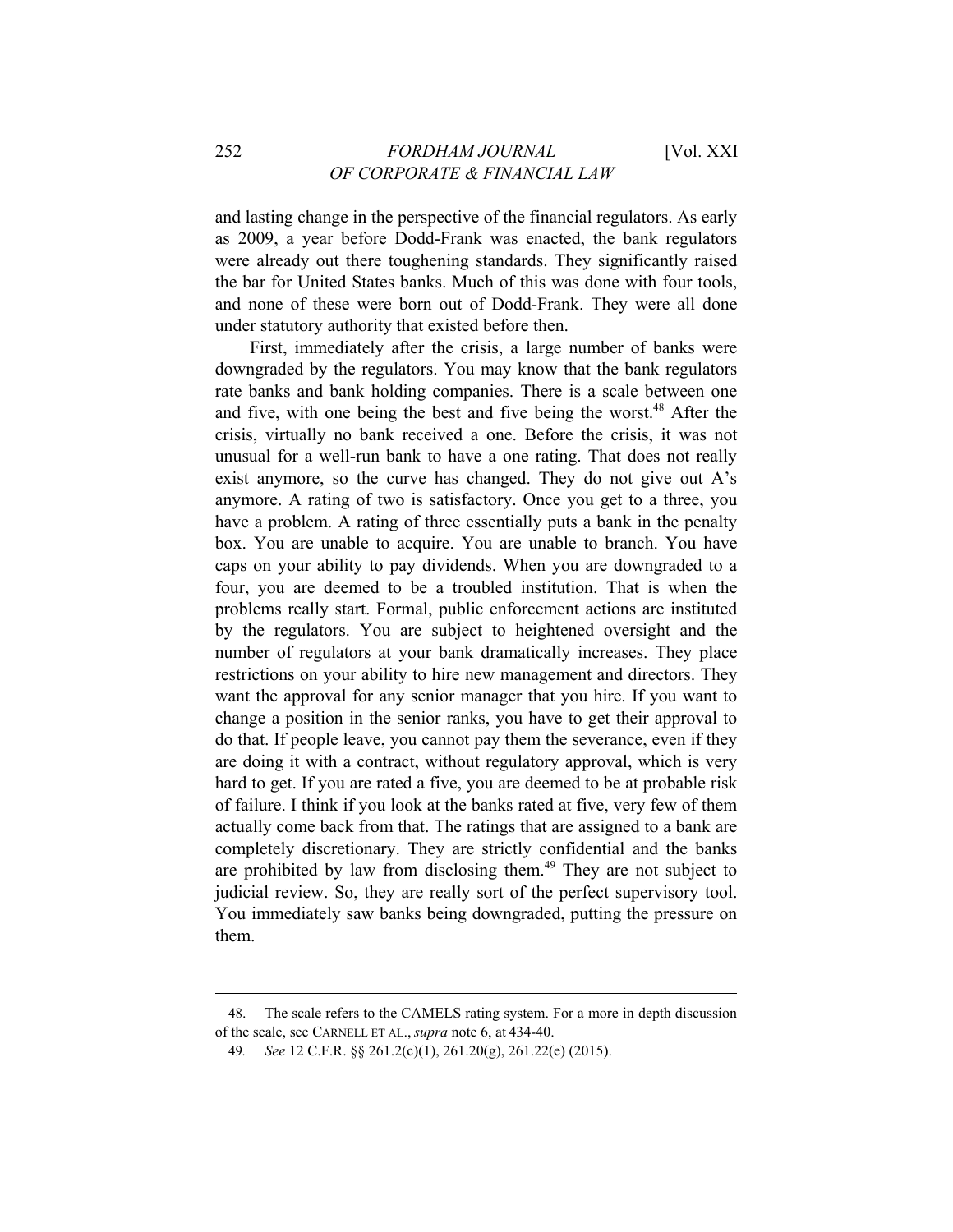Second, there was an absolute battery of enforcement actions, the number and severity of which was without precedent. I think everyone would see, just by picking up a paper every other day, some massive enforcement action directed at a bank. They ranged from increasing capital to strengthening anti-money launder compliance, consumer compliance, or risk management. There were loads and loads of them, with civil money penalties that were exponentially higher than what was required pre-crisis.

The third tool is corporate governance. The regulators have been exerting an enormous amount of pressure on the boards of directors of banks to strengthen capital, liquidity, risk management, compliance, and internal audit. They did not used to do that. Effectively, they have used the pressure on boards in a very assertive way, and I think in a very effective way. I think the way it came about was, following the crisis, in the regulators' view, the industry then had what they would call an ethical crisis. You had scandals ranging from mortgage servicing to LIBOR, foreign exchange, and all the different things you see in the papers. I think at the time, the regulators realized that you cannot predict where the next scandal is going to occur. So, one way to get ahead of this is to put pressure on the boards and make them do it.

Over the past couple of years, it is a very common complaint from my clients that the Fed is putting dramatically increased pressure on their boards of directors. The Fed is out there positing that directors have a fiduciary duty not just to the shareholders, but to the regulators, which suggests causes of action to plaintiffs' lawyers. We all know the consequences there. They are widely criticizing bank boards for providing insufficient challenges to management. They are interviewing independent board members and independent chairmen to see whether or not they really have a strong grasp of the issues at hand by conducting ad hoc phone calls and quizzing them on things.

Fourth, Eric mentioned CCAR. I think CCAR is probably the most powerful tool the Fed has these days. Any large bank, \$50 billion or more in assets, is subject to this annual stress test.<sup>50</sup> Each year you have to file a capital plan, proposing how much, in the way of dividends, you plan to pay out over the following nine quarters. If you plan to make material acquisitions, you note that there as well. You do not have to say who you are going to acquire, but you have to give them a sense of the amount and the impact on capital. Then you have to submit your

<sup>50</sup>*. See* 12 C.F.R. pt. 46.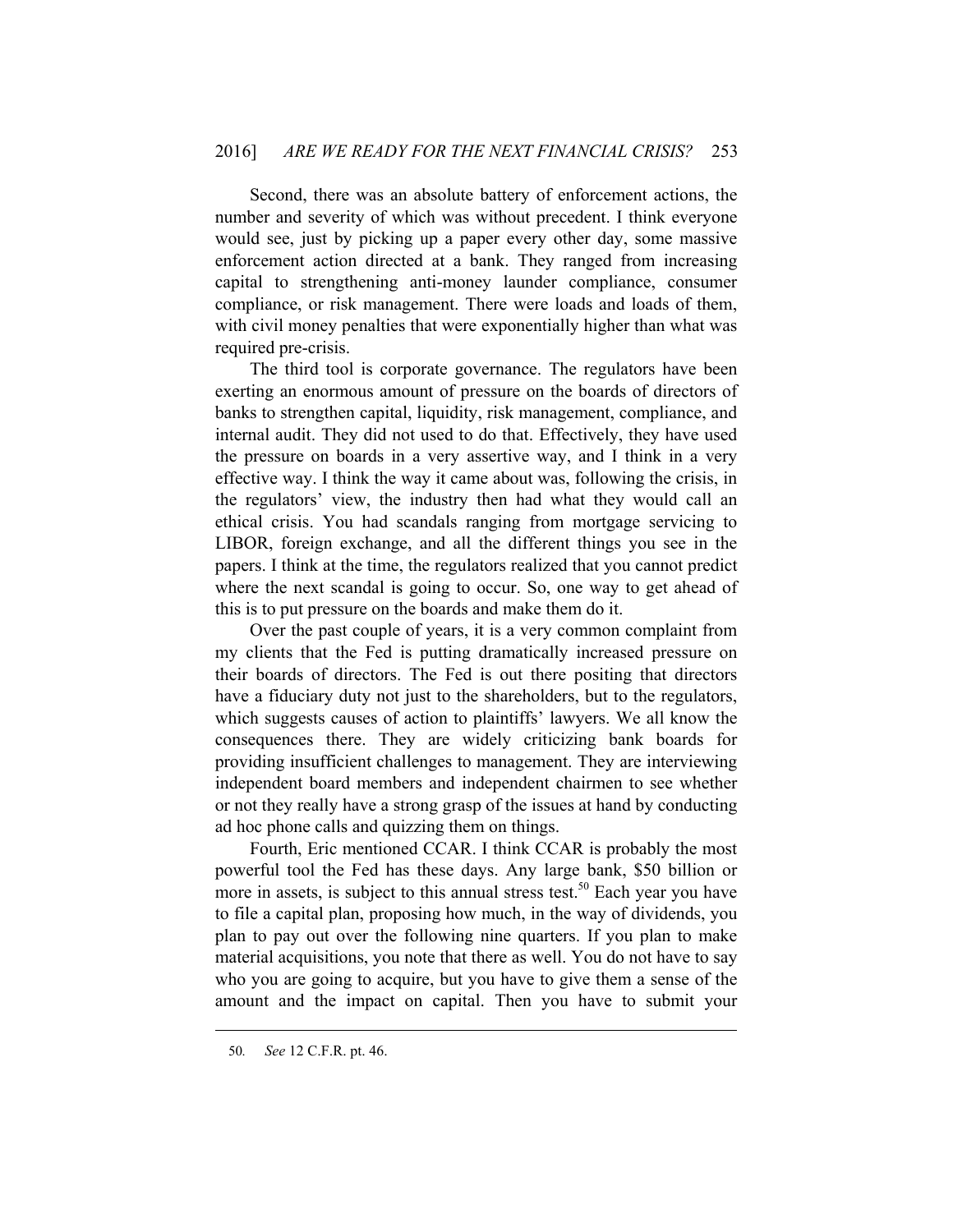stressed numbers. You actually have to show how your balance sheet will fare in a hypothetically adverse and severely adverse scenario that the Fed gives you. The Fed gives you the assumptions, and they are everywhere, such as stock market crashes or skyrocketing unemployment. We have had a euro collapse, and we have had to model for global pandemics. These are very detailed submissions. CCAR submissions can run up to 10,000 pages.

The Fed can object to a capital plan. First, on quantitative grounds, they can say, at the end of the day, "Under these hypothetical scenarios, you do not have enough capital, so we object," which means that you cannot do the acquisitions, and you cannot pay the dividends. They can object on what they call qualitative grounds, which really is any other reason. They can also object if they do not like the strength of your internal controls or if they do not like the strength of capital risk management. Unlike the bank ratings I previously discussed, whether you pass CCAR is publicly released by the Fed. It is a very tense day for the banks. If you fail CCAR, there is enormous pressure on the market to get it right the next time. You could look at the banks that failed CCAR, and there are repercussions. People get fired. It is an event with great consequences. The regulators are using all these tools today, I think, in a very effective manner, and none of them are rooted in Dodd-Frank.

On that note, let me move briefly to Dodd-Frank. When you look at Dodd-Frank, and I think when you look at any piece of financial services legislation, the key is lowering your expectations. The political process today makes it very hard to enact coherent, comprehensive reform of our financial regulatory system. Dodd-Frank is an unfortunate example of this. It was enacted in 2010 at a time when there was, and continues to be, a significant amount of resentment towards Wall Street. It is compounded by perceptions of outsized compensation packages. If you add to all of that the fact that Dodd-Frank suffered from the election cycle and politicians looking to foment and capitalize on populist anger, the financial regulation is very complicated. It is highly technical. It is almost like reforming the tax code. It is full of unintended consequences. The financial industry had almost no influence in Washington at that time.

Dodd-Frank itself was rushed to enactment. If you look at the conference process, it was done in a few short months, and even then, it was really done in episodic bursts of all-nighters, and not in a deliberate process, which should have taken a year or more. Normally, banking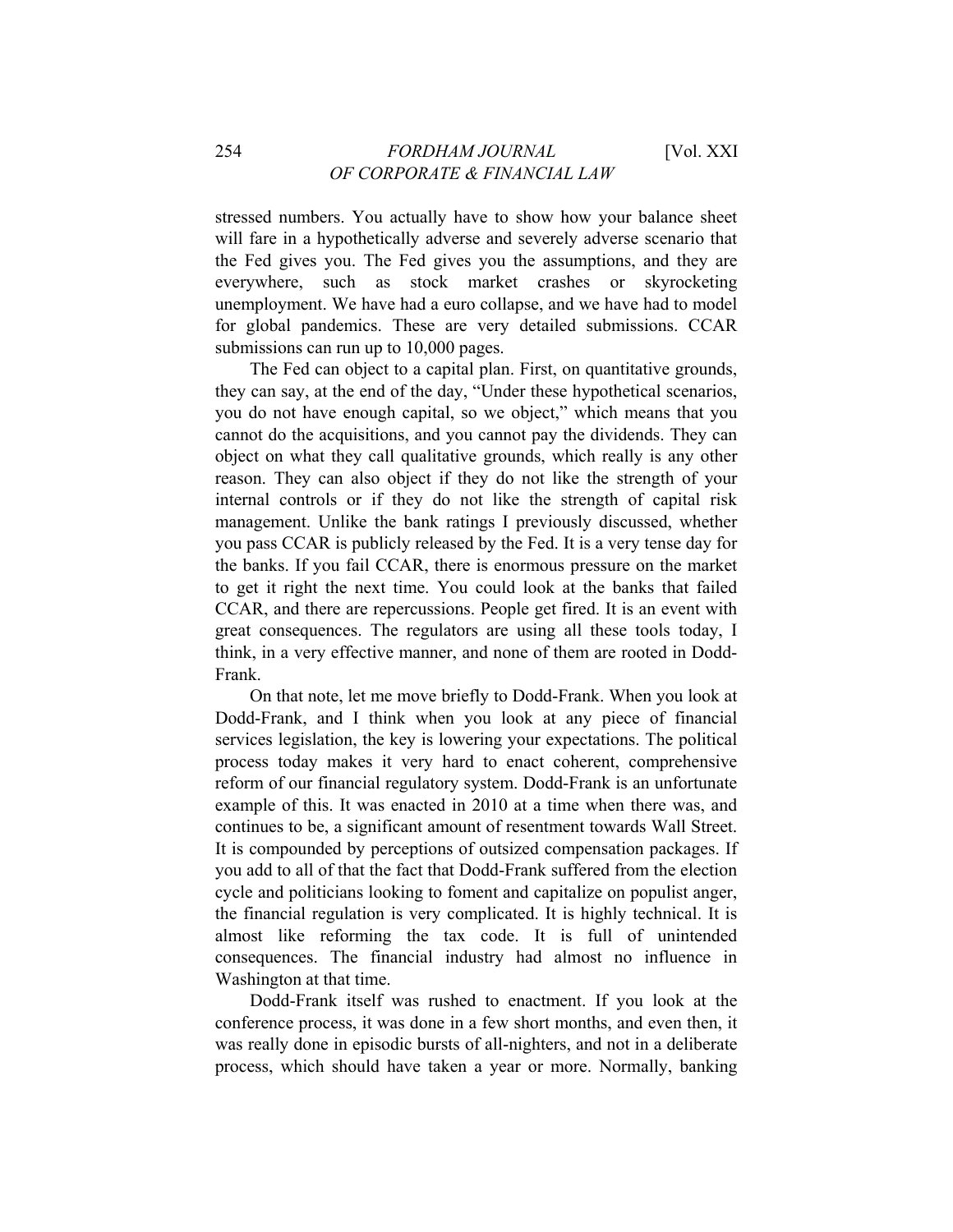legislation does that. So, it is not that surprising, when you think about it that way, that you have an act, parts of which do not really provide any benefits, and parts of which just do not make any sense at all.

I am not in the camp that is advocating that Dodd-Frank ought to be repealed. There are portions of the act that I think are beneficial, and they were a long time coming. It did away with the Office of Thrift Supervision, the agency that regulated thrifts, which was largely ineffective.51 It established an agency dedicated to consumer protection.52 You may disagree with how aggressive they are, but I think there was a need for something like that. Dodd-Frank also made a lot of technical amendments to the banking laws that were very long overdue. But, at the same time, it came in at an enormous, needless cost. It did a number of things that did not need to be done. Eric talked about the Volcker Rule.<sup>53</sup> I think that is at the top of most people's list. If you look at what is happening in the trading markets today, especially for debt, you have discouraged the largest banks from trading in those markets, and you basically decrease their liquidity and increase their volatility, and it is going to get worse if we approach another financial crisis.

Professor Squire talked about how Dodd-Frank curtailed the Federal Reserve's emergency lending powers. This was invaluable during the crisis. Some have argued that this was necessary to reduce the so-called moral hazard because if you have a Federal Reserve that can bail out companies, you will encourage excessive risk taking. There was a quote by Ben Bernanke where he said that limiting the Fed's emergency lending power is like "shutting down the fire department to encourage fire safety."54 It is just not a rational way to attack the problem.

As for how effective all of this has been, not just Dodd-Frank, but the other tools that I have talked about, I think it has been very effective. I think the financial regulatory system is much tougher than it was. But again, it is largely because of the efforts that started before Dodd-Frank. It really was not because of Dodd-Frank.

<sup>51.</sup> Dodd-Frank Wall Street Reform and Consumer Protection Act § 312, 124 Stat. at 1521-23.

<sup>52.</sup> *Id.* § 1011, 124 Stat. at 1964-65.

<sup>53.</sup> *Id.* § 619, 124 Stat. at 1620-31.

<sup>54.</sup> Ben S. Bernanke, *Warren-Vitter and the Lender of Last Resort*, BROOKINGS (May 15, 2015, 11:00 AM), http://www.brookings.edu/blogs/ben-bernanke/posts/2015/ 05/15-warren-vitter-proposal [http://perma.cc/G8GW-KLQZ].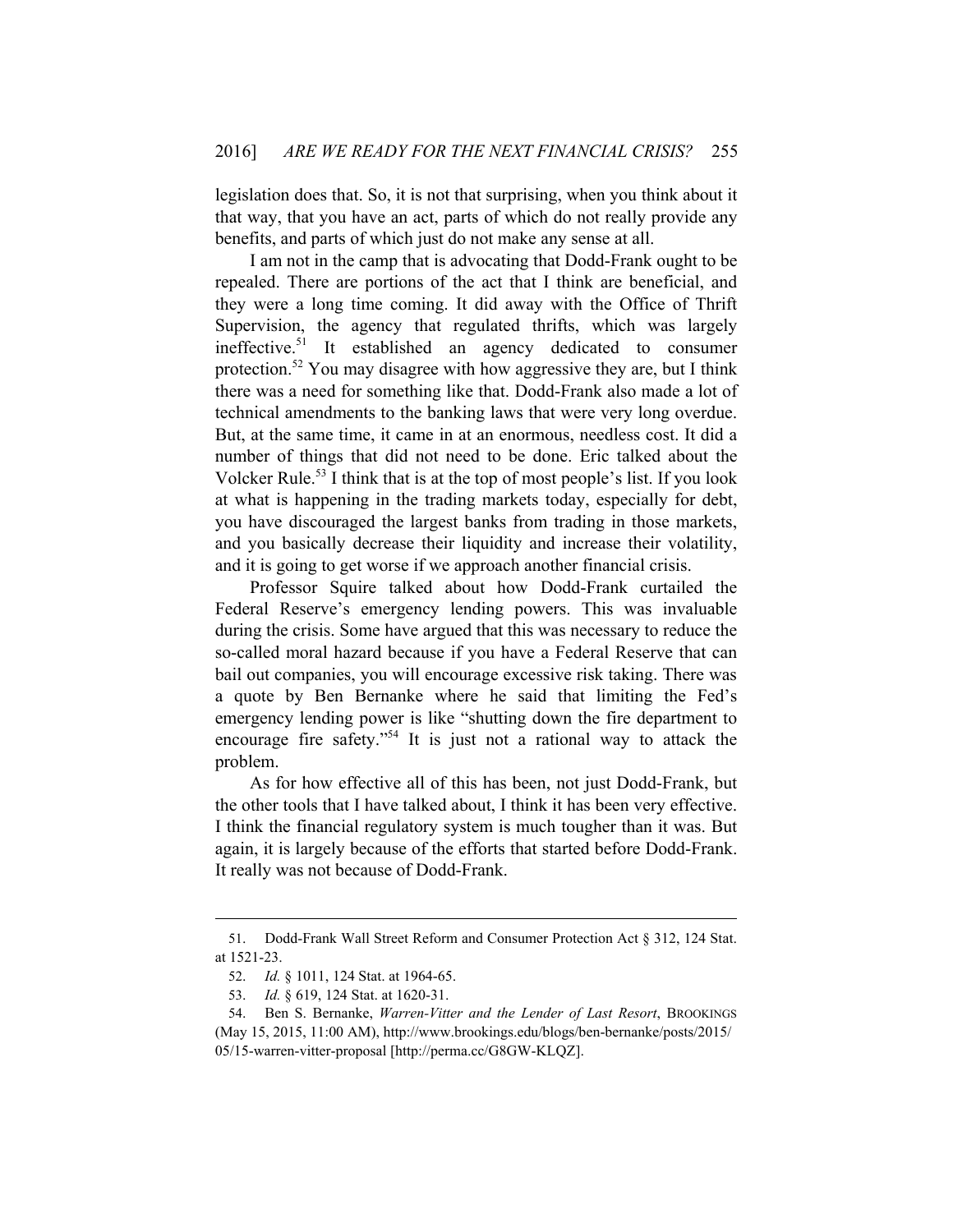That brings me to today's regulatory environment. Where are we today? What is today's regulatory environment like? There has really been a sea of change in the philosophy underlying bank regulation. As the Fed would put it, they have shifted from what they would call microprudential concerns: ensuring that each bank had capital to prevent it from failing, but just enough so that banks were not at the same time compromising profitability, international competitiveness, and other commercial considerations. They have changed to what they call macroprudential concerns: minimizing the possibility of another systemic failure. That is a very different standard and requires an entirely different level of capital. Now the Fed is demanding dramatically more capital, looking holistically at the financial system, and they are really not thinking anymore about maintaining profitability or international competitiveness.55 I think we have some real problems because of that. At the same time, capital levels, as a result, have increased sharply.<sup>56</sup> For the first time, capital requirements increase the larger and more complex a bank grows because the failure of a large bank has more systemic risk than the failure of a smaller one. We have other mechanisms that I am sure you have heard about, such as living wills and other mechanisms designed to make it more orderly if a large institution fails, and so there is less disruption to the overall economy. We see the Fed reaching out to try to regulate the non-banks, GE Capital,<sup>57</sup> Prudential,<sup>58</sup> and MetLife,<sup>59</sup> the famous court case which I am sure you have read about.<sup>60</sup> They are

<sup>55.</sup> Ryan Tracy, Victoria McGrane & Justin Baer, *Fed Lifts Capital Requirements for Banks*, WALL ST. J. (July 20, 2015, 8:29 PM) http://www.wsj.com/articles/fed-setto-finalize-amount-of-capital-big-banks-must-maintain-1437410401 [http://perma.cc/N J8N-EDTT].

<sup>56</sup>*. See id.* 

<sup>57.</sup> Press Release, Bd. of Governors of the Fed. Res. Sys. (July 20, 2015), http://www.federalreserve.gov/newsevents/press/bcreg/20150720b.htm [http://perma.c c/DJZ2-TUHF].

<sup>58</sup>*. Financial Stability Oversight Council – Designations*¸ U.S. DEP'T TREASURY, http://www.treasury.gov/initiatives/fsoc/designations/Pages/default.aspx [http://perma.c c/J8FU-MAU8].

<sup>59</sup>*. Id.*

<sup>60.</sup> Complaint, MetLife Inc. v. Fin. Stability Oversight Council, No. 1:15-cv-00045 (D.D.C. filed Jan. 13, 2015).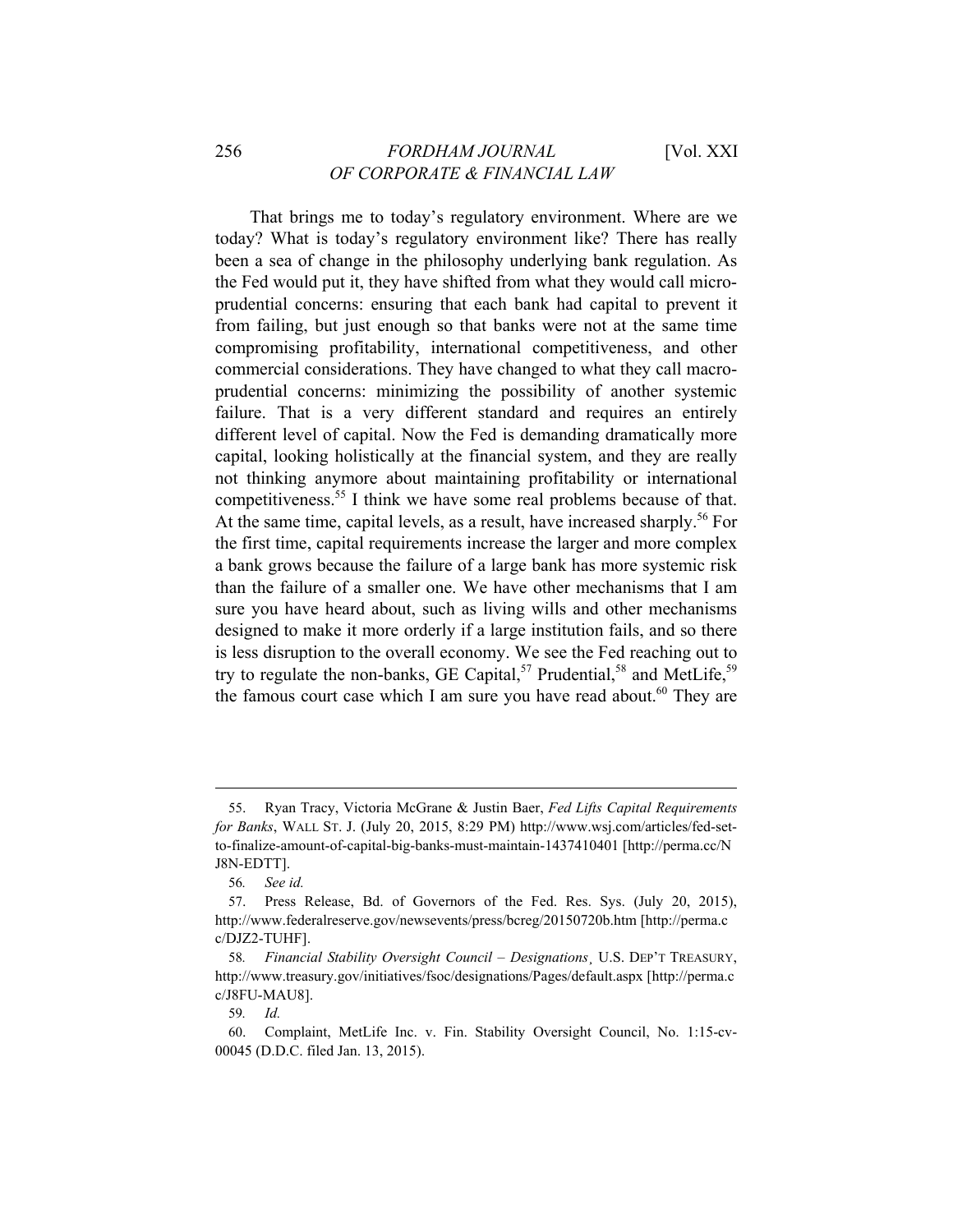going to try to reach into the shadow banking market.<sup>61</sup> I think we will see that in the coming year.

This shift in the regulatory philosophy has not just changed the policy; it has really changed the sort of people that regulate banks. If you look at what the Fed is doing today, it is a lot more data-driven. If each of the large banks submits 10,000 pages on their capital plans, regulation is much more data-driven than it was before. Banks now submit an enormous amount of data to the Fed in the form of CCAR stress tests and many other regulatory reports. All that data is centralized in D.C. and analyzed there. What has happened is that the Federal Reserve in D.C. has really sort of emerged with more prominence and the local Reserve Banks have less authority and less autonomy. If you look at the folks that are working at the Fed these days, they are changing over. This is more of a data-driven process. It demands younger employees that are more facile with computers and technology. They are able to manipulate large, complex models. A consequence of it is that you are seeing a lot of the veteran supervisors that had some real judgment being pushed out and replaced by what I will call technocrats, for lack of a better word. They have very little supervisory experience in the field, let alone industry experience.

The net result of all this is that you have a lot less discretion these days when there is a supervisory problem or an issue. The judgment by the regulators can lead to very unfair results. A capital shortfall, a regulatory violation these days, no matter how trivial, can lead to a disproportionately harsh response. I think adding to this disproportionality is that financial regulations have become very politicized. Punishing banks and bankers is still very much a priority of the current administration, and you are seeing the regulators continue to follow this theme.

On September 9, 2015, the Department of Justice sent new policies to its federal prosecutors across the country instructing them to increase their focus on punishing individuals in cases of corporate misconduct, and not just the corporations.<sup>62</sup> I think this is a direct response to what

<sup>61.</sup> Christopher Condon & Ian Katz, *Fed Focuses on Shadow Banking as It Gauges Financial Risk*, BLOOMBERGBUSINESS (Mar. 27, 2015, 12:00 AM), http://www.bloomberg.com/news/articles/2015-03-27/fed-focuses-on-shadow-bankingas-it-gauges-financial-system-risk [http://perma.cc/7HF5-EPW7].

<sup>62</sup>*. See generally* Memorandum from Sally Quillian Yates, Deputy Att'y Gen., U.S. Dep't of Justice, to All U.S. Att'ys et al., Individual Accountability for Corporate Wrongdoing (Sept. 9, 2015), http://www.justice.gov/dag/file/769036/download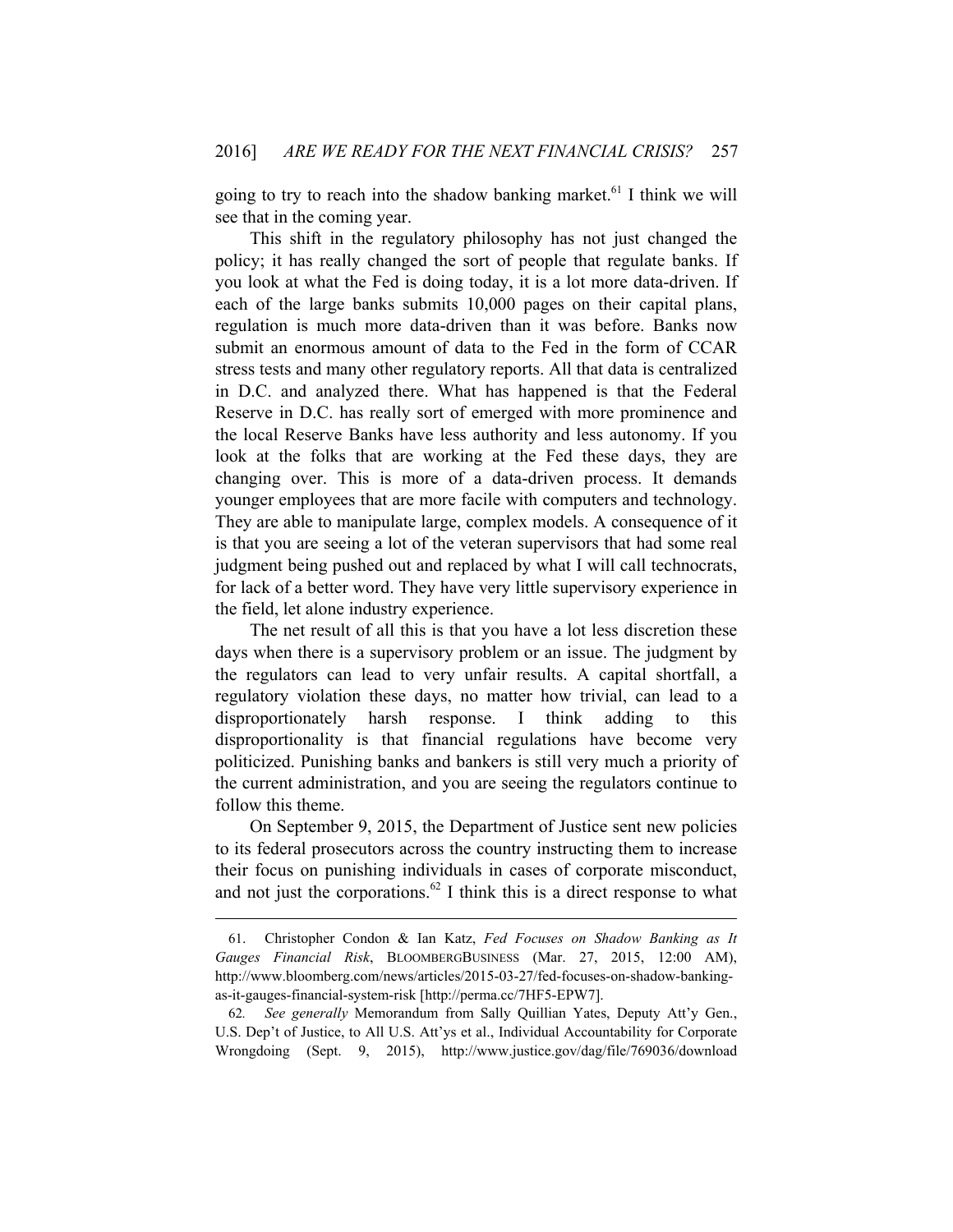you see in the media. Why have we not seen more bankers gone to jail? They are still on it, and this is still an issue and a priority. When Eric Holder stepped down as Attorney General, he extracted more fines than any other Attorney General from the banking industry, yet he was widely criticized for not sending bankers to jail. $63$  With the presidential elections next fall, I think you are going to continue to hear this refrain.

To get to the heart of the question, and the topic of the seminar, are we better able to handle the next financial crisis? As far as the regulators are concerned, we have seen a significant change in personnel, and they are equipped with different tools. If you look at them, are they better able to handle the next financial crisis than the regulators we had in 2008? I think of this question in three parts.

First, you think about the people manning the regulatory agencies, you look at their supervisory tools, and then you look at the fragility of the overall financial system. In 2008, I think the country was extraordinarily fortunate to have Ben Bernanke as the chairman of the Federal Reserve. As it happened, we had one of the guys who is a leading scholar of the Great Depression. I think we were equally fortunate to have Hank Paulson, who had just stepped down as CEO of Goldman Sachs, as a Secretary of the Treasury. Together, they really led the nation's response to the financial crisis. I felt they acted with courage and inventiveness. I do not think they have gotten their due from history. They had an extraordinary set of lieutenants, some of the most talented men and women in finance I have ever worked with. They had accomplished backgrounds in M&A, capital markets, and corporate finance. They were the exact skill sets we needed at the time. I had the privilege of working with them on a number of different crises. I hope they get the appreciation one day that they deserve. They made countless rush decisions. When you hear about the bailouts being criticized, I think it is important to keep in mind that these were done in quick succession, typically very late at night, with very little sleep, but I think, most importantly, with information that we all knew was

<sup>[</sup>http://perma.cc/C3M7-SS2A] (describing the Department of Justice's new policy of individual accountability).

<sup>63</sup>*. See* Tom Schoenberg, *Holder Legacy on Financial Crime Cemented in Final Year*, BLOOMBERGBUSINESS (Sept. 25, 2014, 8:34 PM), http://www.bloomberg.com/ne ws/articles/2014-09-25/eric-holder-legacy-on-financial-crime-built-in-final-year [http:// perma.cc/KNQ6-DAP3].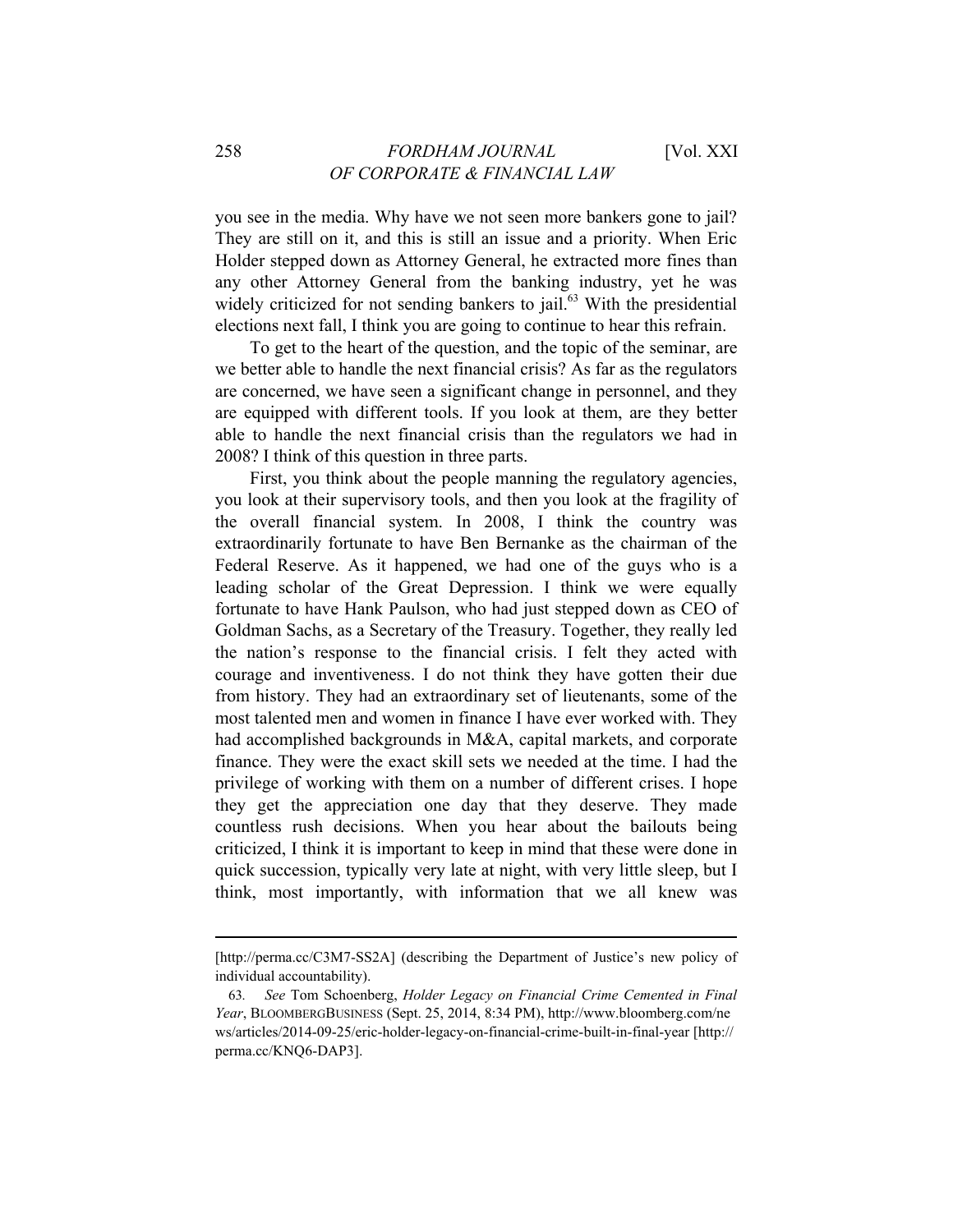imperfect and we all knew was incomplete. Yet, you had to make the decisions.

I think, if you look at those people, they were remarkable people. They were in D.C. because at that time and place it was considered a fitting capstone, or an interlude in a career on Wall Street or in finance, to serve some time in the public sector. That is not the case anymore, unfortunately, and I think it is a real negative for us. There has been a lot of negative press about the ties between Wall Street and Washington, and you do not see that flow of people going from Wall Street to Washington anymore. I think, almost to the contrary, when you look at the senior-most regulatory positions, the ones that require Senate confirmation, it is actually a negative to have had industry experience. I think that is very much the wrong result. It is not to diminish the people who operate the regulatory agencies today, but during the financial crisis, we happened to have some spectacular dealmakers, which is exactly what we needed, and now they are largely gone.

As far as supervisory tools, one of the great failings of Dodd-Frank was cutting back on the Federal Reserve's powers as a lender of last resort that Professor Squire talked about. It is Section 1101 of the Dodd-Frank Act.<sup>64</sup> It effectively precludes the Federal Reserve from using its emergency lending power to lend to a company that is not a bank in order to rescue it from bankruptcy or to take assets off the balance sheet of a company. That was the key power that the Fed used to rescue Bear Stearns, AIG, and people forget this, but they also used it to offer \$300 billion in loss protection to Citigroup in 2008.<sup>65</sup> You think of all three and you think about all three failing. The economy would not have survived it.

There are new tools that they have via Dodd-Frank. The FDIC has broader resolution powers. They can now take over and operate a distressed financial services company, much the same way that they can with a failed bank. I think that is helpful. It means that liquidation is not an automatic necessity, but in a crisis, it is hard to see this authority being used, except in very rare circumstances. If you look at the times

<sup>64.</sup> Dodd-Frank Wall Street Reform and Consumer Protection Act, Pub. L. No. 111-203, § 1101, 124 Stat. 1376, 2113-15 (codified as amended at 12 U.S.C. § 343 (2012)).

<sup>65</sup>*. See* David Enrich et al., *U.S. Agrees to Rescue Struggling Citigroup*, WALL ST. J. (Nov. 24, 2008, 12:01 AM), http://www.wsj.com/articles/SB122747680752551447 [http://perma.cc/TB5G-S64K].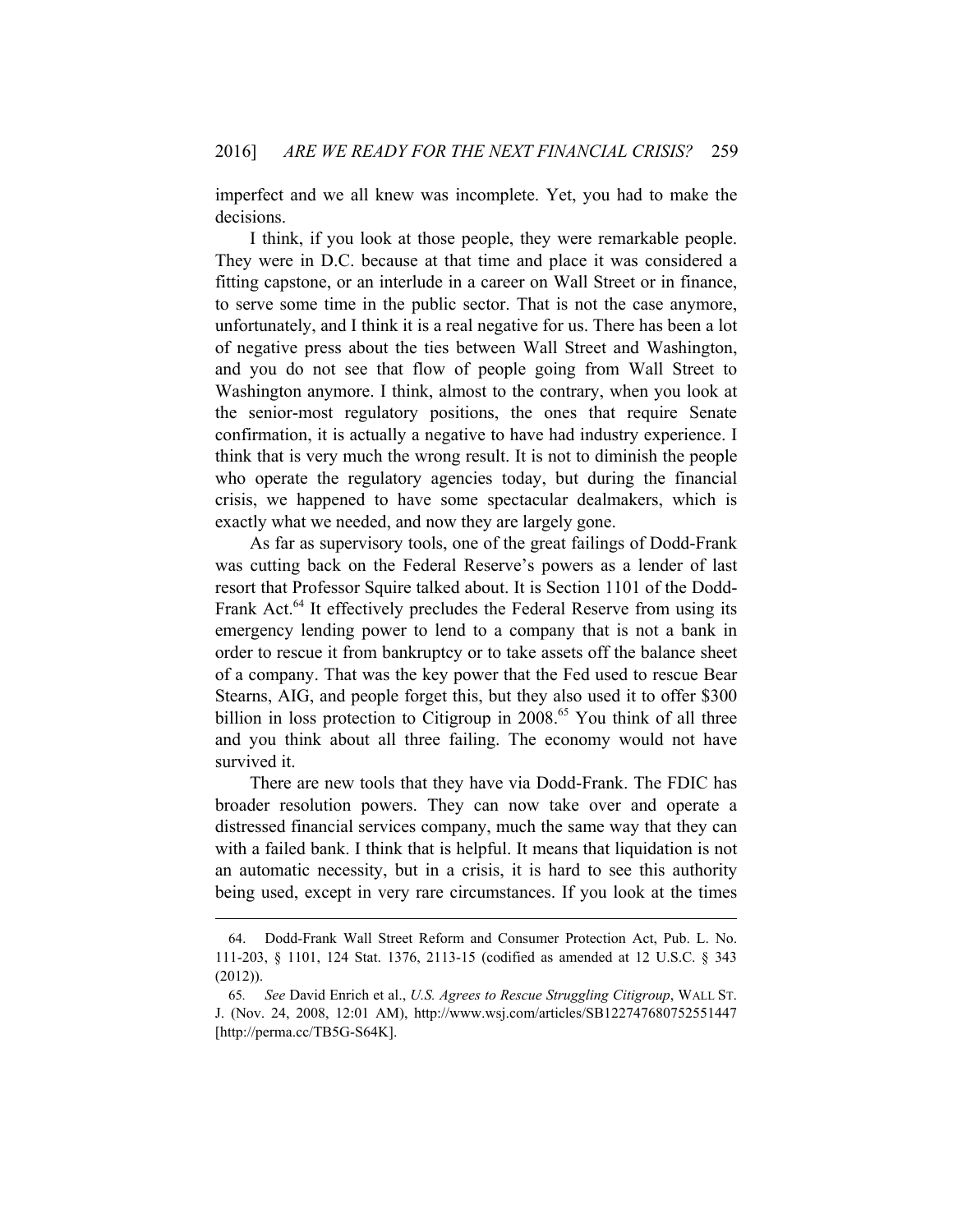the FDIC has actually stepped in and run a bank, I can think of one instance, IndyMac, in the financial crisis.<sup>66</sup> They generally do not do it otherwise. It is a very hard thing to do.

I think as far as tools go, the regulators were better armed in 2008 than they are today because the Fed has less authority today than they did before to handle a financial crisis. But, I think, at the end of the day, the swing factor to me is that the financial system is better capitalized today than it was before the financial crisis. That, to me, is the difference that overwhelms everything else. It is the difference between a fire in a wet forest versus a dry forest. If you go back to 2008, fundamentally, we had a crisis of confidence. We now have dramatically higher capital levels and liquidity levels. They are proven each year by these comprehensive stress tests. For all these reasons, I think we are marginally better able today to handle a financial crisis than we were then.

RICHARD SQUIRE: Thank you, Eric and Richard. I actually have questions for my co-panelists, but you all have been hearing from us for a while. We want to give an opportunity for anyone who might want to ask a question to go ahead and do so. Yes, ma'am.

AUDIENCE MEMBER: I am with the insurance industry. I have a question about Dodd-Frank and the rise of clearinghouses. You spoke about systemic risk. I was wondering if you thought that clearinghouses actually would increase systemic risk because of the capital requirements for the clearinghouses.

RICHARD SQUIRE: Interesting. Would either of you like to talk about clearinghouses?

RICHARD KIM: I think you raise an excellent point. You look at what they are trying to do to banks. It is really spreading out risk, and clearinghouses concentrate risk. You questioned the wisdom of that. I am doubtful of that. I think you are creating more systematically important entities via these clearinghouses, and it does not seem like a wise thing to me.

RICHARD SQUIRE: I will note one thing on clearinghouses, so we are not always agreeing on everything on this panel, as we seem to be. In the United States, we have never had a major clearinghouse fail

<sup>66.</sup> Press Release, FDIC, FDIC Establishes IndyMac Federal Bank, FSB as Successor to IndyMac Bank, F.S.B., Pasadena, California (July 11, 2008), http://www.fdic.gov/news/news/press/2008/pr08056.html [perma.cc/6BPD-L5NP].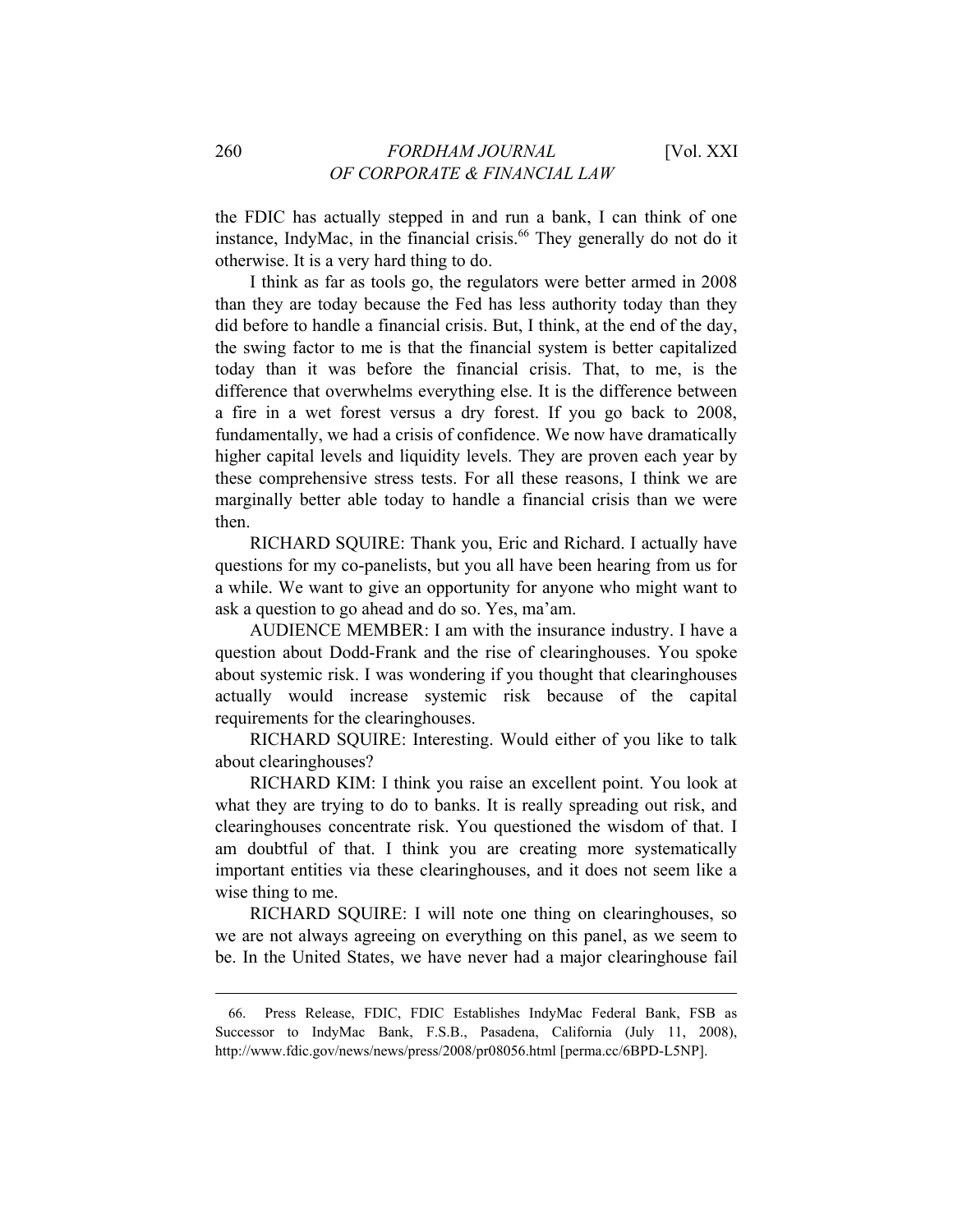during a crisis. It has happened overseas, but it has never happened in the United States. One reason, I think, is that clearinghouses are a little bit unusual as a financial entity in that they do not have the maturity mismatch that most institutions have. They generally have liquid assets and short-term debts. They have short-term assets, for the most part, too. They are really not vulnerable to the same type of liquidity run and the same type of liquidity crisis that a depository bank, at the other end of the extreme, would be.

There are reasons to think that, through their netting and setoff functions, if one clearinghouse member fails and goes into bankruptcy or into the Orderly Liquidation Authority,  $67$  the clearinghouse can, through a certain legal arrangement, tie off the payment of cash into the bankruptcy estate, where it is not as valuable, and keep it out with the other members, who may have a need for liquidity and cannot tap such things as the Orderly Liquidation Authority's provision that allows the failed institution to borrow from the Treasury.<sup>68</sup> So, I think there are counterarguments here. I think there is an argument that, yes, you are concentrating risk, but you are concentrating it in a type of institution that is structurally more stable. There also may be liquidity allocation advantages to clearinghouses.

You mentioned that you are in insurance. I think insurance is another interesting type of institution because insurers also do not have maturity transformation. They are in the financial world, but they are generally kind of long on both sides. They do not have a lot of shortterm debt. Nobody thought that an insurer could be at the center of a banking crisis, but AIG did things that insurers normally do not do. This reinforces my sense—and this is something that Richard also said—that while we do not know what the next crisis is going to look like, I do not think that anybody thought that an insurer was going to be at the center of the last crisis. It is just not in our model of how the financial sector works. Regulators need, and the central bank needs, flexibility because you never know when risk is going to manifest next.

Would anybody else like to offer a question? Yes, sir.

AUDIENCE MEMBER: With an increased trust in the market since the financial crisis, and as the synthetic credit, such as CDSs and CDOs, increases in usage, do you think that the provisions in place could prevent an abuse similar to what we saw in the financial crisis?

<sup>67. 12</sup> U.S.C. § 5384 (2012).

<sup>68</sup>*. See id.* § 5381(a)(12); *see also id.* § 5390(n)(1).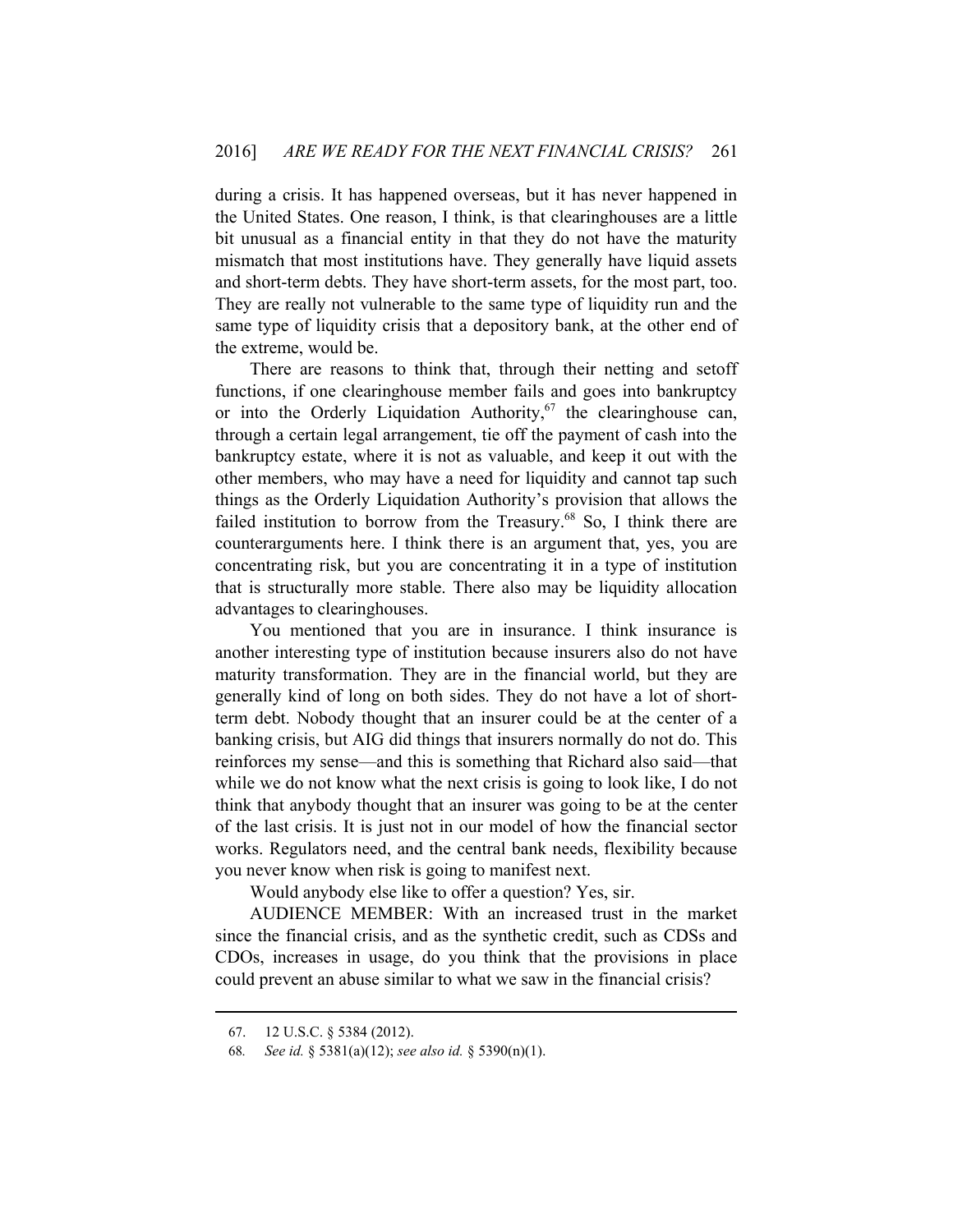RICHARD SQUIRE: Eric, you talked a lot about confidence. Do you think there is more confidence than there used to be?

ERIC GROSSMAN: I think there is certainly more confidence. I do not want to quibble with the term "abuse." You did say abuse of those instruments. One of the great things about this country is that smart people come up with interesting ways to distribute risk. A lot of the derivatives that you saw were really quite valuable for distributing risk. There was a real concern and fear that we were throwing the baby out with the bath water post-crisis, and that all derivatives were bad. Warren Buffett called them "financial weapons of mass destruction."69 That is just not the case.

There clearly was a place, I think, for greater transparency. I do think there was, perhaps, excessive creativity. There was great opportunity for short-term financial gain. For the most part, those aspects of derivative trading are gone. My sense is that, as a result, the trading that is now being done is at least more firmly in the heartland of risk mitigation and diversification.

RICHARD SQUIRE: Richard, would you say that your clients, through Dodd-Frank's provisions and these other pre-Dodd-Frank regulatory measures, have less flexibility in terms of the types of derivatives they can write and the types of risks they can take through that? Has this been a focus of regulators?

RICHARD KIM: I think very much so. I think they feel heavily constrained. It is one of the provisions they complain most about.

RICHARD SQUIRE: Because it was very profitable or because they actually think that derivatives were useful in off-laying risks that now they cannot use them for?

RICHARD KIM: It is really more the latter because there is now less flexibility to off-lay risk.

RICHARD SQUIRE: Interesting. Other questions?

AUDIENCE MEMBER: I am with a law firm in Midtown Manhattan and represented the SIPC trustee in the liquidation of Lehman Brothers. One of the things that we handled was the continuous linked settlement issues ("CLS"), and we discovered, in the course of that, that the Lehman executives, and almost everybody, did not

<sup>69.</sup> Andrew Ross Sorkin, *Derivatives, as Accused by Buffet*, N.Y. TIMES: DEALBOOK (Mar. 14, 2011, 9:17 PM), http://dealbook.nytimes.com/2011/03/14/derivati ves-as-accused-by-buffett/?\_r=0 [http://perma.cc/CM4W-LQM8].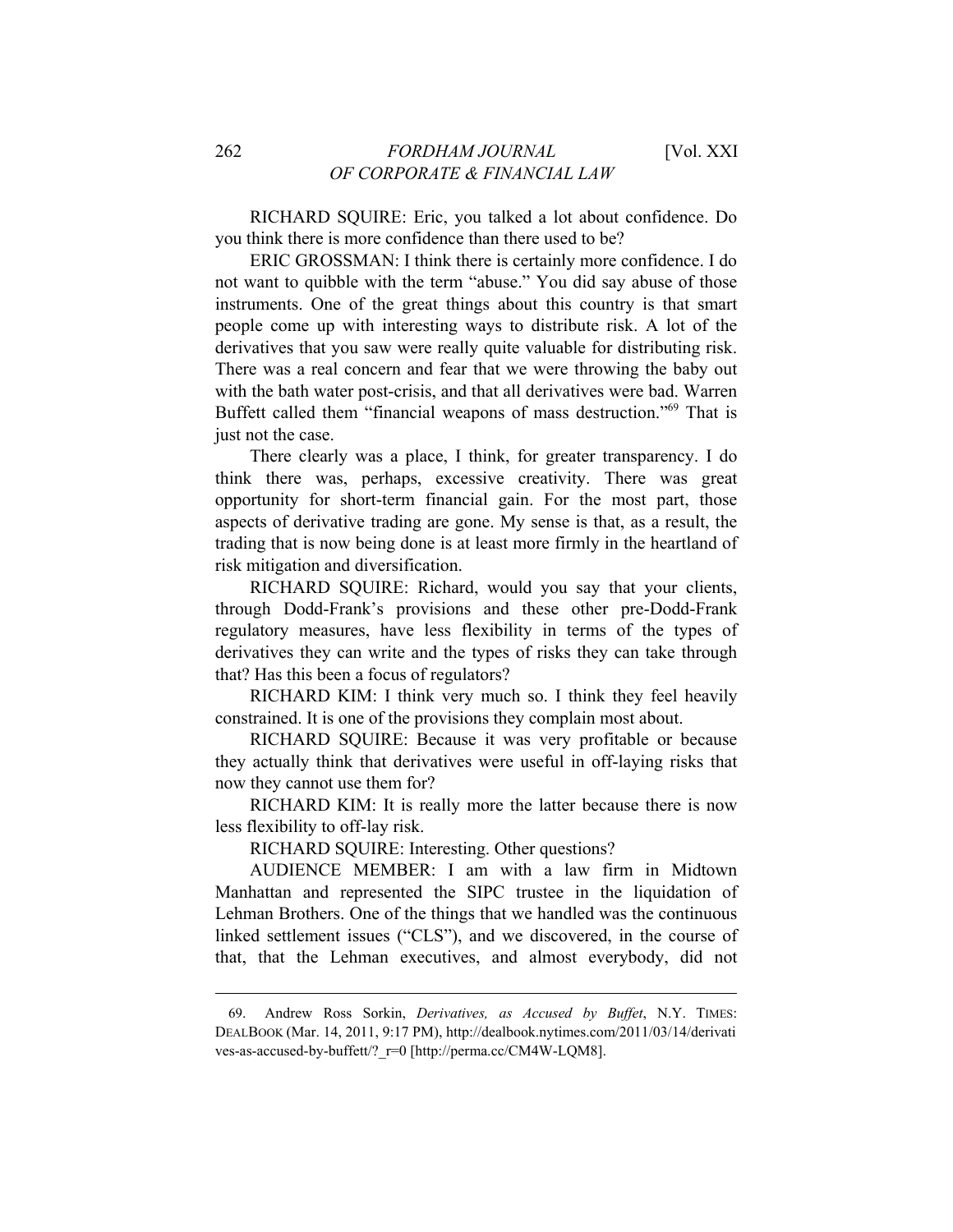understand CLS and the process by which the majority of foreign exchange trading was handled through this system.

To what extent do you believe or do you understand that the complexity of modern financial transactions and the inability of financial executives to get a real handle on this complexity is making it likely that these kinds of problems will occur again, because no one really has a proper handle on them?

RICHARD SQUIRE: It is stunning that they did not understand what CLS is. I do not understand either, so I am going to let Eric speak.

ERIC GROSSMAN: I think your question is a good one. It does tend to relate to the danger that we have all tried to highlight here, which is that you cannot let the sins of the past inform your perception of the present. We could go on for hours in terms of the lessons that were learned on the back of the crisis, but one thing is clear: the financial services firms that were not banks or bank holding companies, of which my firm was one, Lehman Brothers was another, and Goldman Sachs too, we now all run ourselves like a bank. We are clearly far more rigorous about documentation and about legal entity structure management comprehension. We have invested billions of dollars in our management information systems, our basic accounting and documentation technology structures, all with the encouragement of the Federal Reserve.

I will say that we have not spent a lot of time talking about the living wills or the resolution process, which is really coming into its own right as another pillar of the Federal Reserve and the FDIC's tool bag in terms of regulating banks. But all banks are being held to an enormously higher bar in terms of the discipline that we have around legal entity, an understanding of risk across geographies, and business units. An enormous amount has been done. It is fair to say that a bit of the learning here was informed by the Lehman debacle. There is no question about that. I think we are all far more ready to withstand a crisis, because we better understand where risk is across the organization, and to the extent it ever became relevant, the sorts of decade-long efforts to unwind Lehman Brothers are far less likely at any major financial institution going forward.

RICHARD KIM: I think our clients have said the same thing. I am speaking from the bank side. I cannot really speak for the end-user side, be it a corporation or an individual, but these days there is so much more process associated with rolling out transactions. The regulators have made this so-called new product process a real priority. So, you have to show a very thorough vetting. It makes banks slower to the market for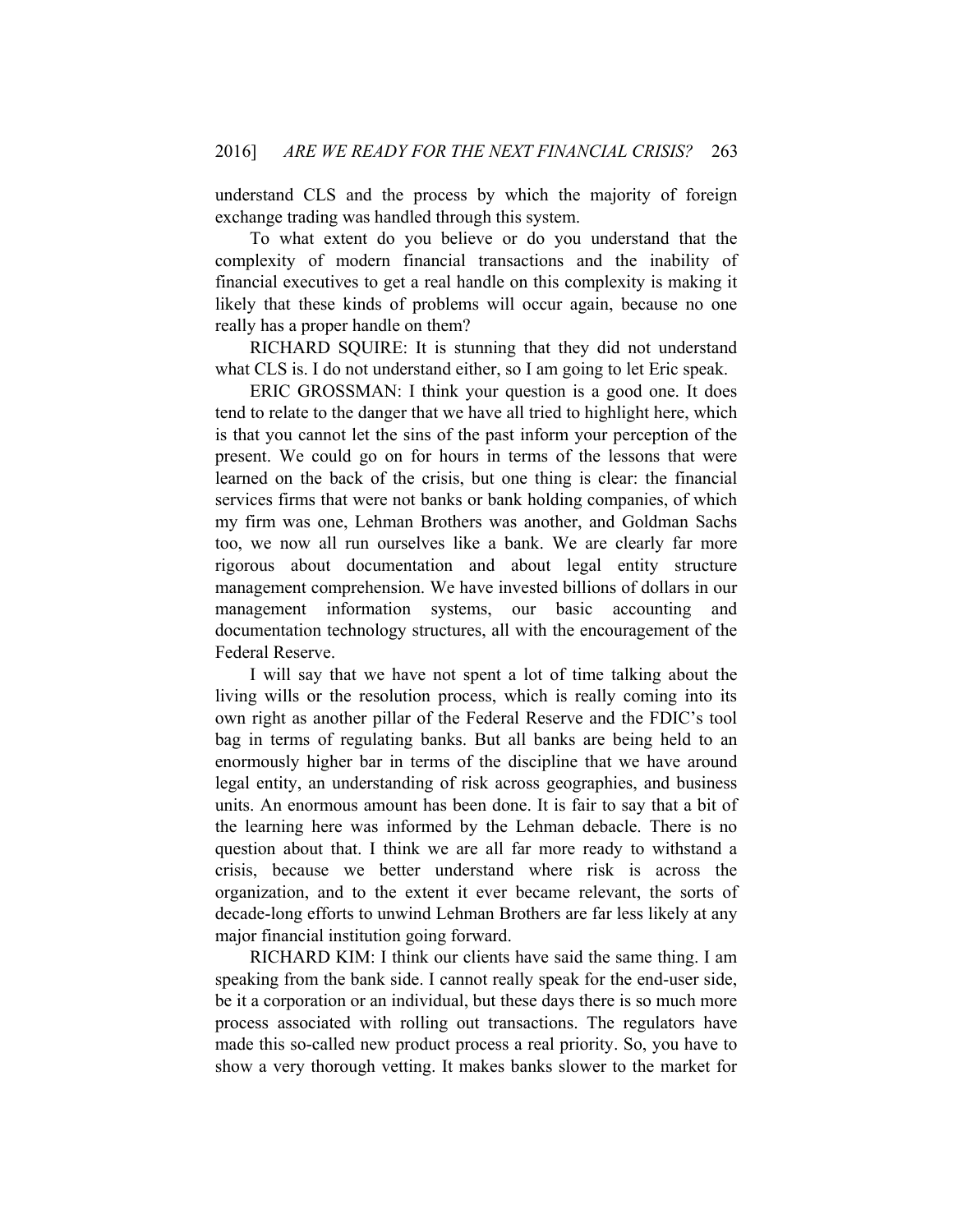new products, but having said that, it is much more thorough than it used to be.

RICHARD SQUIRE: There is a theme here in some of these questions that I want to use to ask an additional question of both Eric and Richard, which has to do with the question of the opacity versus the transparency of the distribution of risk in the financial system generally. As I mentioned earlier, one of the hallmarks of a banking crisis is that there are going to be losses, but nobody knows exactly where the losses reside. So, everybody has a problem raising short-term cash. Depositors rationally, because they are uninformed, run on everyone. There has been a narrative told that derivatives exacerbated the opacity by making it harder to know exactly where risk resided. One justification that has been offered for clearinghouses is that they make it clear that the risk is here, and the regulators can use the clearinghouse as a microscope through which they can look into the financial system itself and see who is on both sides of these transactions. Do you think we are in a better position? Housing prices are going up again, but not very fast. Let's say they start going down again and we have \$250 billion, just to throw out a number, in losses on mortgages. Do we know better now who exactly would be taking the losses and where the risk resides? What do you think?

RICHARD KIM: I would like to say yes, but I do not know that we do. That is a hard thing. We worked on the Treasury when they took the conservatorship over Fannie Mae and Freddie Mac.<sup>70</sup> You are sitting in a room and you are trying to figure out the consequences. If we were to zero out the preferred, who would get hit? If we were to zero out subordinated debt, who would get hit? No idea. You just cannot figure this stuff out. I do not know that much has really changed.

ERIC GROSSMAN: I do not know if I would say that little has changed, because there is, frankly, just less that one would need to understand. There are far fewer complex derivatives. There is far less trading of esoteric instruments. Take CDOs, for example. No one is writing CDOs, certainly none of any real complexity. You would still have a knotted ball to untangle, but it would be a much smaller, easier one to untangle. And when you layer on all the things that we have done

<sup>70.</sup> Statement, Fed. Housing Fin. Agency, Statement of FHFA Director James B. Lockhart at News Conference Announcing Conservatorship of Fannie Mae and Freddie Mac (Sept. 7, 2008).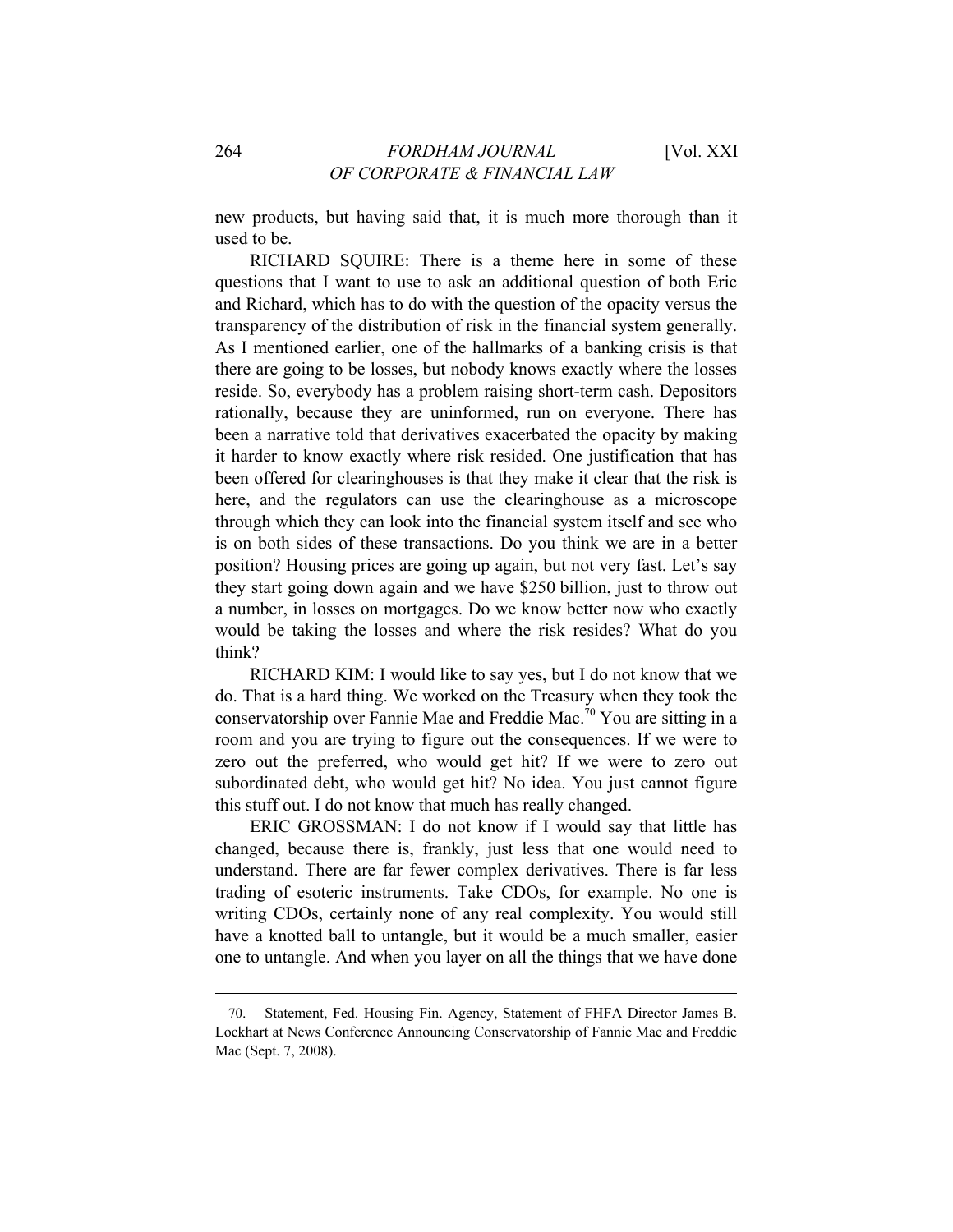around resolution and recovery inside the banks to better understand where our own risks lie, from a booking model perspective and from a legal entity perspective, we are clearly far better off in terms of untangling the knot. I do not think there is any question about that.

But the fundamental issue was a very real one. During "Lehman weekend," down at the Fed, all the banks were called in because the theory was that if everybody comes in we will figure out where the risk is between everyone, we will just take Lehman out, and you will guys will carry it and net it off amongst yourselves. Within a couple hours, that proved to be a complete fool's errand, both because Lehman itself did not really have a good handle, for all the reasons that I spoke about in response to the gentleman's question, and also because there was quite a bit of complexity.

RICHARD SQUIRE: My friend over here has a question.

AUDIENCE MEMBER: Thank you, Professor Squire. I will ask this question in terms of my personal capacity, not my job capacity. I have heard Mr. Grossman, in particular, state that banks serve a purpose, and they certainly do. They provide liquidity to commercial and residential properties. There is an implication that they are almost like utilities in certain ways. I am sure you would not characterize it that way, but there is an implied guarantee by the government. I am just wondering what the panelists would think about some sort of return to a split between investment banking and commercial banking. Let us call commercial banking what it is and give it government guarantees, and the let the investment bankers take their chances in the marketplace, rather than right now, where a lot of the banks at least have elements of both and some sort of confused guarantee as to whether the government would step in.

RICHARD SQUIRE: The dreaded Glass-Steagall question.<sup>71</sup> Richard, I am happy to let you go first.

RICHARD KIM: I went to the Federal Reserve straight out of law school in the 1980s. It was when we first started figuring out how to let banks into the underwriting business at levels permissible under Glass-Steagall, which was possible back then because it did not foreclose it, but it just permitted it up to a very low level. I think at the end of the day, though, when you look at what happened in the financial crisis, the companies that had the hardest time were the investment banks that did not have access to deposit funding, such as Lehman Brothers and Bear

<sup>71</sup>*. See generally* Banking Act of 1933, Pub. L. No. 73-66, 48 Stat. 162.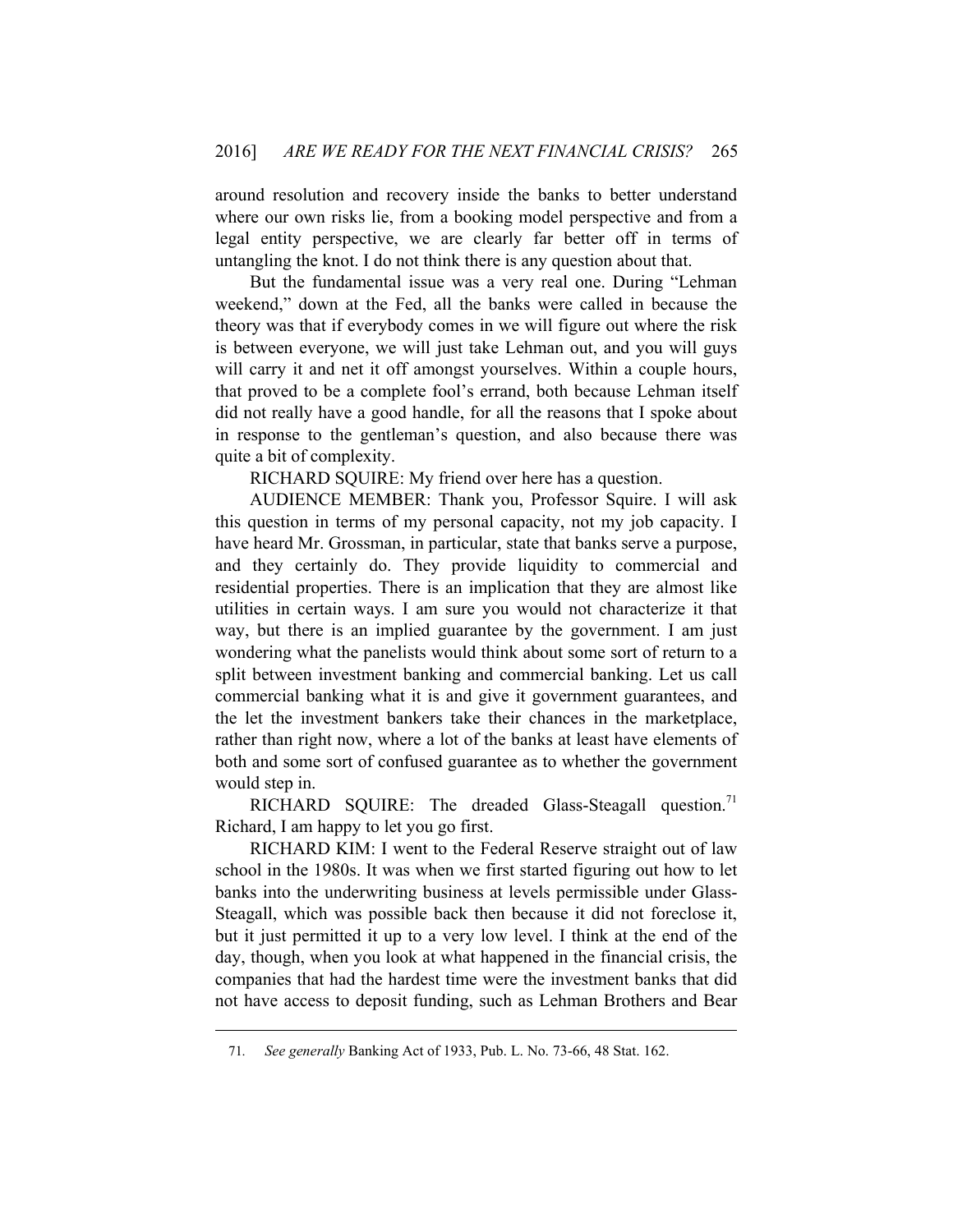Stearns. Merrill Lynch had to sell itself to Bank of America. Goldman Sachs and Morgan Stanley became bank holding companies. I think history has shown that that sort of model cannot survive a financial crisis, so I guess I never really saw the wisdom in going back to it.

ERIC GROSSMAN: If your fundamental view is that you do not need investment banks, so they should go in a crisis, and then the deposit-taking banks would stay, then you could go back to it. Those guys would be hanging out there. I guess the commercial banks would survive, but you sort of leap over the fact that there is a reason why the strongest investment banks on the planet are here in the United States. If you look at what is going on at European banks or Asian banks, none of them provide the global comprehensive benefit to United States multinational companies. We provide a vital service that is beneficial to the economy. You could go back to Glass-Steagall. From Morgan Stanley's perspective, it would not be the end of the world. We are not attached to a big deposit-taking bank like some of our competitors, but I think for the United States it would be a complete and total disaster.

RICHARD SQUIRE: One of the things I like about that question is that it reminds me of the difficulty that regulators have in limiting who can take deposits. We have a traditional sense of what a deposit is, like a checking account or a savings account. But we know, because people are innovators, that other deposit-like products are sold, where somebody gives money to a financial institution, or a company that is not supposed to be a financial institution, but ends up acting like one, and the agreement is that you can get your money back at any time. Once you are selling something like that, you are susceptible to systemic risk. Nontraditional bank deposits that have this character, including broker-dealer accounts at investment banks, repos, and money market mutual fund investments, can be run on too. So we seem to have this inability to stop smart financial sector people from innovating and inventing deposit-like substitutes outside the traditional depository banks.

Are there further questions from anyone in the group? Commissioner Gallagher.

DANIEL GALLAGHER: I had a theory back when I was in the government that there is complete and utter confusion generally as to the lender-of-last-resort role of the Fed. Go back to Bagehot, like you did in your opening remarks, and ask, are they going to lend or not? In the next crisis, is the Fed going to be there or not? I would say that I think there is complete confusion as to that question. There is no clear answer, and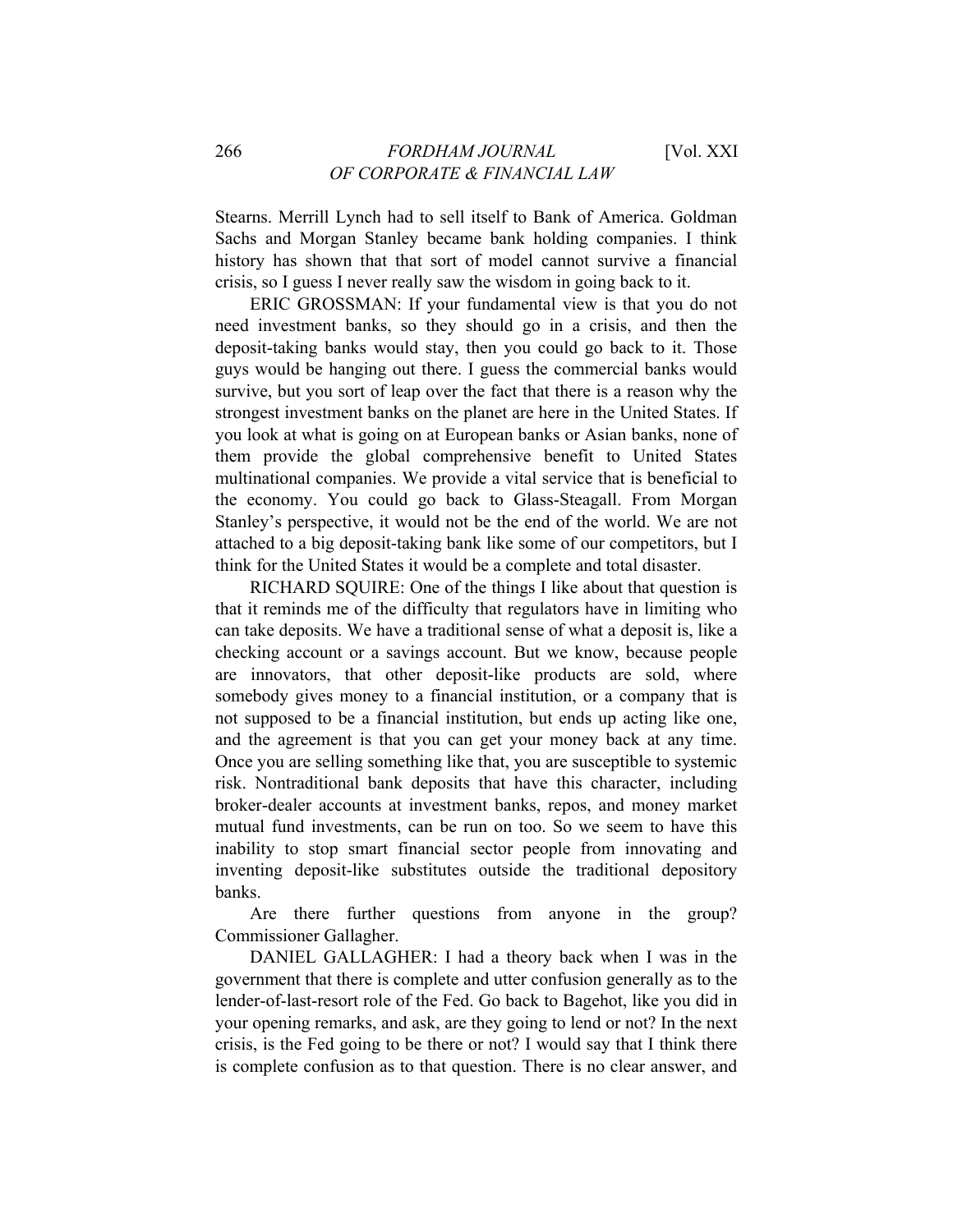that is a real problem for policymaking in the United States. I think a lot of bad policy is made around this confusion. I personally think the Fed, in particular, has made a lot of bad policy due to the specter of a situation in which they cannot or will not lend, or there is confusion as to whether they can or will lend.

So, I think this is actually a fundamental issue that has confused policymaking since the crisis. It is one that both parties often get wrong. It is one in which Republicans sometimes confuse and conflate lender of last resort with bailout, which is a curse word to the party. It is also a curse word to Democrats, who say, "No bailouts, never. We like big government, but we do not like the Fed being that big," but they do not really get the fact that with Dodd-Frank, they have confused the message here.

If you read Fed pronouncements, like the Governor Tarullo speech that effectively says "We are never going to be able to lend again, and so Morgan Stanley's broker-dealer needs more capital, because we cannot lend to them. They need 58% capital now." This is really efficient, by the way. And New York Fed President Dudley, whom I respect tremendously, says, "We are going to have to lend to them if 2008 happens again, so give me a little more prudential supervision?" I do not think he should get it, but I do respect that he is transparent in his thinking. Those are two wildly divergent viewpoints within the broader Fed family, but they are emblematic of the confusion around this issue.

I guess to Professor Squire, I want to get your take on whether this is a bigger issue than simply Section  $1101^{72}$  and Section 13(3),  $^{73}$  and what you think can be done about that.

RICHARD SQUIRE: Thank you for that. I very much agree. This is something I was trying to say—that the problem is the regulatory system, but it is not just the regulatory system. I call it the political environment, but maybe it is also an institutional problem in the government.

Let us go back to 2008. The Fed felt that, up to a certain point, it could provide what I call lender of last resort, not bailouts. A bailout sounds like a gift. It sounds like a handout. We did not have any actual

<sup>72.</sup> Dodd-Frank Wall Street Reform and Consumer Protection Act, Pub. L. No. 111-203, § 1101, 124 Stat. 1376, 2113-15 (codified as amended at 12 U.S.C. § 343 (2012)).

<sup>73.</sup> Emergency Relief and Construction Act of 1932, Pub. L. No. 72-301, § 201, 47 Stat. 709, 715 (codified as amended at 12 U.S.C. § 343).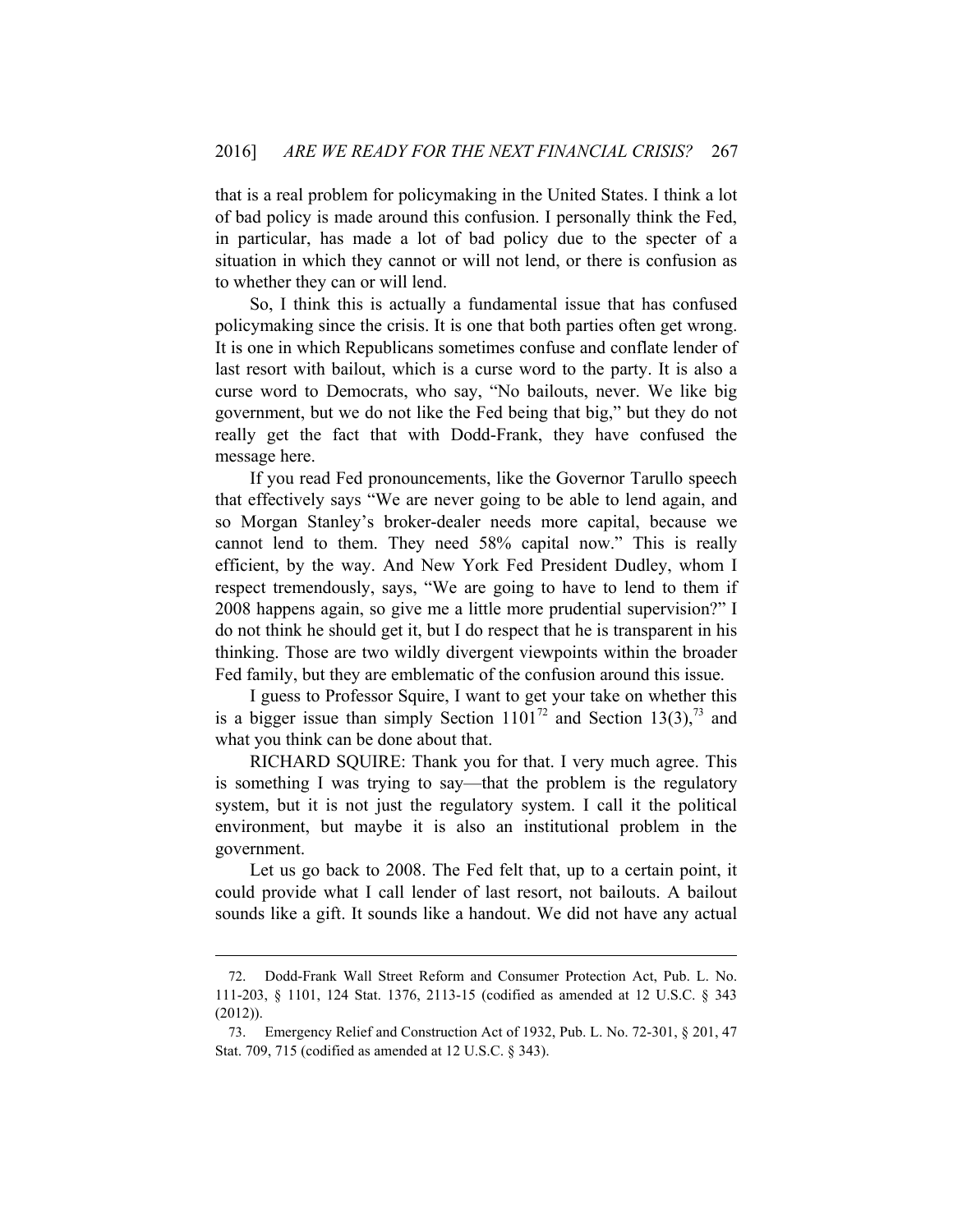handouts. We had loans or investments that were more or less risky. The riskier it is for the taxpayer, the more it is on the handout/bailout side. So, the Fed did all of the direct lending to actual commercial banks, which it is allowed to do under its regular statutory authority, but then it started going forward and saying, "We are going to backstop Bear Stearns. We are going to backstop AIG." At some point, the Fed said, "This emergency power that we have," which was fairly broadly written and, arguably, maybe still is, although it has been curtailed a bit, "it just is not enough for us." Who would have standing to sue the Fed to say, "No, you were not allowed to give Lehman Brothers the same deal you did AIG"? It is not clear whether anyone would have had standing to legally stop that.

I think the Fed said at some point, "We do not feel comfortable politically. We do not feel comfortable as a constitutional matter. We feel like we need political cover." That is what gave us TARP. There was a sense that the Fed was thinking "There is some uncertainty here about our legal authority and our legitimacy in continuing to provide money, and so we need political cover," and so Congress gets involved, and then we have TARP.

First of all, you are absolutely right. That creates uncertainty. What will Congress do? This is where, I guess, Eric went to the ATM—the first time when TARP failed in Congress.74 That is enough uncertainty that Eric wants to take his money out. So, there is uncertainty about what Congress will do. Also, Congress does not always do it right. I am not going to malign Congress, but this is not their institutional expertise, and they also have political considerations. They have constituencies putting pressure on them. I feel that, to the extent that the message is confused and there is continuing vilification of the people on both sides, between the bankers who received the bailouts and are vilified and the Federal Reserve officials, government officials, who provided them and are to some extent either vilified, or, at a minimum, what is said is that they were providing a necessary but evil function, this is something that we want to avoid again.

ERIC GROSSMAN: Any rational thinking on this is ignored. You have vilification and no one actually wants to hear. Long enough has

<sup>74</sup>*. See e.g.,* Carl Huse & David M. Herszenhorn, *Defiant House Rejects Huge Bailout; Next Step Is Uncertain*, N.Y. TIMES (Sept. 29, 2008), http://www.nytimes.com/ 2008/09/30/business/30bailout.html [perma.cc/TXR6-5ZHK].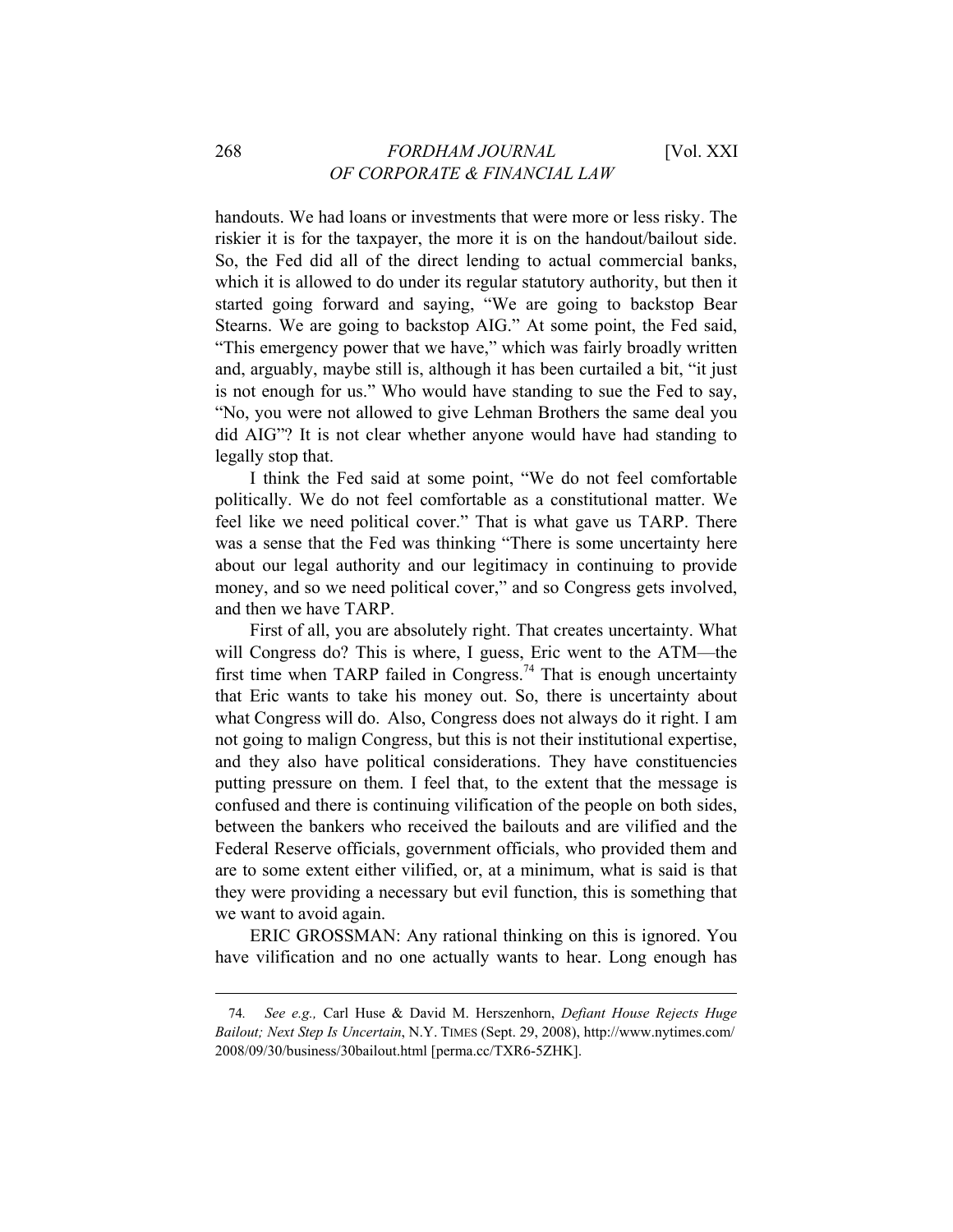gone by, let us go back and look at what happened. I think the FCIC was a terribly lost opportunity to actually get people totally apolitical and disinterested, and to look at what happened and say, this is what happened, so how do we make the country better? That was a real lost opportunity. Frankly, that has led to this terrible feedback loop. The vilification continues because the narrative that is helpful to everybody on both ends of the spectrum, Republicans and Democrats, is lost. There is no definitive answer, which is why I am hoping your book is going to be that.

RICHARD SQUIRE: Thank you. Dan, you can give some sense of this. You were not at the Fed. You were the SEC. How responsive do you think that somebody who is even supposed to be from an independent agency, like the SEC or the Fed, is to political pressure? My sense is that at some point, even in the independent agencies, people say, "This is a political hot potato," and that contributes to this uncertainty.

DANIEL GALLAGHER: Going back to what was eons ago when I was in the government, my working thesis was I think that it works for the Fed. It does not work for other agencies whose registrants are affected by this confusion. If you are at the SEC and you have primary jurisdiction over the Goldman Sachs broker-dealer, for example, and now Goldman Sachs is within a bank holding company and the Fed has primary jurisdiction over that bank holding company, it is to the Fed's benefit that there is confusion about the Fed's ability to lend to that bank holding company and its subsidiaries in a time of stress. If you are the primary Fed governor for supervision, you can say in a speech, "We would like that broker-dealer to have a lot more capital that far exceeds what the SEC rules require, because maybe, if everything goes wrong, we might have to lend," or "maybe if something goes wrong, we cannot lend."

The confusion feeds into this notion that something needs to be done, but what? I gave a whole speech once on theories of capital that go right to this issue.<sup>75</sup> The theory of capital on the broker side is winddown capital. You have enough capital around to wind the firm down and give the assets back to the clients. It is not this sort of riskmitigating, shock-absorbing, keep-the-run-away-from-the-taxpayer level

<sup>75.</sup> Daniel M. Gallagher, Commissioner, SEC, The Philosophies of Capital Requirements (Jan. 15, 2014), http://www.sec.gov/News/Speech/Detail/Speech/137054 0629644 [http://perma.cc/EM7Y-4XZH].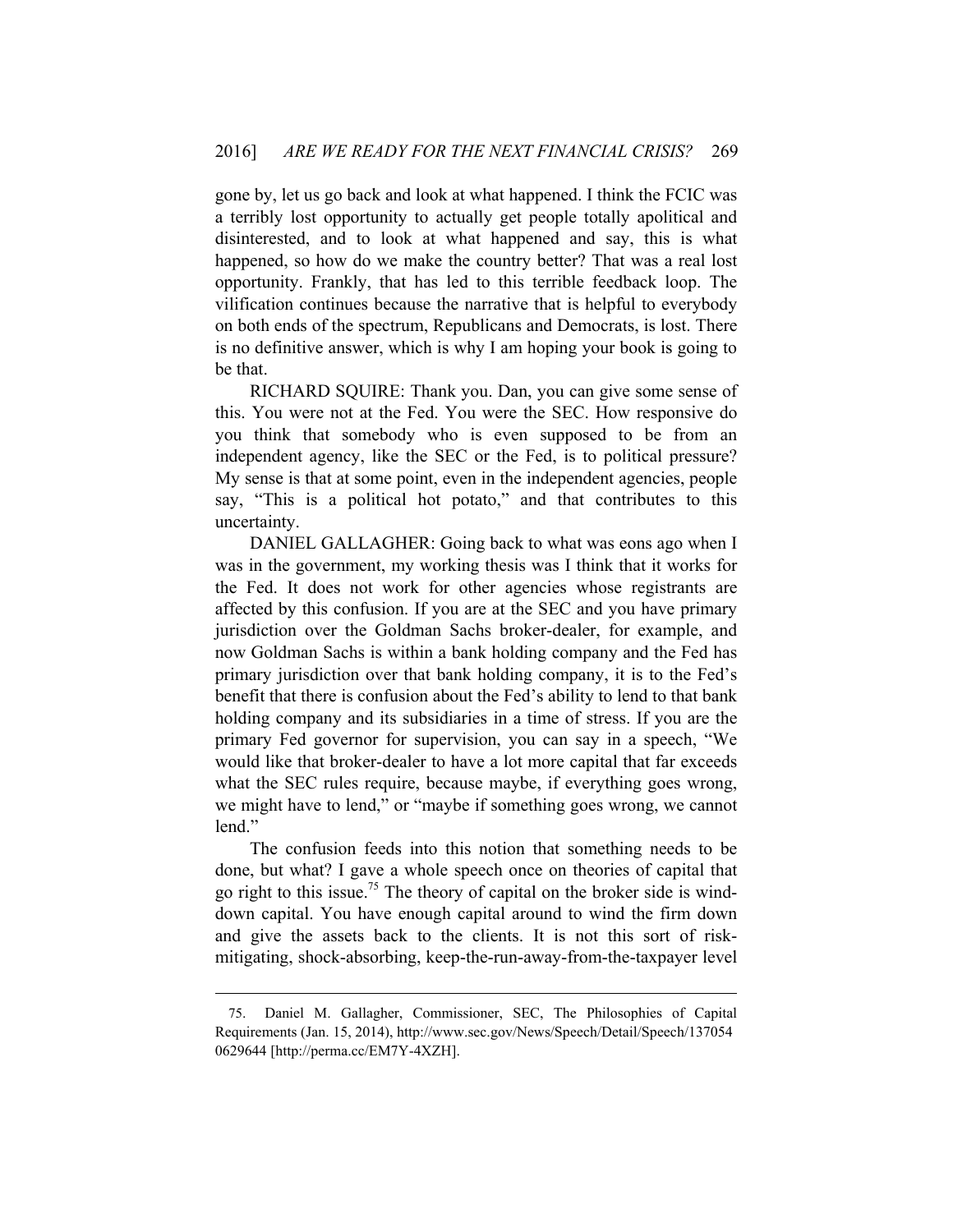of bank capital that the Fed is used to. This is hugely important because the two are very different. There is an optimal level of capital, depending on the philosophy. Under the SEC theory of capital, you want to have enough to be safe to turn the lights off and give the assets back, but once you start getting into more than that, that is an inherent inefficiency in the market and makes no sense. Why? Say you go from 10% to 15%, for example. What is that 5% going to do in 2008? Nothing. Instead of going after that extra 5%, you are better off figuring

out how to take that broker-dealer and wind it down more smoothly than

I do think it is a little bit more nefarious than it may seem. It is not just the Fed saying, "Oh, my goodness, Congress might come after us again." To be clear, as much skepticism as I have of central banks as supervisors generally, I think the Fed did bear the brunt of 2008. You remember, of course, that the Fed was going to be the systemic risk regulator, until early 2009, until the AIG bonuses were paid out, until Senator Chris Dodd had to have a hearing and got blasted by constituents and other members of Congress.<sup>76</sup> Then, all of a sudden, Sheila Bair came along with the FSOC and that changed a key component of Dodd-Frank.<sup>77</sup> I think you can trace it all back to the confusion of this role of lender of last resort. If you are going to say that the Fed should not do what they did, you really do have to ask whether we should have a Fed. The role of lender of last resort in 1913 was the main reason to create a central bank. They wanted to stop this cycle of runs that Bagehot wrote so well about in the 1870s.<sup>78</sup>

I think, until and unless we are brave enough to get to that core issue, and I am sure your book does it, but until we are going to do that, we are going to dance around these other issues. We are not going to get at the core of it. I find it frustrating. It suits the needs of certain constituencies a lot better than others.

 $\overline{a}$ 

we did with Lehman.

<sup>76</sup>*. See* Mark Landler & Steven Lee Myers, *Buyout Plan for Wall Street Is a Hard Sell on Capitol Hill*, N.Y. TIMES (Sept. 24. 2008), http://www.nytimes.com/2008/09/24/ business/economy/24fannie.html [http://perma.cc/E9JF-3ABF].

<sup>77</sup>*. See* John Rogers, *CFA Institute Co-Sponsors Systemic Risk Council Led by Former Bank Regulator Sheila Bair*, CFA INSTITUTE (June 6, 2012), http://blogs.cfainst itute.org/marketintegrity/2012/06/06/cfa-institute-co-sponsors-systemic-risk-councilled-by-former-bank-regulator-sheila-bair/ [http://perma.cc/62UV-D8C6].

<sup>78.</sup> BAGEHOT, *supra* note 32.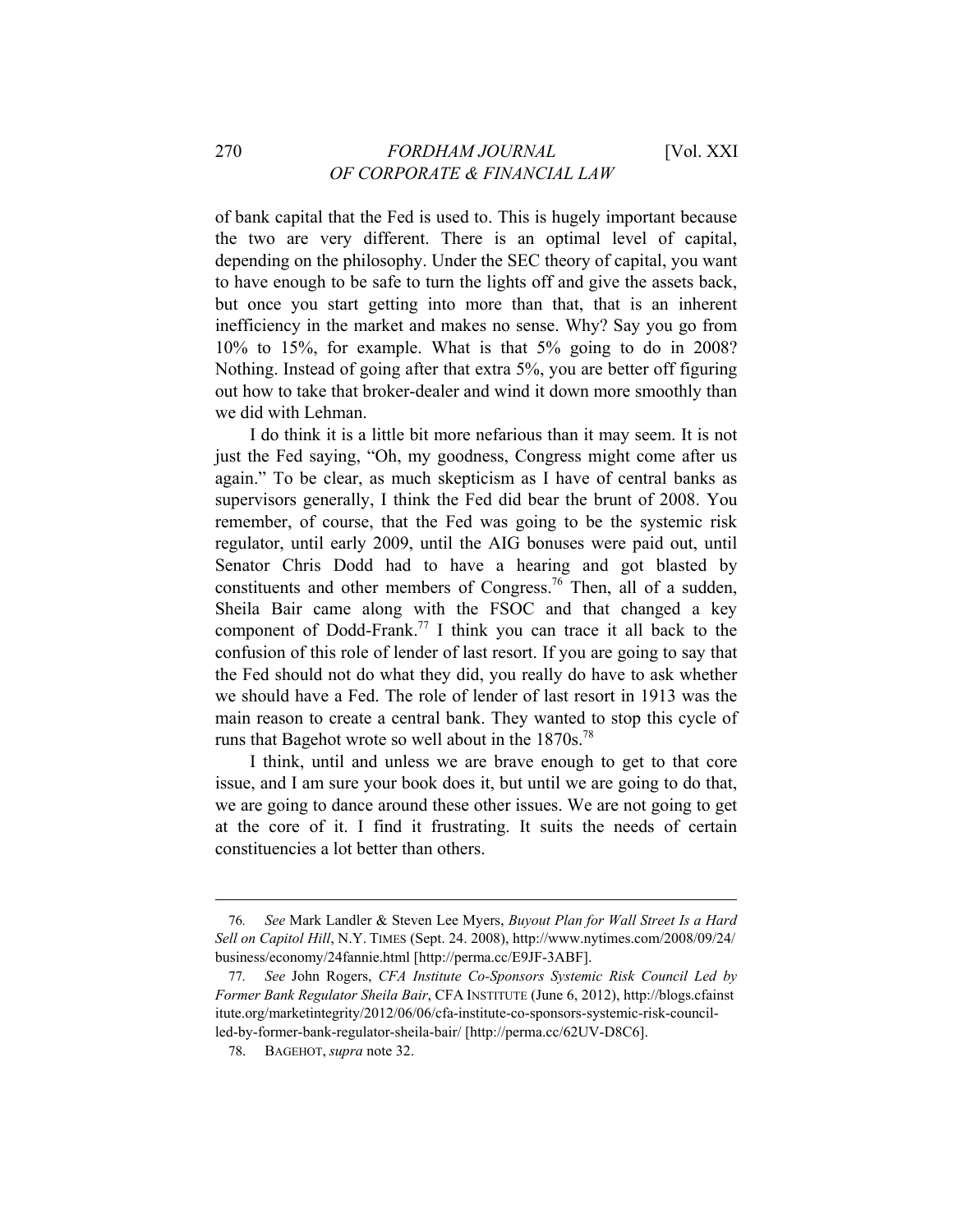RICHARD SQUIRE: We will take a break now. Just a bit of a preview of what is going to happen in fifteen minutes. We will have our break and then Commissioner Gallagher will give his keynote address.

 Sometimes we have a problem at law schools and other academic institutions where current or even former government officials do not want to say anything too controversial, and so they give speeches that are not particularly interesting. They do not say things like "nefarious," for example. You just heard from Commissioner Gallagher that he is not that type, so get ready for a stem-winder. I want to thank my co-panelists for joining me today. Thanks for your attention.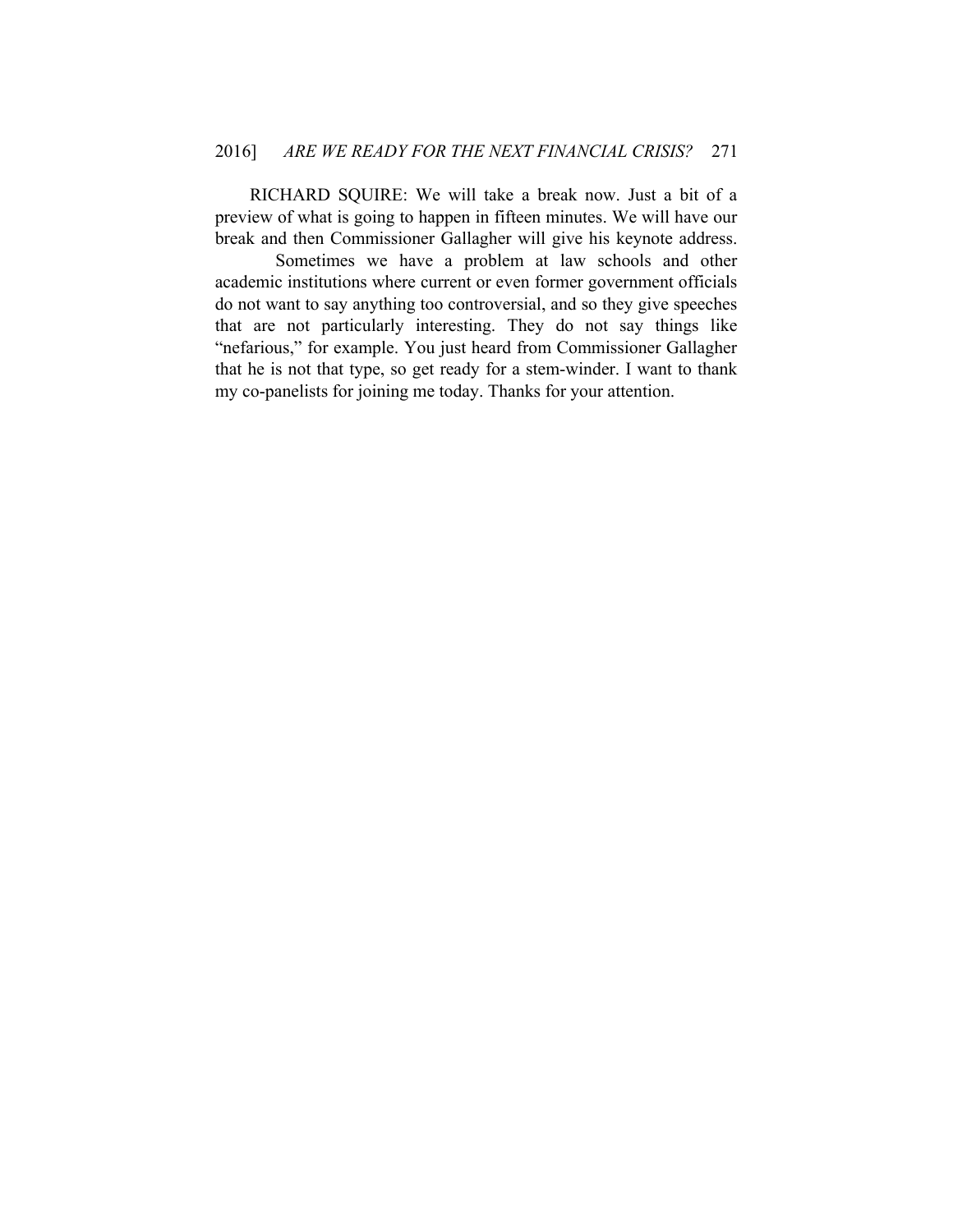#### **KEYNOTE ADDRESS**

RICHARD SQUIRE: Welcome back. It is my great pleasure to welcome back to Fordham Mr. Daniel M. Gallagher, Jr., who just completed his term as a Commissioner of the Securities and Exchange Commission.<sup>79</sup> It has been about a month since he stepped down, and he says he is busier than ever, but he still has the opportunity to come here and be with us, and that is wonderful.

During his time as a Commissioner at the SEC, Mr. Gallagher focused on initiatives aimed at strengthening our capital markets and encouraging small business capital formation, including staunchly supporting the changes introduced by the JOBS Act. He was an outspoken and frequent advocate for conducting a comprehensive holistic review of equity market structure issues, increasing the Commission's focus on fixed income markets, both corporate and municipal, addressing the outsize power of proxy advisory firms, and eliminating special privileges for credit-rating agencies, who should have borne more of the brunt of our criticism when we talked about the financial crisis than they did.

He has also addressed the creeping federalization of corporate governance matters and the concerted efforts of special interest groups to manipulate the SEC's disclosure regime to advance their political agendas. He has also been instrumental in educating the markets and investors about the shortcomings of the Dodd-Frank Act and the encroachment of bank regulatory measures and prudential measures into the capital markets. In addition, Mr. Gallagher has been an outspoken critic of the disturbing trend toward empowering supranational groups to enact one-world regulation outside established constitutional processes.

Before he joined the Commission, in the private sector, Mr. Gallagher advised clients on broker-dealer regulatory issues and represented clients in SEC and SRO enforcement proceedings as a partner with the Washington, D.C. law firm WilmerHale, where he began his career. He also served as the General Counsel and Senior Vice

<sup>79.</sup> Daniel M. Gallagher, Commissioner, SEC, Statement of Commissioner Daniel M. Gallagher on His Departure from the SEC (Oct. 2, 2015), http://www.sec.gov/news/ statement/statement-commissioner-gallagher-on-departure-from-sec.html [http://perma. cc/4EH9-7LR4].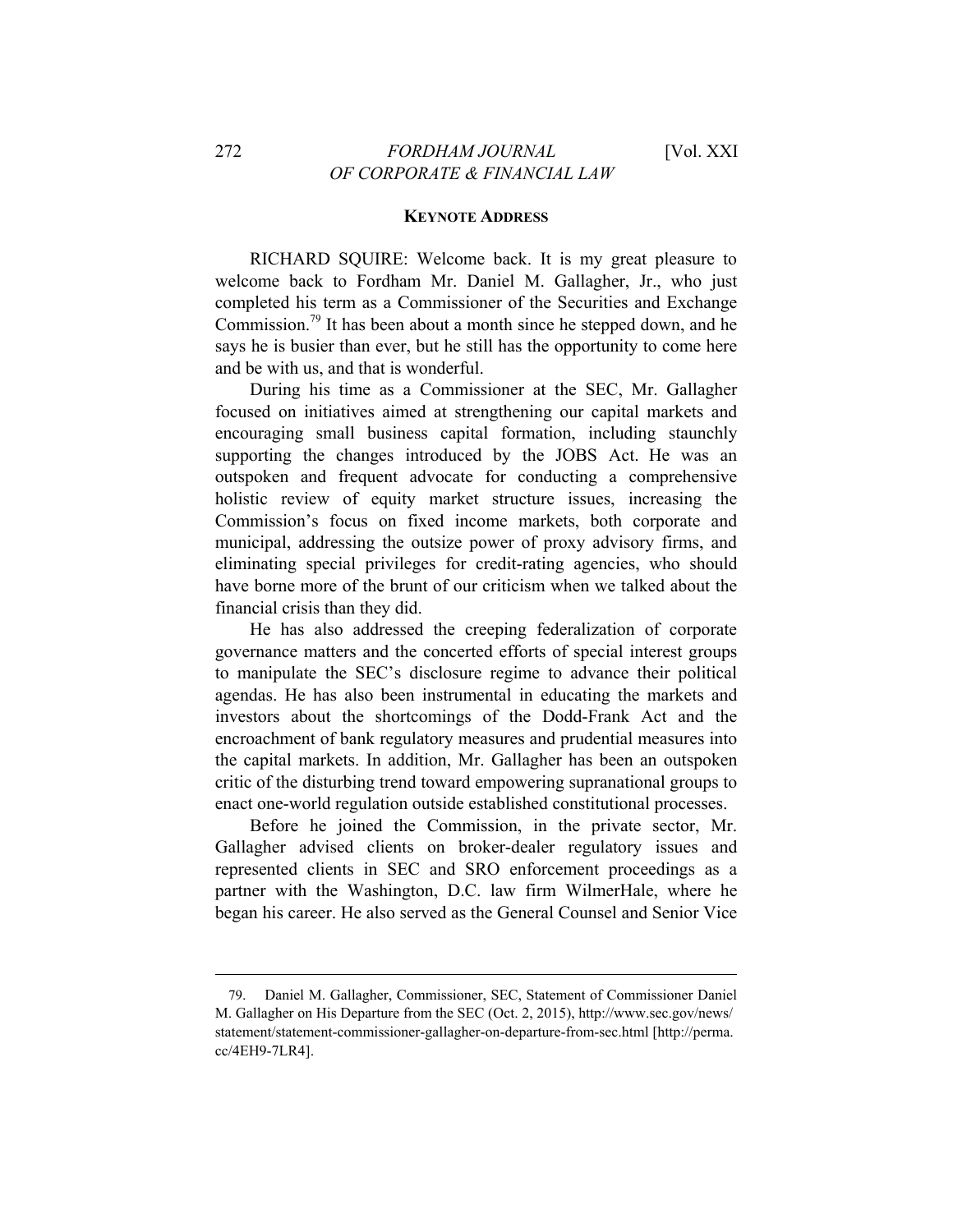President of Fiserv Securities, Incorporated, where he was responsible for managing all of the firm's legal and regulatory matters.

He first joined the Commission as a summer honors program intern while pursuing his law degree, focusing on enforcement. In January 2006, he rejoined the agency, serving first as counsel to SEC Commissioner Paul Atkins, and later as counsel to SEC Chairman Christopher Cox, working on matters involving the Division of Enforcement and the Division of Trading and Markets.

Mr. Gallagher earned his J.D., magna cum laude, from the Catholic University of America, where he was a member of the law review, and graduated from Georgetown University with a degree in English.

Just yesterday, Mr. Kim's firm, Wachtell Lipton, issued a memo honoring Mr. Gallagher and celebrating his service to the country as the SEC Commissioner.<sup>80</sup> I have a copy here, and I am going to read it in its entirety—no, I am not going to do that. But it is excellent, and you really should take a look at it. It will be available on Wachtell Lipton's website. But I want to read just two excerpts that I thought were excellent.

The memo says, in part, that Commissioner Gallagher was a champion of free and efficient markets. He promoted capital formation and the growth of small businesses. With well-crafted and charismatically delivered speeches, he has energized debates and will be recalled as an advocate for market-oriented reform. The memo also noted something else. A lot of Dodd-Frank is a series of directives to agencies, such as the SEC, to enact rules implementing certain broad principles or guidelines. The Commission has struggled to write all of the rules that were required for it to write, even though the statute has now passed its fifth-year anniversary. Earlier this year, as the memo from Wachtell Lipton noted, Commissioner Gallagher gave the Commission a grade of "incomplete" on its regulation of capital formation. But his service as a Commissioner merits an A. Wachtell Lipton does not give A's very often, so that is a very high distinction. I am very pleased to introduce Commissioner Gallagher.

<sup>80.</sup> David A. Katz & Laura A. McIntosh, *Commissioner for Capital Markets: Daniel M. Gallagher's SEC Legacy*, N.Y. LAW JOURNAL (Oct. 29, 2015), http://www.newyorklawjournal.com/id=1202740951943/Commissioner-for-Capital-Ma rkets-Daniel-M-Gallaghers-SEC-Legacy?slreturn=20151024113206 [http://perma.cc/8 QHL-A86D].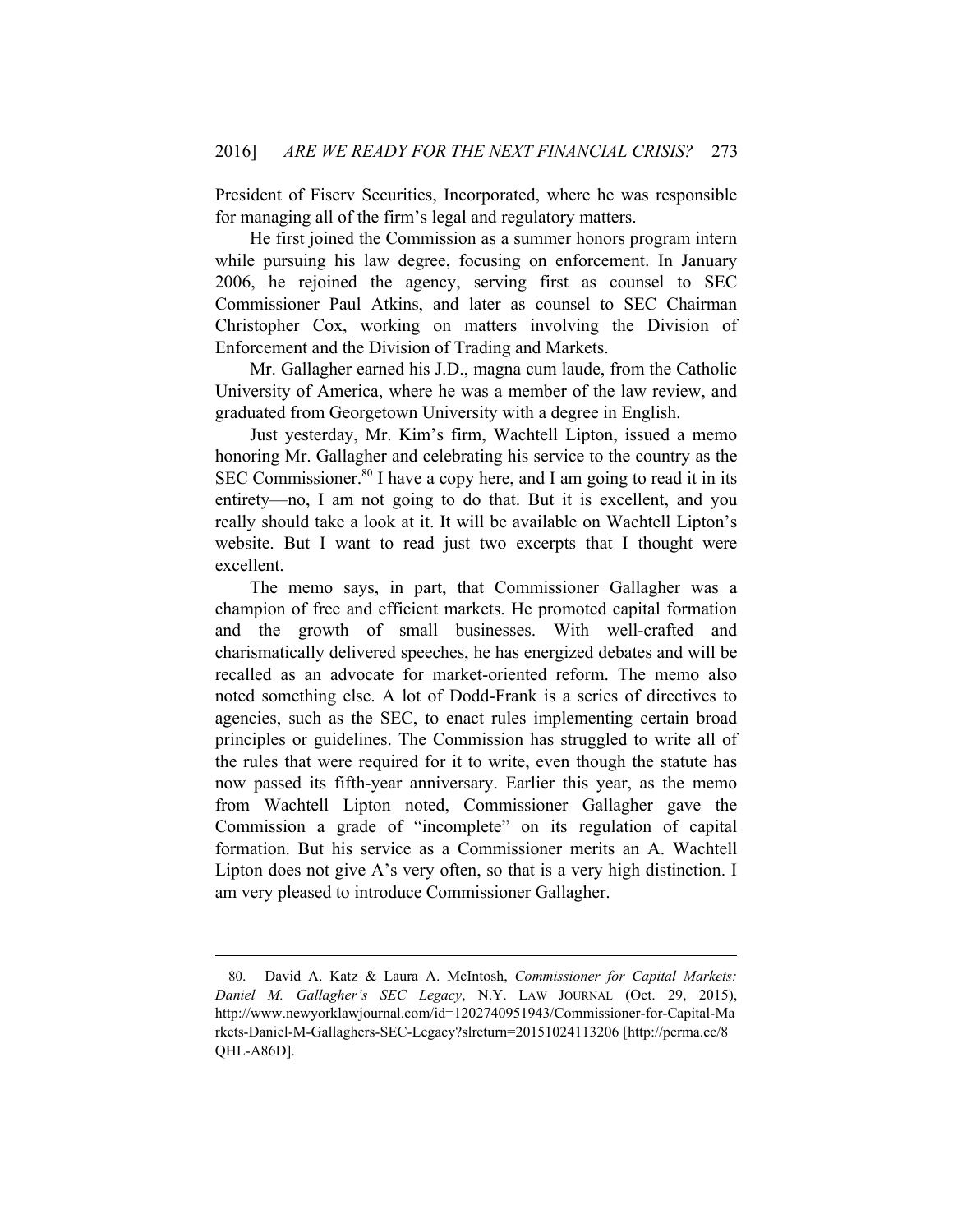### 274 *FORDHAM JOURNAL* [Vol. XXI *OF CORPORATE & FINANCIAL LAW*

COMMISSIONER GALLAGHER: If only Wachtell Lipton had been Georgetown University, things would have been a little different. Thank you very much, Professor Squire, for that overly kind intro. It is a real honor to be back here at Fordham Law School. It is just about a year since you honored me by asking me to deliver the keynote address at the Al Sommer Lecture.<sup>81</sup> As Professor Squire mentioned, I left the Commission earlier this month. Today is four weeks since I left, and I have to tell you, I am a little bit lost. I have done a couple of speeches since then, and I am lost not having to deliver a disclaimer to you before I get going here. I am not sure how to do these speeches these days without it. So, I am going to try one out on you, a new one I have been working on, and say that the views I express today are my own and unfortunately do not represent the views of the SEC or a majority of the commissioners, but they should.

All kidding aside, the topic of today's conference, "Are We Ready for the Next Financial Crisis?" is actually very timely in light of the recent fifth anniversary of Dodd-Frank, the so-called Wall Street Reform and Consumer Protection Act. As you know and as you have heard today already, Dodd-Frank was the congressional and Obama Administration response to the financial crisis.<sup>82</sup> It is fitting that the traditional five-year anniversary gift is wood, because Dodd-Frank is just one big wooden nickel sold to the unsuspecting public. As such, my assessment of the question posed today is that we are certainly not ready for the next financial crisis. Indeed, we have not even figured out what caused the last one. And that is, in large part, due to the gimmickry and false advertising surrounding the Dodd-Frank Act.

Dodd-Frank was a kneejerk, ill-informed, partisan response to the financial crisis that, at best, has only kicked the proverbial can down the road, leaving issues that may cause the next crisis unaddressed and ignored. Congress cobbled together the 2319 pages of the Dodd-Frank Act out of a hodgepodge of provisions and wish-list items long desired and advocated by special interest groups. It is truly frightening. Along

<sup>81.</sup> Daniel M. Gallagher, Commissioner, SEC, The Securities and Exchange Commission – The Next 80 Years: The Fifteenth Annual A.A. Sommer, Jr. Lecture on Corporate, Securities, and Financial Law, (Oct. 16, 2014), http://www.sec.gov/News/Sp eech/Detail/Speech/1370543190122 [http://perma.cc/JC7G-GEGV].

<sup>82</sup>*. Wall Street Reform: The Dodd-Frank Act*, WHITE HOUSE, http://www.whitehou se.gov/economy/middle-class/dodd-frank-wall-street-reform [http://perma.cc/7VPX-2VPD].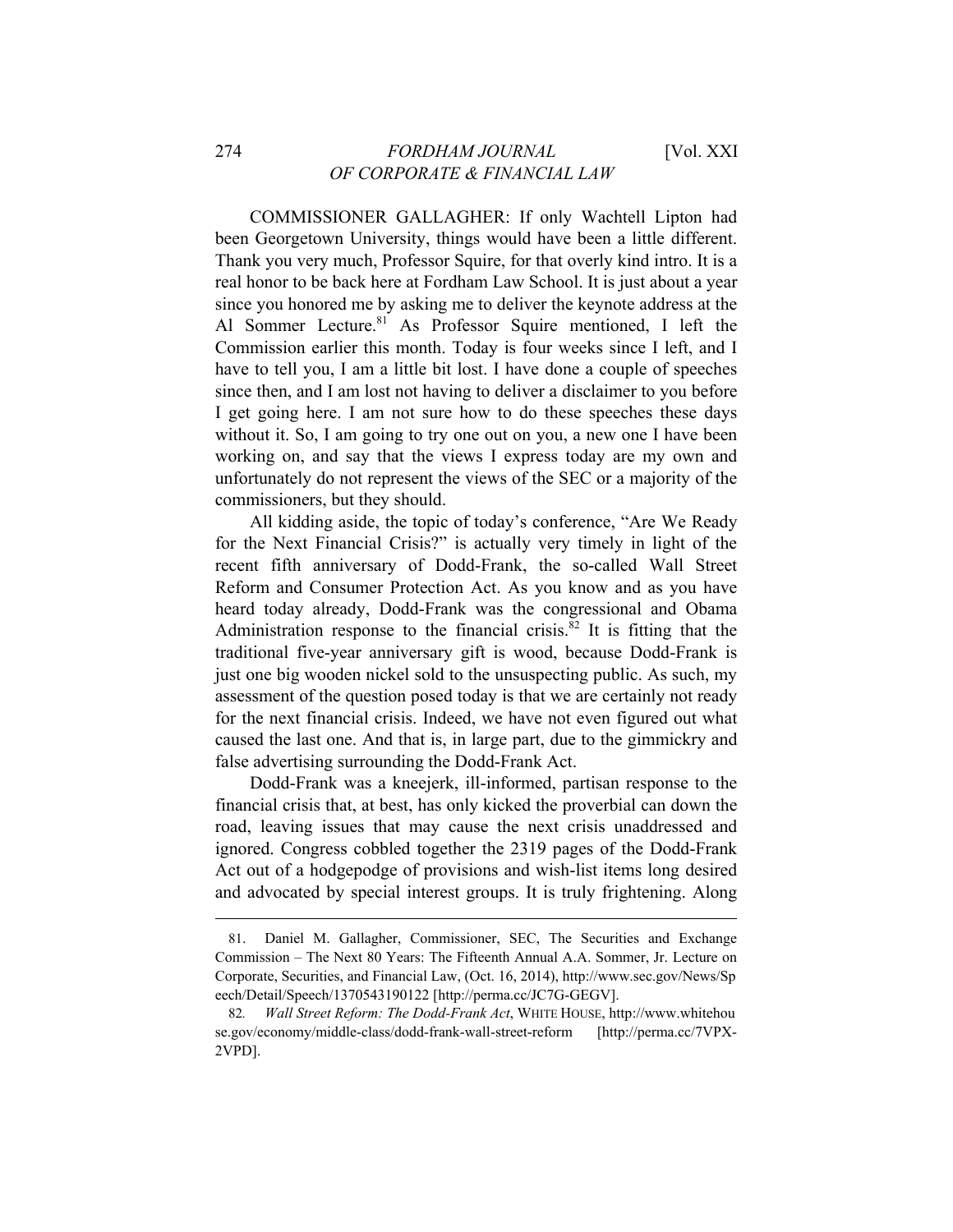those lines, since tomorrow is Halloween, I will reprise one of my favorite Dodd-Frank monikers: "Dodd-Frankenstein." Very few of these wish-list items had a nexus with the actual causes of the financial crisis, and they certainly were not germane to the mission of the SEC. Instead, they were designed to fulfill the long-held ambitions of these special interest groups, as well as policymakers and bureaucrats.

But it was natural and expected that Congress would respond to the tragic financial crisis of 2008, just as it did in response to the 1929 stock market crash, and, for that matter, the back-office crisis of the late 1960s, the insider trading scandals of the 1980s, and the accounting scandals of the early 2000s. However, unlike the deliberate responses to these other crises, Congress rushed to judgment in responding to the 2008 financial crisis, passing the Dodd-Frank Act even before its own commissioned report, the FCIC report that Eric Grossman referred to a few times, was even finished.<sup>83</sup> Dodd-Frank also was enacted before the report of the Permanent Subcommittee on Investigations was finished.<sup>84</sup>

Dodd-Frank stands alone as the only piece of major securities legislation in United States history that was rammed through Congress without any meaningful bipartisan support. Yes, that is right; prior to the enactment of the Dodd-Frank Act, every major piece of securities legislation since the New Deal, including the Exchange Act, $85$  which created the SEC, as well as the 1940 Acts, $86$  the 1975 Act amendments,  $87$ the Remedies Act of 1990,<sup>88</sup> the National Securities Markets

<sup>83</sup>*. See generally* FIN. CRISIS INQUIRY COMM'N, *supra* note 9.

<sup>84</sup>*. See generally* COMM. ON HOMELAND SEC. & GOV. AFFAIRS, PERMANENT SUBCOMM. ON INVESTIGATIONS, 112TH CONG., WALL STREET AND THE FINANCIAL CRISIS: ANATOMY OF A FINANCIAL COLLAPSE (2011), http://www.hsgac.senate.gov/imo/ media/doc/Financial\_Crisis/FinancialCrisisReport.pdf?attempt=2 [http://perma.cc/3XN T-6H94].

<sup>85</sup>*. See* Securities Exchange Act of 1934, Pub. L. No. 73-291, 48 Stat. 881 (codified as amended at 15 U.S.C. §§ 78a-78pp (2012)).

<sup>86</sup>*. See* Investment Company Act of 1940, Pub. L. No. 76-768, 54 Stat. 789 (codified as amended at 15 U.S.C. §§ 80a-1 to 80a-64); Investment Advisers Act of 1940, Pub. L. No. 76-768, 54 Stat. 847 (codified as amended at 15 U.S.C. §§ 80b-1 to 80b-21).

<sup>87</sup>*. See* Securities Acts Amendments of 1975, Pub. L. No. 94-29, 89 Stat. 97 (codified as amended in scattered sections of 15 U.S.C.).

<sup>88</sup>*. See* Securities Enforcement Remedies and Penny Stock Reform Act of 1990, Pub. L. No. 101-429, 104 Stat. 931 (codified as amended in scattered sections of 15 U.S.C.).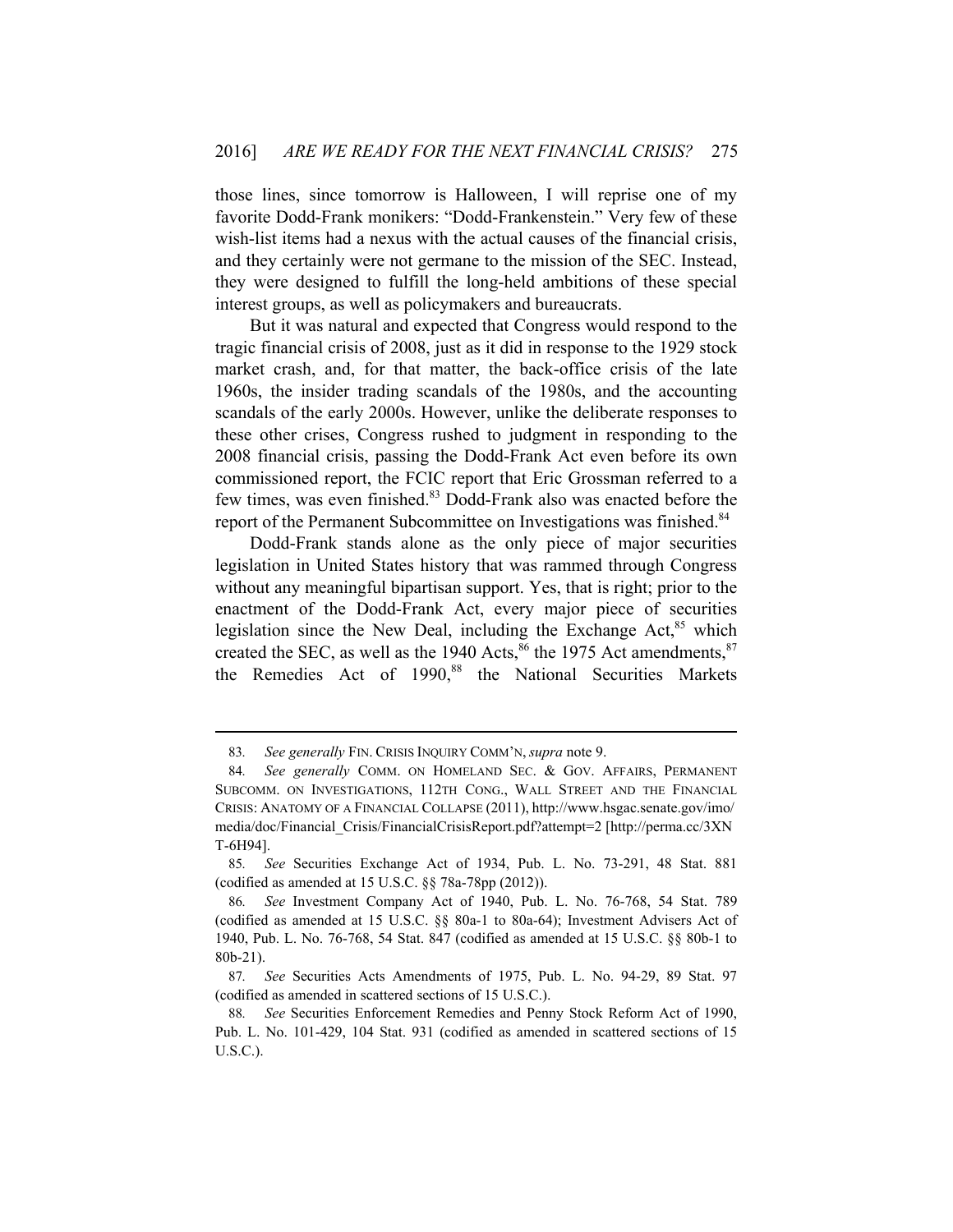Improvement Act of 1996, $89$  and, very notably, the Sarbanes-Oxley Act of 2002,90 enjoyed bipartisan support. Despite the obvious dysfunction in D.C. these days, it is possible to pass bipartisan financial services legislation. Two years after the enactment of the Dodd-Frank Act, Congress passed with overwhelming bipartisan support and President Obama happily signed an important and impactful piece of federal securities legislation, the JOBS Act.<sup>91</sup> Again, the Dodd-Frank Act truly stands alone.

To be sure, obtaining bipartisan support for the Dodd-Frank Act would have been hard. But aren't our elected officials put in office to do hard things? It would have entailed tempering the statute through compromise. Policymakers would have had to listen to competing ideas and jettison some of the progressive wish-list items jammed into the 2300-plus-page behemoth. This lack of legislative debate set the stage for some very dubious policy decisions, most notably, the empowerment of the very regulators who failed so miserably in the years leading up to the crisis.

Just for fun, let us think about the Dodd-Frank Act as a series of comic books, each with a different set of superhero bank regulators, tasked with slaying evil, albeit unnamed and poorly understood, villains responsible for the financial crisis. The Fed is clearly Superman, with his myriad powers. Dodd-Frank created the Fed-dominated Financial Stability Oversight Council, or  $FSOC$ ,<sup>92</sup> the Fed-dominated SIFI designation process, $93$  and the Fed-dominated Title VIII oversight regime for clearance and settlement activities.<sup>94</sup> Dodd-Frank also greatly

<sup>89</sup>*. See* National Securities Markets Improvement Act of 1996, Pub. L. No. 104- 290, 110 Stat. 3416 (codified as amended in scattered sections of 15 U.S.C.).

<sup>90</sup>*. See* Sarbanes-Oxley Act of 2002, Pub. L. 107–204, 116 Stat. 745 (codified in scattered sections of 11, 15, 18, 28, and 29 U.S.C.).

<sup>91</sup>*. See* Jumpstart Our Business Startups Act, Pub. L. 112-106, 126 Stat. 306 (2012) (codified as amended in scattered sections of 15 U.S.C.).

<sup>92.</sup> So-Yeon Lee, *Review of Banking and Financial Law*, 30 REV. BANKING & FIN. L. 528, 528 (2011) (explaining the creation of the Financial Stability Oversight Council).

<sup>93.</sup> Daniel K. Tarullo, Governor, Capital and Liquidity Standards Testimony Before the Committee On Financial Services, U.S. House of Representatives, Wash. D.C., at 3 (2011), http://www.federalreserve.gov/newsevents/testimony/tarullo2011061 6a.htm [http://perma.cc/44TC-ARSD].

<sup>94.</sup> Press Release, Bd. of Governors of the Fed. Reserve Sys., (July 30, 2012), http://www.federalreserve.gov/newsevents/press/bcreg/20120730a.htm [http://perma.cc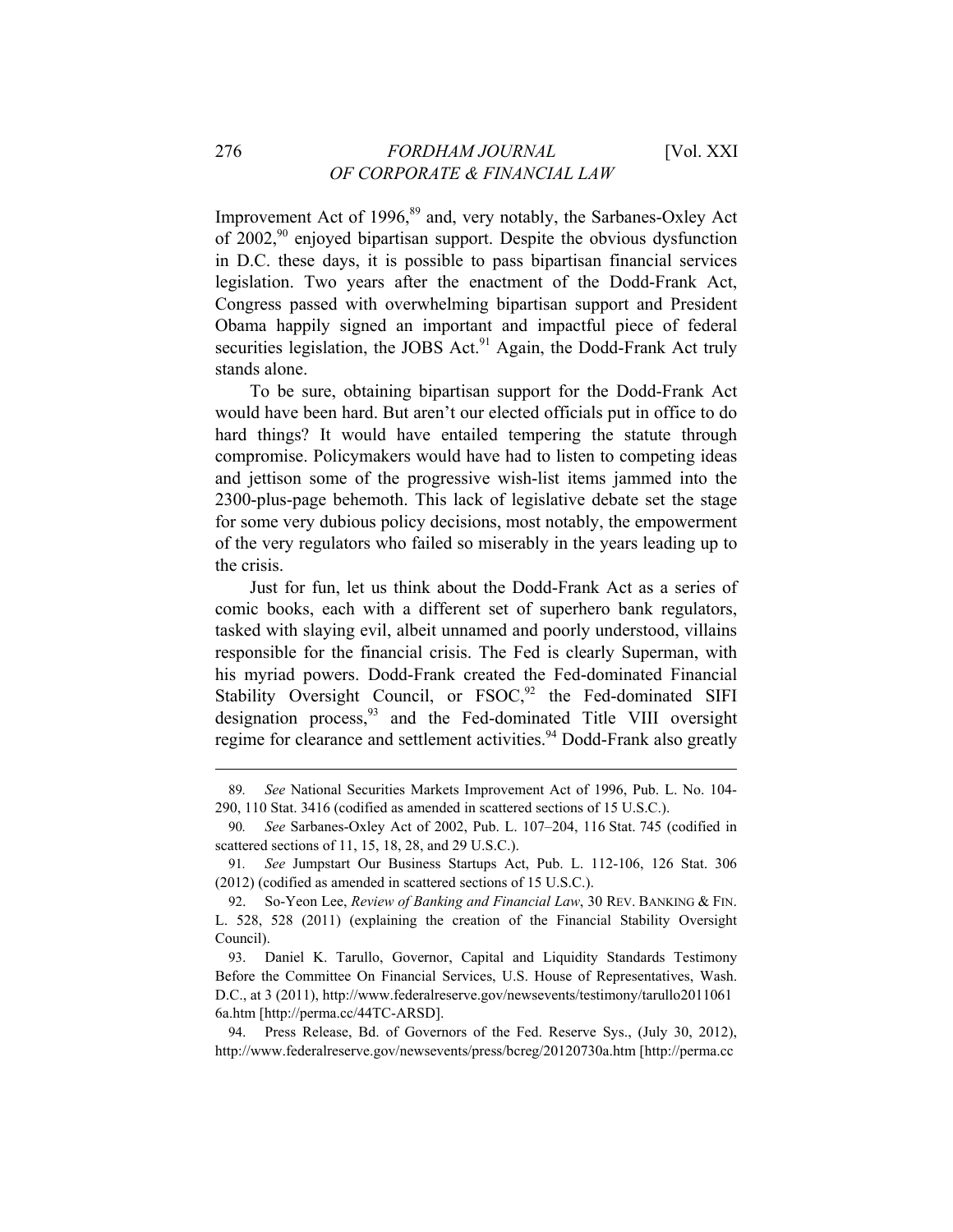enhanced the Fed's traditional oversight authority. The FDIC, the Batman of our financial-comics universe, was given the keys to Dodd-Frank's shiny new Title II Orderly Liquidation Authority, as well as the power to mandate so-called living wills.<sup>95</sup> As for the OCC, well, I understand there is an Aquaman movie scheduled for 2018. The point is, in the comic book world of Dodd-Frank, the bank regulators are superheroes. Funny, though, it did not seem superhuman when the commercial banks they supervised were failing in 2007 and 2008. While Dodd-Frank gave prudential regulators greatly broadened prudential authority over the economy, the SEC was tasked with writing long, complicated rules to interpret and implement many ill-formed mandates. In this regard, and to complete the cartoon metaphor, the SEC was treated by Dodd-Frank like a minion.

I spent much of my four years on the Commission working on and speaking about some of the most egregious and irrelevant of these Dodd-Frank rulemaking mandates. The early part of my tenure as a Commissioner featured the sociopolitical conflict minerals and extractive resources mandates that the SEC spent the better part of two years implementing between 2010 and 2012.<sup>96</sup> And, in case you have not noticed, and there is a reason you have not noticed because people do not want you to notice, the SEC is still in active, mostly losing, litigation on both of those rulemakings. Mind you, the SEC got to work on these misguided rulemakings immediately after Dodd-Frank was enacted, to the exclusion of matters actually related to the financial crisis or the agency's core blocking and tackling duties. While the elimination of gang violence in the Congo is a laudable goal, I am 100% sure that a lack of corporate disclosures about Tantalum did not bring down Lehman Brothers or AIG.

The Commission also created an entirely new regulatory regime for municipal securities advisors and rushed to put out rules under Title IV of the Dodd-Frank Act to regulate hedge funds and private equity funds,

<sup>/7</sup>W43-EDLA] (stating the passage of Regulation HH which establishes riskmanagement processes for "clearing and settlement activities" for financial market utilities).

<sup>95.</sup> Press Release, FDIC, FDIC Board Issues Proposed Rule on Dodd-Frank Resolution Authority (Oct. 12, 2010), http://www.fdic.gov/news/news/press/2010/pr10 224.html [http://perma.cc/DK3F-EPPZ].

<sup>96</sup>*. See* Conflict Minerals; Disclosure of Payments by Resource Extraction Issuers, 77 Fed. Reg. 56,274 (Sept. 12, 2012) (codified at 17 C.F.R. pt. 240, 249, and 249b (2012)).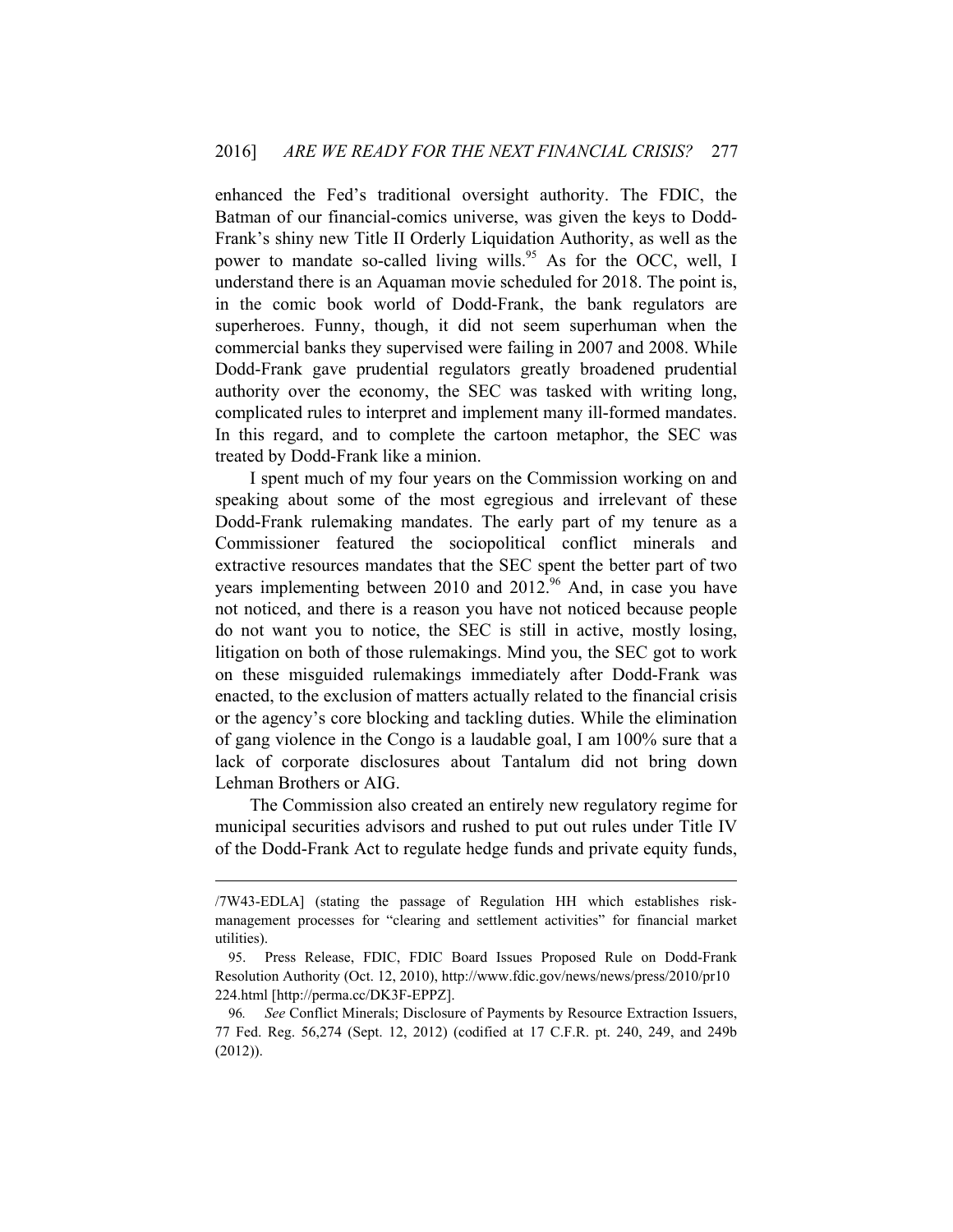despite the lack of any evidence whatsoever that any of these entities contributed to the crisis. Then came the Volcker Rule, despite the fact that the rule's namesake, as well as the then-Secretary of the Treasury, who presided over the creation of the Dodd-Frank Act, both publicly stated that its subject, proprietary trading, had nothing to do with the financial crisis.<sup>97</sup> Most recently, in August, the Commission, on a 3-2 vote, adopted a rule requiring public companies to disclose the ratio of  $CEO$  compensation to their median employee.<sup>98</sup> In my dissent in that vote, I noted that that rule, which was inserted into the legislation by special interest groups literally at the eleventh hour, may very well have been the most useless of all of the Commission's Dodd-Frank mandates. And that says a lot. The AFL-CIO, which lobbied relentlessly for the rulemaking mandate's inclusion into Dodd-Frank, helpfully explains for us on its website its true purpose, and I quote: "Disclosing this pay ratio will shame companies into lowering CEO pay."<sup>99</sup>

Will this costly, irrelevant, and burdensome rule, designed purely to shame CEOs, prevent the next financial crisis or in any way address the failures of 2008? The answer is clearly no. But to be fair, despite its vast shortcomings, the Dodd-Frank Act actually did address a few sources of

<sup>97</sup>*. See* Kim Dixon & Karey Wutkowski, *Volcker: Proprietary Trading Not Central to Crisis*, REUTERS (Mar. 30, 2010, 4:55 PM) (quoting Paul Volcker: "proprietary trading in commercial banks was there but not central" to the financial crisis), http://www.reuters.com/article/2010/03/30/us-financial-regulation-volcker-idUS TRE62T56420100330 [http://perma.cc/9NAD-N77L]; *see also Volcker Rule is the Wrong Response to the Financial Crisis*, FINANCIAL SERVICES FORUM: FORUMBLOG (Sept. 19, 2009) (quoting Treasury Secretary Geithner: "If you look at the crisis, most of the losses that were material for the weak institutions — and the strong, relative to capital — did not come from [proprietary trading] activities. They came overwhelmingly from what I think you can describe as classic extensions of credit"), http://financialservicesforum.org/2010/05/volcker-rule-is-the-wrong-response-to-thefinancial-crisis/ [http://perma.cc/U67W-PSKJ].

<sup>98</sup>*. See* Press Release, SEC, Rule Implements Dodd-Frank Mandate While Providing Companies with Flexibility to Calculate Pay Ratio (Aug. 5, 2015), http://www.sec.gov/news/pressrelease/2015-160.html [http://perma.cc/5LTX-LCS7].

<sup>99.</sup> Andrew Ross Sorkin, *S.E.C. Has Yet to Set Rule on Tricky Ratio of C.E.O.'s Pay to Workers'*, N.Y. TIMES: DEALBOOK (Jan. 26, 2015, 8:17 PM), http://dealbook.nytimes.com/2015/01/26/tricky-ratio-of-chief-executives-pay-toworkers/ [http://perma.cc/CJH5-G6CV]; Christopher Matthews, *The Government Regulation Corporate America Hates Most*, TIME (Sept. 20, 2013), http://business.time.com/2013/09/20/the-government-regulation-corporate-americahates-most/ [http://perma.cc/8EAH-AD56].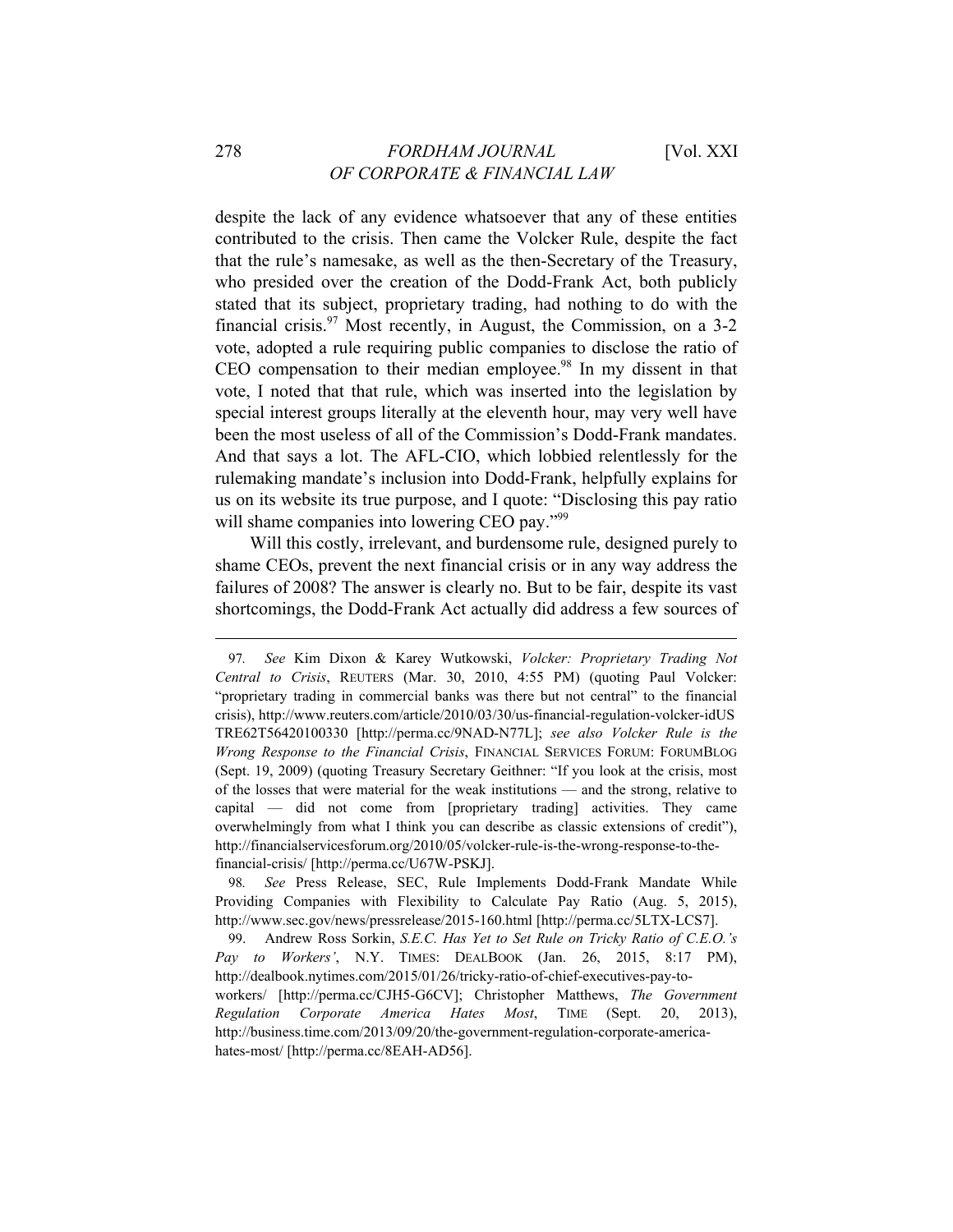the 2008 financial crisis. It did, for example, mandate that federal agencies remove references to nationally recognized statistical rating organizations, or NRSROs, from their rules and forms.100 Unlike the examples I cited earlier, an overreliance on credit ratings was indeed at the heart of the collapse of securitized products that played a key role in the financial crisis. However, it took until last month for the Commission to finalize the removal of ratings references from our rules governing money market mutual funds, and the Commission still has work to do to fully implement the ratings removal requirements of Section 939(a) of Dodd-Frank.<sup>101</sup>

There are some provisions of Dodd-Frank that appear facially relevant to the financial crisis, but truly were part of a larger, long-pentup, command-and-control program. For example, Title VII of Dodd-Frank mandated the Commission to regulate securities-based swaps.<sup>102</sup> Of course, it separately mandated that the CFTC regulate all other swaps, about 95% of the notional value of the OTC derivatives market.<sup>103</sup> This split jurisdiction is silly and confusing, much like having a separate commodities and futures regulator is silly and confusing, and the line drawing to allocate responsibility between the agencies would make congressional gerrymanderers proud. Speaking as someone who was on the thirtieth floor of Lehman the week of September 15, 2008, I can tell you that over-the-counter swaps did not cause the financial crisis, but I can also tell you that increased transparency into these markets would have been incredibly helpful and could have staved off some very bad bailout decisions. But instead of incremental change, like mandated transparency, Title VII creates a broad and overly heavyhanded regulatory construct, imposing an equities market structure on an inherently OTC market. Last month I, along with my friend and former colleague Commissioner Michael Piwowar, called on the Commission to finalize these Title VII rules, which was especially important given that the CFTC completed its rules governing swaps two years ago.<sup>104</sup> We

<sup>100</sup>*. See* Removal of Certain References to Credit Ratings and Amendment to the Issuer Diversification Requirement in the Money Market Fund Rule, 80 Fed. Reg. 58,123 (Sept. 25, 2015) (to be codified at 17 C.F.R. pts. 270 and 274).

<sup>101</sup>*. See id.*

<sup>102.</sup> *See* Dodd-Frank Wall Street Reform and Consumer Protection Act, Pub. L. 111-203, tit. VII, 124 Stat. 1376, 1641-1802 (2010).

<sup>103</sup>*. See id.* § 712, 124 Stat. at 1641-46.

<sup>104.</sup> Daniel M. Gallagher & Michael S. Piwowar, SEC, Statement Regarding Security-Based Swap Rules (Sept. 25, 2015), http://www.sec.gov/news/statement/gallag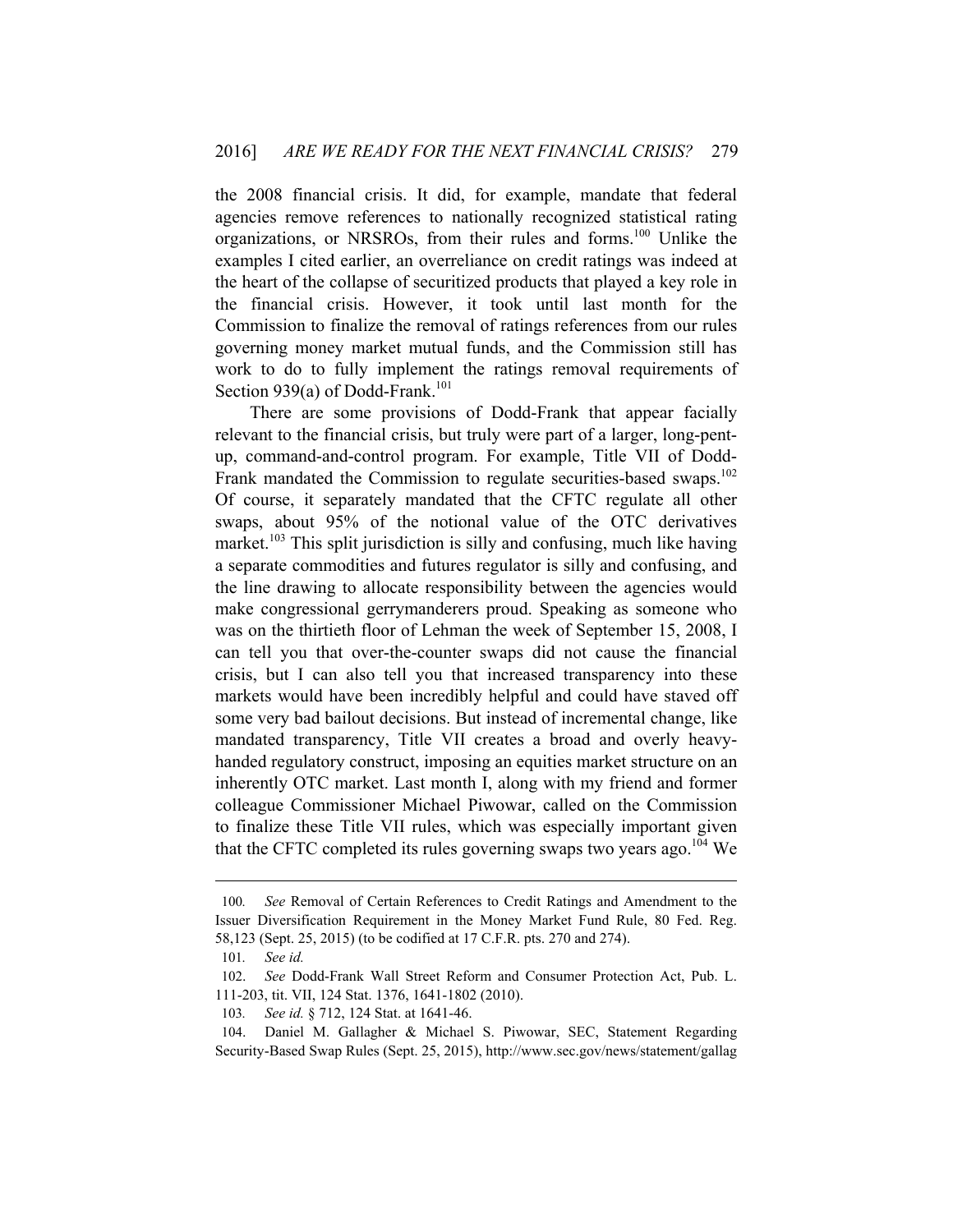noted that, instead of focusing on completing these rules, the Commission has been asked to consider wholly political Dodd-Frank rules such as the pay ratio proposal.

The Dodd-Frank Act has created collateral consequences that will likely only accelerate the next financial crisis and will definitely not serve to prevent one. First, the approximately 100 Commission rulemaking mandates required by Dodd-Frank have shifted important Commission resources away from addressing issues intended to prevent the next systemic market events, or, worst-case scenario, another financial crisis. The very volume of the Dodd-Frank Act's prescriptive mandates to the SEC has had the unintended effect of significantly limiting the agency's ability to bring its traditional expertise and judgment fully to bear in the rulemaking process. In that sense, it has had a negative impact on the Commission's ability to develop sound, sensible regulation and to adapt quickly and flexibly to the continuing transformation of global capital markets. I have spoken many times about these important yet forgotten priorities, including, among others, a comprehensive review of our equity market structure rules and updated transfer agent rules.

The Dodd-Frank Act was built on a false narrative of Wall Street greed and regulatory failures. While these two factors certainly played a role in the crisis, they were not fundamental, underlying causes of the crisis so much as symptoms of a much larger illness: failed federal housing policy. Policymakers who played a role in the irrational exuberance of the housing markets in the years leading up to the financial crisis understandably were not interested in revisiting and shining a light on their pre-crisis actions when they drafted the legislative response to the crisis. Indeed, the words "Fannie Mae" and "Freddie Mac" do not appear in the Dodd-Frank Act in any substantive way, and after recent administration pronouncements, it seems that failed housing policy will not be addressed anytime soon. In fact, seven years after the beginning of the financial crisis, Freddie Mac and Fannie Mae have morphed into a pair of two taxpayer-owned zombie banks another Halloween theme—that continue to be the nerve center of the U.S. housing markets. This failure to address the fundamental housing issues that underlay the past financial crisis may very well be setting up another financial crisis tied to the housing market, as housing prices

her-piwowar-security-based-swaps.html [http://perma.cc/2VXF-H5ME].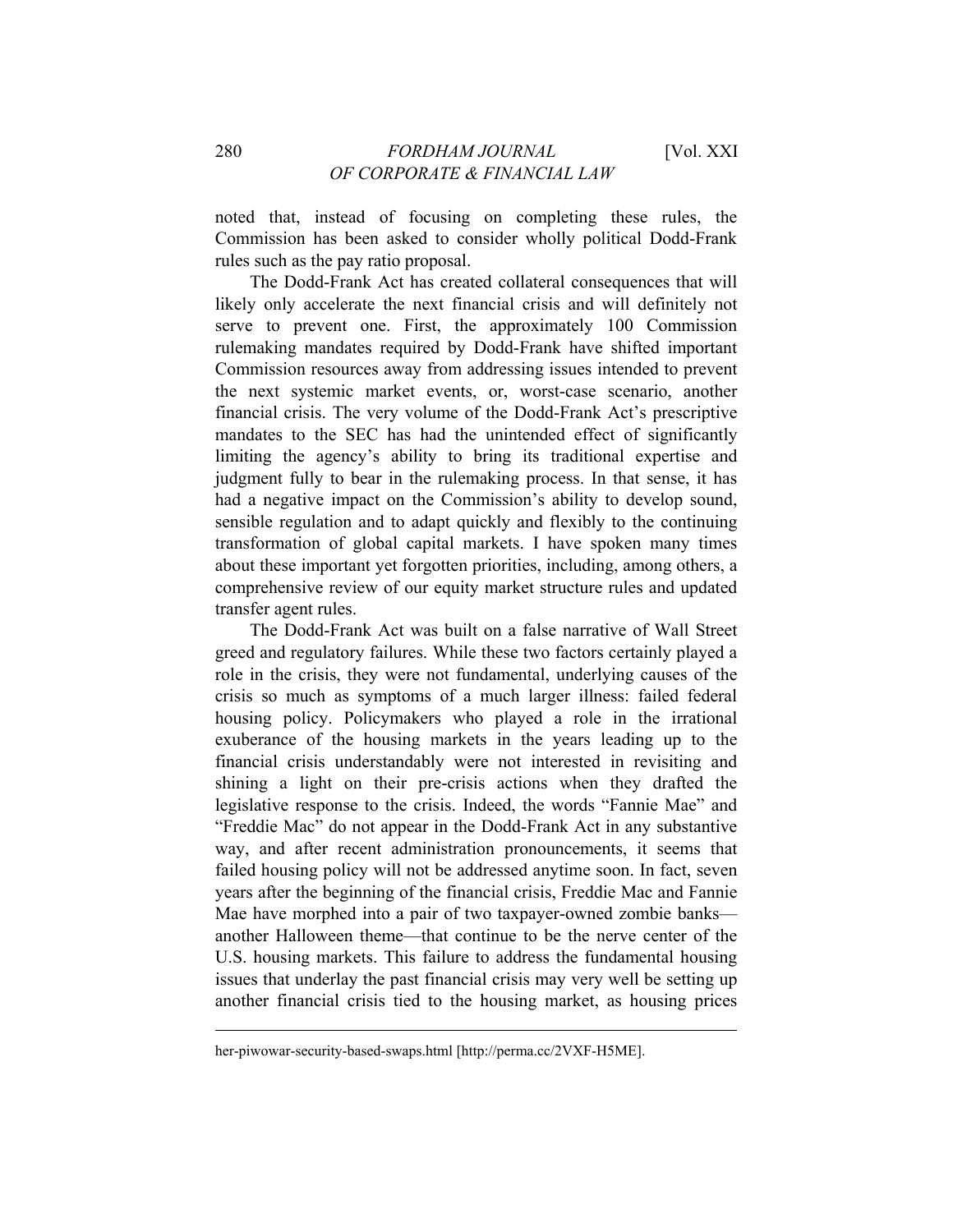reach pre-bubble levels, and the Fed's lack of courage on monetary policy is not helping the situation, that is for sure.

Earlier this year, my good friend Peter Wallison of the American Enterprise Institute, the author of the must-read book on the crisis okay, *one* of the must-read books on the crisis when Professor Squire's comes out—called *Hidden in Plain Sight*, pointed out that the administration was going back to the very same housing policies that were pursued before the financial crisis, including reducing underwriting standards for Fannie Mae and Freddie Mac, and reducing the insurance premiums for risky mortgages they take on, which were the very things that caused the financial crisis by building up lowquality mortgages.<sup>105</sup>

Separately, I have spoken many times in the past about another significant set of risks that have been brewing in the U.S. fixed income markets, which could have serious repercussions for investors and the U.S. economy as a whole. Since the release of a certain book early last year, the impact of high-frequency trading on our equity markets has been the topic du jour. However, as I have stated many times before, if we are setting our regulatory agenda based on Michael Lewis books, we need to address *Liar's Poker*106 before *Flash Boys*. 107 Twenty-six years after the publication of the former tome, our fixed income markets are shockingly similar to and include many elements unchanged from those described by Lewis in 1989. In any case, the debt markets that are the subject of *Liar's Poker* are crucial to the U.S. capital markets. The numbers speak for themselves. Municipal bonds, of which there are approximately \$3.7 trillion outstanding, allow state and local governments to finance their infrastructure projects and provide for cash flow and other government needs. They also constitute a large percentage of retail investors' retirement assets.<sup>108</sup>

<sup>105</sup>*. See* PETER WALLISON, HIDDEN IN PLAIN SIGHT: WHAT REALLY CAUSED THE WORLD'S WORST FINANCIAL CRISIS AND WHY IT COULD HAPPEN AGAIN (2015).

<sup>106</sup>*. See* MICHAEL LEWIS, LIAR'S POKER: RISING THROUGH THE WRECKAGE ON WALL STREET (1989).

<sup>107</sup>*. See* MICHAEL LEWIS, FLASH BOYS: A WALL STREET REVOLT (2014).

<sup>108</sup>*. See* BD. OF GOVERNORS OF THE FED. RES. SYS., FINANCIAL ACCOUNTS OF THE U.S.: FLOW OF FUNDS, BALANCE SHEETS, AND INTEGRATED MACROECONOMIC ACCOUNTS at tbl. L.212, http://www.federalreserve.gov/releases/z1/current/z1.pdf [http://perma.cc/9XWK-484A] (providing market capitalization numbers for municipal securities).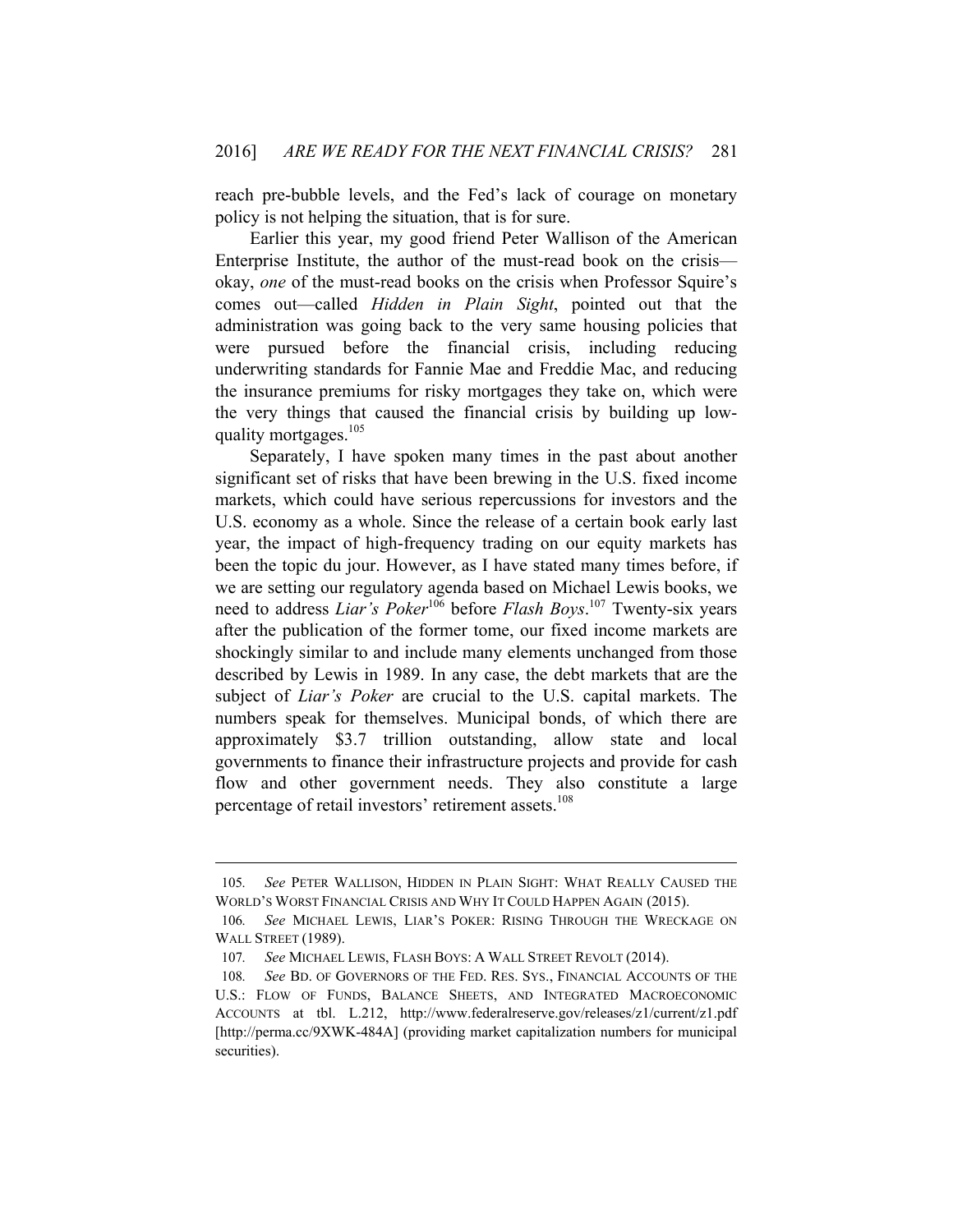Meanwhile, the corporate bond market enables companies to operate and grow their businesses through capital investments. There is over \$11 trillion outstanding in the corporate debt markets.<sup>109</sup> The value of U.S. corporate bond issuances in 2014 reached a record of more than \$1.4 trillion, and we are on pace to eclipse that number this year. The average daily trading volume for fixed income securities of all kinds just this August was \$135 billion. It is undoubtable that the search for yield arising from more than six years of near-zero interest rates is driving investors into the debt markets. Yet, as I have repeatedly pointed out, despite these record issuances of corporate bonds, dealer inventory and liquidity in the secondary markets has dramatically decreased. Even the Chair of the Financial Stability Board, Mark Carney, has acknowledged that new prudential regulations have caused dealer inventories to drop. As Chairman Carney has noted, "The time to liquidate a given position is now seven times as long as in 2008, reflecting much smaller trade sizes in the fixed income markets."<sup>110</sup> With a record notional amount of outstanding corporate debt and dealers unable to commit capital and hold significant inventories, there is a real liquidity crisis brewing.

A significant risk is that when the Fed starts to hike interest rates, if that ever happens, investors may rush to exit their positions in highyielding but less liquid debt and may have severe difficulty in doing so. Interestingly, while the biggest banks have cut back on their positions in more risky debt, insurance companies and mutual funds have increased their positions in those assets.<sup>111</sup> These firms have boosted their holdings of corporate and foreign bonds to \$5.1 trillion, a 65% increase since the end of 2008.112 This has offset the \$800 billion decline in holdings at banks and securities firms in the same period.<sup>113</sup> Rather than banks

<sup>109</sup>*. See id.*at tbl. L.213 (providing outstanding notional values of corporate debt and holdings of foreign issues by U.S. residents).

<sup>110</sup>*. See* Speech, Mark Carney, Governor of the Bank of England and Chair of the Financial Stability Board, The Future of Financial Reform (Nov. 17, 2014), http://www.bankofengland.co.uk/publications/Documents/speeches/2014/speech775.pd f [http://perma.cc/E73P-UZQZ].

<sup>111</sup>*. See* Lisa Abramowicz, *Major Firms Are Saying the Stage is Set for Another Crisis in the Bond Market*, BLOOMBERGBUSINESS (Feb. 26, 2015, 11:38 AM), http://www.bloomberg.com/news/articles/2015-02-26/ubs-to-invesco-detect-bondaccidents-brewing-in-unstable-markets [http://perma.cc/52XE-2BBV].

<sup>112</sup>*. Id.*

<sup>113</sup>*. Id.*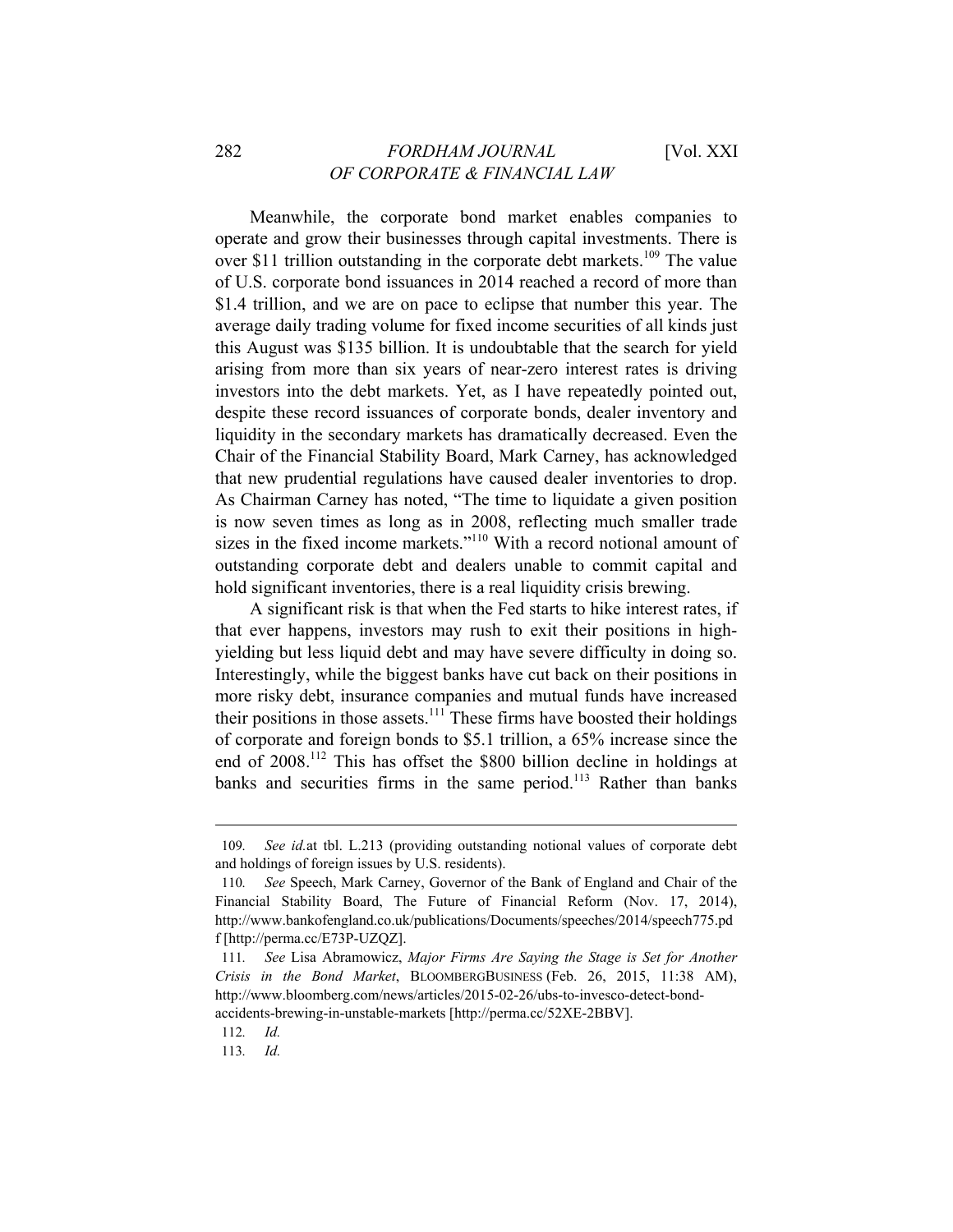holding the inventory, there are now ever-expanding bond funds that own more and more risky debt, and it is unclear how institutional asset managers and their clients will react when interest rates eventually rise.

To address this impending crisis, the SEC can and should take several actions. As the primary regulator of the nongovernment fixed income markets, the SEC needs to champion the tough reforms that are needed to modernize the fixed income markets. First and foremost, the SEC needs to bring transparency to the markets for retail investors by requiring broker-dealers to disclose markups to customers of so-called riskless principal trades, most of which are really just agency transactions in sheep's clothing. The SEC also needs to ensure that there are no regulatory impediments to the development of electronic fixed income trading platforms. They should work to reduce the number of bespoke bond offerings in favor of encouraging more standardized offerings, if that would result in more liquidity. The SEC needs to take steps to facilitate bond market liquidity, ideally by working with the industry and investors to create workable market-based solutions. We do not need another Title VII.

Now that I am a near-private citizen, an unemployed one at that, I can only hope, alongside all of you, that we are ready for the next financial crisis. What I can say for sure is that the Dodd-Frank Act did not address many of the root causes of the 2008 financial crisis. In some cases, such as the Volcker Rule, the Dodd-Frank Act may have, in fact, exacerbated factors that could lead to the next crisis, while in other cases, such as the pay ratio rule, we have created enormous growthstunting costs for corporations while providing absolutely no benefit to investors. Furthermore, risks within the real estate and fixed income markets remain unaddressed, potentially setting us up for the next financial crisis. Other than that, we are all good.

Thank you for inviting me today to discuss this important topic with you and for your attention. I think we have some time here and I would be happy to take some questions.

RICHARDS SQUIRE: Commissioner Gallagher has graciously agreed to answer any questions. If anybody has a question, please go ahead and raise your hand.

AUDIENCE MEMBER: My question is another derivatives-related question. I am curious as to why the SEC has been so slow in enacting regulations under Title VII when the CFTC has largely completed its regulations.

DANIEL GALLAGHER: This is a pretty easy answer. A lot of it you could read in between the lines of the speech I just gave. It is all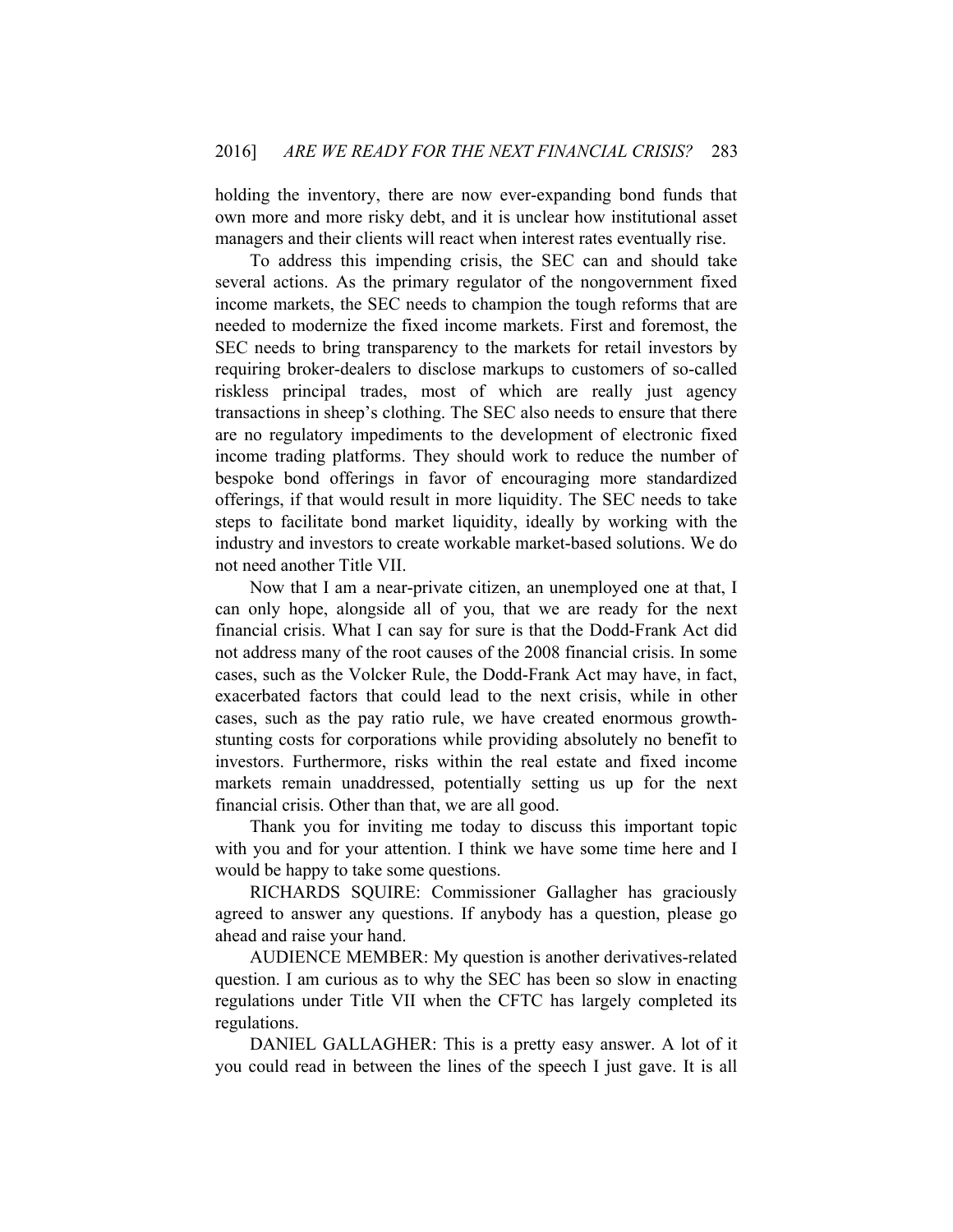about priorities in the agenda. I gave a speech last year literally called "You Are What You Prioritize."<sup>114</sup> An agency like the SEC had, at the time of Dodd-Frank, seventy-five years' worth of federal securities laws on the books, and Lord knows how many rules under those statutes, many of which I mentioned in the speech.<sup>115</sup> These are hugely important and core federal securities laws, and when Dodd-Frank came along, it did not get rid of those and create a new set of federal securities laws. It amended the federal securities laws. So the SEC still had a day job, as I used to say, the basic blocking and tackling of administering seventyfive years' worth of highly technical securities laws, and then Dodd-Frank added to it roughly a hundred rulemaking mandates. If you think about the average bandwidth at the Commission, and unless you are there, it is really hard to understand, but a hundred rulemaking mandates is about twenty times the normal load for the Commission. And that is post-Sarbanes-Oxley, which spiked the average up itself.

How do you do twenty times the normal load while administering seventy-five years' worth of federal securities laws? It is hard to do. You have five commissioners that need to vote on everything. You only have so many staffers. You are an appropriated agency. As much as people wanted endless resources to hire an endless number of staffers, it did not happen. What should have been done or what could have been done? As much as I do not like Dodd-Frank, had I been in charge, what would I have done? I would have come up with a rational way to approach the hundred mandates. In one speech I outlined how I would have done it.<sup>116</sup> I would have three buckets. In bucket one, of these mandates, what is directly related to the financial crisis? Not a lot. In bucket two, what is actually highly relevant? What is germane to the SEC's mission? In bucket three, include other things, such as pay ratio, conflict minerals, or whatever you want to put in bucket three. You

<sup>114.</sup> Speech, Daniel M. Gallagher, Commissioner, SEC, The Importance of the SEC's Rulemaking Agenda — You Are What You Prioritize, Remarks at the 47th Annual Securities Regulation Seminar of the Los Angeles County Bar Association, (Oct. 24, 2014), http://www.sec.gov/News/Speech/Detail/Speech/1370543283858 [http://perma.cc/XX9H-68P4].

<sup>115</sup>*. Id.*

<sup>116.</sup> Speech, Daniel M. Gallagher, Commissioner, SEC, SEC Priorities in Perspective (Sept. 24, 2012), http://www.sec.gov/News/Speech/Detail/Speech/1365171 491262 [http://perma.cc/69SS-BM99].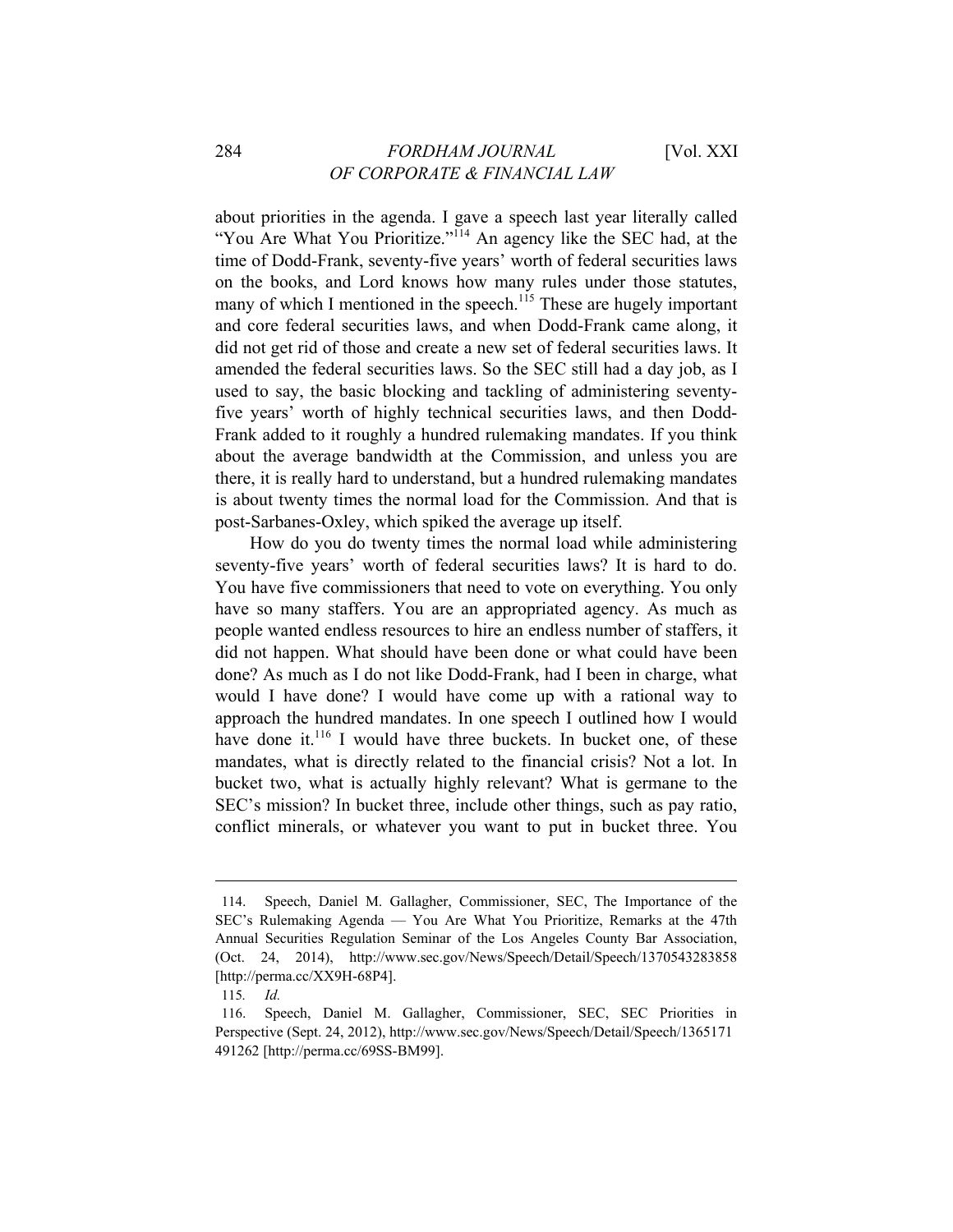could have proceeded along those lines: let's prioritize this, then move to this, and then leave pay ratio until the end.

But that is not what happened. Weeks after Dodd-Frank was enacted, the Commission put out a proxy access rule that was later overturned in the D.C. Circuit, stunting SEC rulemaking for months and months and months, as the agency developed a new cost-benefit paradigm.117 What did the Commission turn to after proxy access in 2010? In December of 2010, the proposal went out for conflict mineral disclosure, mine safety disclosure, extractive resource disclosure. That means that the Division of Corporation Finance at the SEC spent July of 2010 until December of 2010 working on those things. Maybe the Division of Corporate Finance did not have anything better to do, but that was taking up the Commission's bandwidth at the time. The Commission had better things to do, including addressing Title VII.

Chairman Gary Gensler and the CFTC, which has a much more limited jurisdiction than the SEC and much more limited resources, but a much more discrete jurisdictional authority, went right after Title VII. That was their big task in Dodd-Frank. They went at it relentlessly. I tip my hat to Chairman Gensler; he is a brilliant guy and a hard worker, and he got it done, he got it done quickly, and he got it done before he left. The SEC did conflict minerals, hedging disclosure, and pay ratio, and we got sued on them and we are litigating them. The staff is writing briefs on them instead of finishing Title VII. It is all about priorities, and the priorities were, and in some ways are, still a mess. I think things have gotten a little bit better as of late, but the fact that we are years behind in Title VII is a real problem. I do not like Title VII, as you might have read into my remarks, but guess what? 95% of the market is covered by a regime that has existed for two years. It is like the hanging chad in Florida. Let us just take the care of the 5%, get some surety, and let folks work with a consistent regime, but it has not happened.

That was a very longwinded answer to your question. It is actually quite simple: it is how you prioritize things. That is why Commissioner Piwowar and I put that statement out before I left.

RICHARD SQUIRE: Other questions?

 $\overline{a}$ 

AUDIENCE MEMBER: Since greed is part of human nature in the investment community, do you think the people in the community are a

<sup>117.</sup> Bus. Roundtable v. SEC, 647 F.3d 1144 (D.C. Cir. 2011).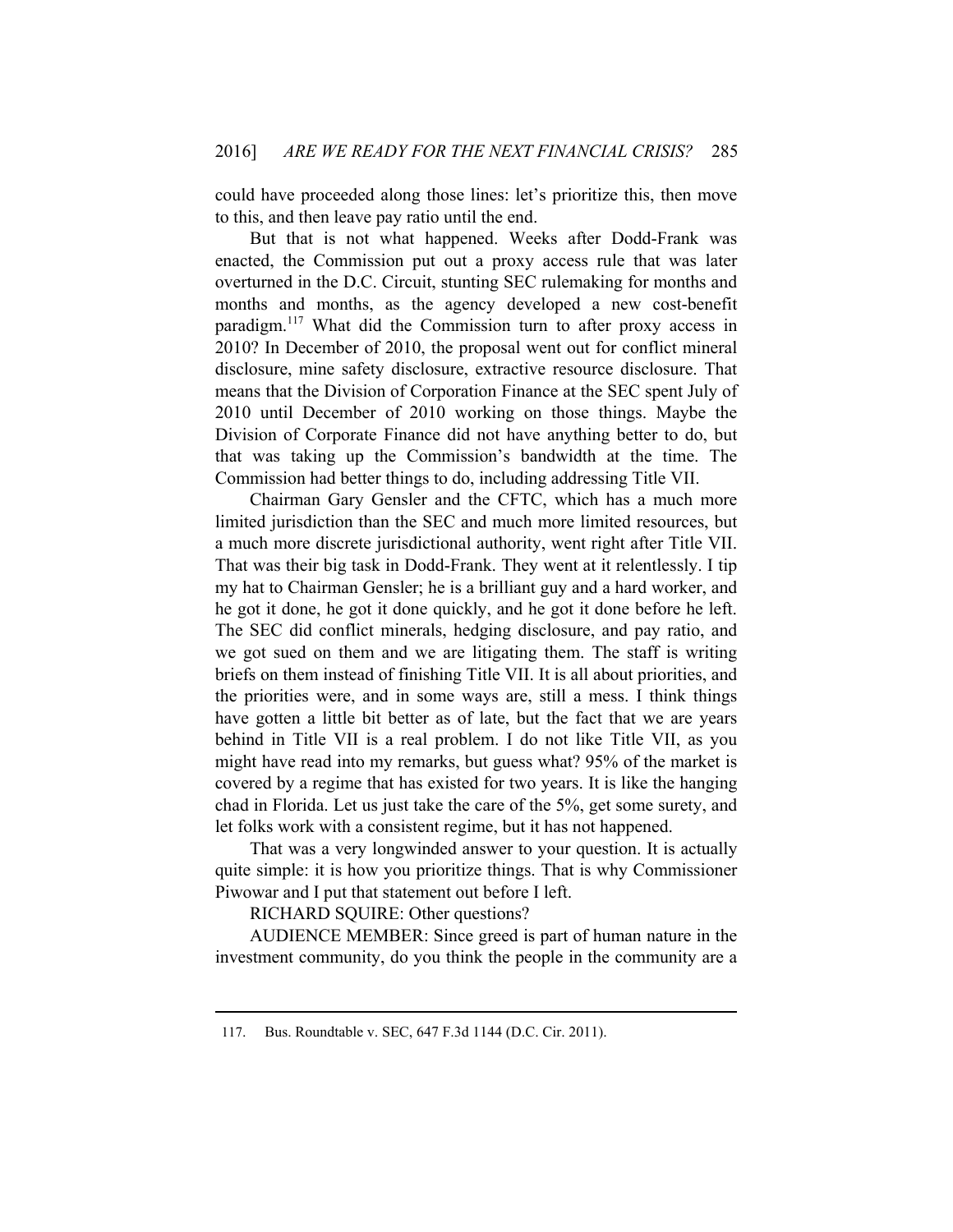little more cautious, a little bit less likely to take dangerous speculative action, because we might get in trouble with Dodd-Frank? Is it possible?

DANIEL GALLAGHER: I think that is one of these X factors that folks do not ascribe enough to post-crisis, which is when things got excessive. I do not say, as I did in the speech, there was no Wall Street greed. I do not say that there were no regulatory failures because there were. But Wall Street greed in an era of a bubble of any sort is going to breed market behaviors that are irrational in some ways, and when the bubble bursts, those market players, whether it is firms, people, products, and sometimes investors, should bear the brunt of it. That is just not what happened in 2008, in some ways.

I think the lessons learned in the private sector have resulted in much more prudent risk management, outside of Dodd-Frank. The government is never going to be able to manage risk in the private industry. They tried it; it was called the Soviet Union and it did not work. But some folks cannot learn that lesson and they want the nanny state to try to protect everybody. They want an SEC enforcement lawyer sitting next to every investor on their E\*TRADE account saying "No, no, no. You really don't want to do that." It cannot happen and it should not happen. Markets need to operate.

I do think that there has been, from the private sector risk management perspective, a change in behavior from 2008 and a real learning about proper risk management. That is something the government never could mandate. I think some mandated increased disclosure and a heightened level of enforcement over these disclosures, whether it be in the asset management industry or the brokerage industry, is all a positive role played by the government, but I think the notion that Dodd-Frank somehow fixed it is silly.

AUDIENCE MEMBER: So, people might be a little more careful despite the law?

DANIEL GALLAGHER: It is human nature. Who wants their business to be run into the ground? Who wants to sell toxic product to clients, besides really bad people? And most people in any market are good people. It is hard to say in Washington these days. Not everyone is a felon. Not everyone should be "perp-walked" for operating in a private market. You do not want to sell a product to a client that is going to blow up on them because then they are not a client anymore. It is not sensible business logic. Therefore, I think there have been private sector corrections that are much more meaningful than anything you could put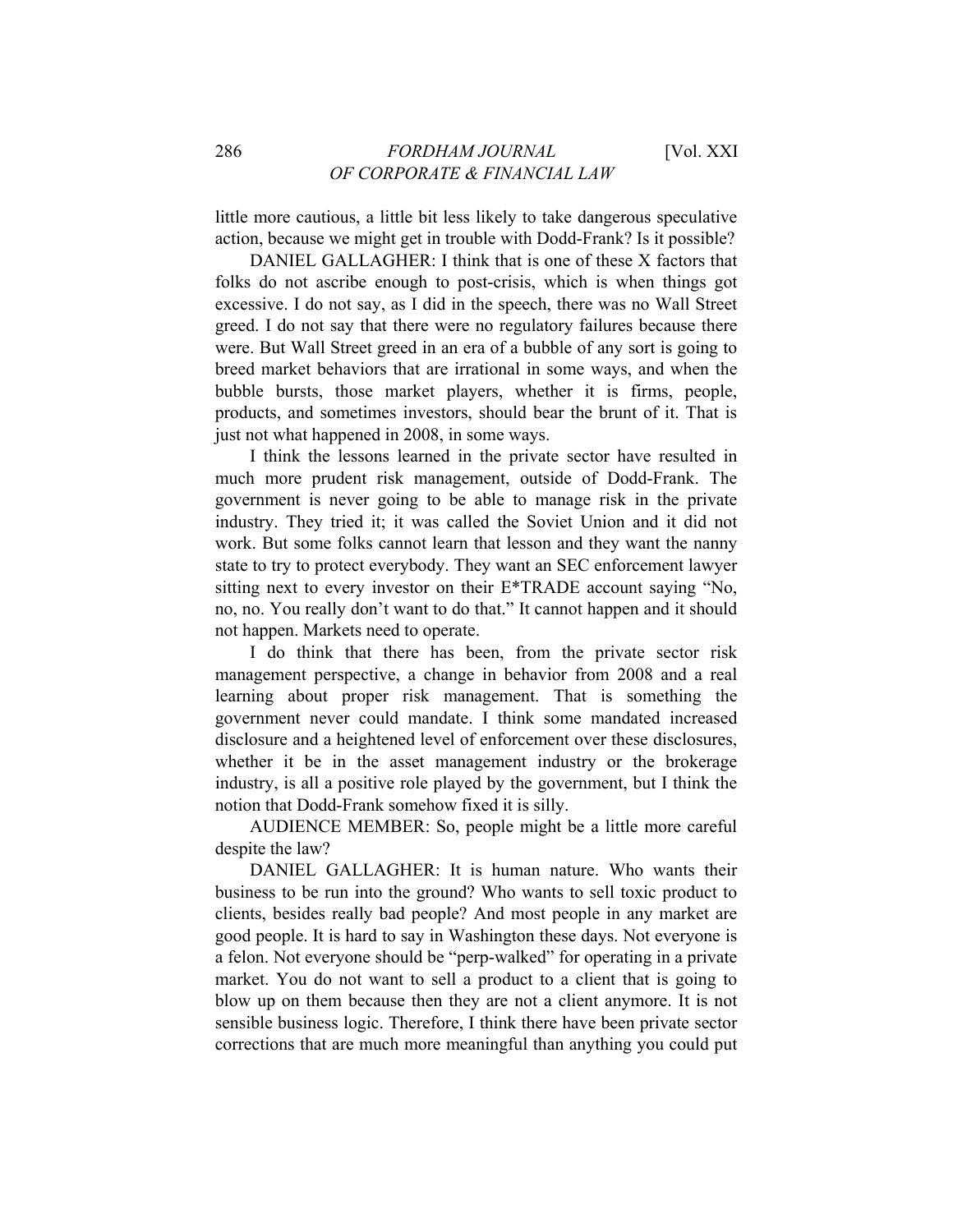in a 2300-page piece of legislation, which, by the way, is about 2200 pages longer than any of the New Deal pieces of legislation.

AUDIENCE MEMBER: I am curious about your thoughts on highfrequency trading. Do you think it should be a priority to deal with it?

DANIEL GALLAGHER: Again, it is another sort of market reaction to governmental dicta when it comes to high-frequency trading. I have been calling for years, starting with a speech in the fall of 2012, for a holistic review of equity market structure. We thought at the time it was the shot heard around the world, but we sit here, three years later none the wiser.

One of the reasons I called for a review of the equity markets, specifically, is that in 2005, the SEC proposed a rule called Reg. NMS, and in 2007, that rule was implemented.<sup>118</sup> It has been in effect for about eight years. That rule, as you read in the Michael Lewis book *Flash Boys*, actually mandated high-frequency trading in the equities markets. Michael Lewis says it, and it is really what happened. The government basically said that when you trade equities in the United States, the way to do it is to compete on price and speed, so we are going to connect all the exchanges, we are going to treat them like utilities, and we are going to homogenize what otherwise was a very diverse set of factors that investors consider when they trade. When you put speed into the calculus, of course, you need big computers to satisfy that government rule. Post-NMS you see the specialists of the New York Stock Exchange washed out, and NASDAQ's model prevailing, along with all of the new electronic-based exchanges that have come thereafter. You basically mandated high-frequency trading.

Now it is kind of fashionable in Washington to vilify highfrequency trading. When you see the Flash Crash of May  $2010$ ,  $119$  this recent August 24, 2015 failure at the New York Stock Exchange,  $120$ 

<sup>118.</sup> Regulation NMS, 70 Fed. Reg. 37,496 (June 29, 2005) (codified in 17 C.F.R. pts. 200, 201, 230, 240, 242, 249, and 270).

<sup>119.</sup> Economist Online, *One Big, Bad Trade*, THE ECONOMIST, (Oct. 1, 2010, 6:42 PM), http://www.economist.com/blogs/newsbook/2010/10/what caused flash crash [http://perma.cc/CJ95-UV9Q].

<sup>120.</sup> Bob Pisani, *What Happened During the Aug. 24 'Flash Crash'*, CNBC (Sept. 25, 2015, 3:59 PM), http://www.cnbc.com/2015/09/25/what-happened-during-the-aug-24-flash-crash.html [http://perma.cc/54U6-WD9S].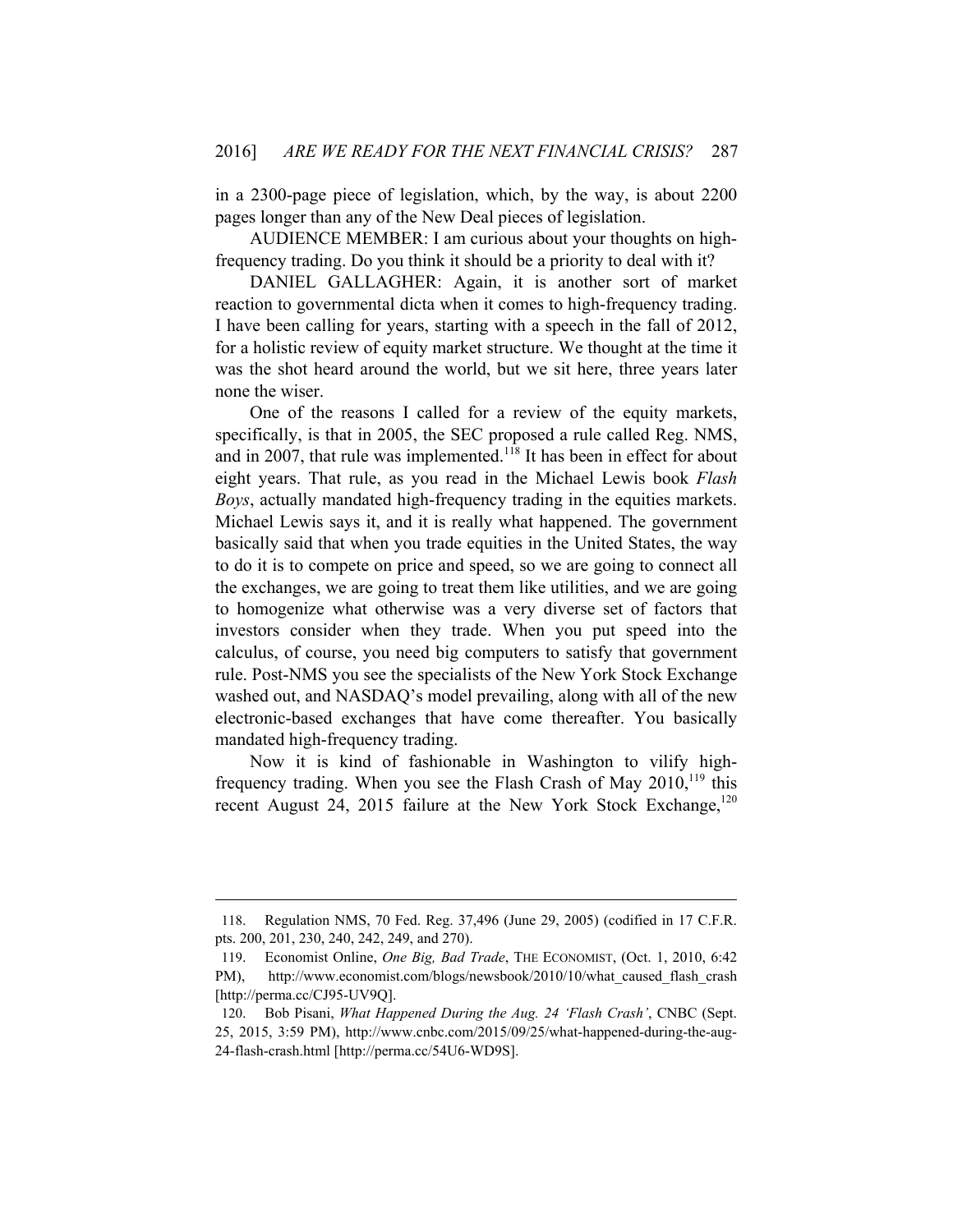where they were closed for a while, the Facebook IPO failure, $121$  and all these other little market failures, people say, "Oh, my god, what's going on here?" and no one understands the market. It is just remarkable to me that here we sit eight years after Reg NMS mandated high-frequency trading, the SEC is still prone to vilify, as are other regulators in Washington, high-frequency traders, but there has never been a retrospective review of that rule to ask whether we are happy with what we did here.<sup>122</sup> We totally transformed equity market structure in the United States. We mandated high-frequency trading. We can sit back and be proud that Grandma Jones gets a \$7.99 trade on her 100-share IBM order. Is that not really the measure of good markets? If Grandma Jones trades, and if she is going hold that for ten or fifteen years, it is a pretty good deal. There is liquidity, but is that really the market we want? We have never done that review.

The answer could be yes, by the way. I am not saying that I disagree with where we are, but it is an arrogance of government to say, "We don't have to look back and decide." The impulse of government is to say, "Oh, my gosh, we have had an outage. Those damn market participants. They must be up to something. It is not our rules, and it is not even the law." By the way, the laws are worse than the rules. I mentioned the 1975 Act amendments. The 1975 view of the world controls U.S. equity markets from a statutory perspective. 1975 was a time very similar to 2009, which is not a good thing. You have to question the law. You have to question the rules. Nobody is doing that. We are just putting out more and more. Every time there is a market failure, there is a kneejerk response.

One of the funniest things I will talk a little bit about is this new notion in Washington after the Treasury Flash Crash of October of last year.123 There was a report issued by the SEC, the CFTC, Treasury, and

<sup>121.</sup> Tim Worstall, *The Failure of Facebook's IPO*, FORBES (May 20, 2012, 7:54 AM), http://www.forbes.com/sites/timworstall/2012/05/20/the-failure-of-facebooksipo/#6cf41d2a5c2f [http://perma.cc/46XV-ULWZ].

<sup>122.</sup> Jacob Bunge, *A Suspect Emerges in Stock-Trade Hiccups: Regulation NMS*, WALL ST. J., (Jan. 27, 2014, 11:00 PM), http://www.wsj.com/articles/SB100014240527 02303281504579219962494432336 [http://perma.cc/KRW7-4XL7].

<sup>123.</sup> Tracy Alloway, *Here's What We Learned from the Official Report on the 'Flash Crash' Treasuries*, BLOOMBERGBUSINESS, (July 13, 2015, 11:48 AM), http://www.bloomberg.com/news/articles/2015-07-13/here-s-what-we-learned-fromthe-official-report-on-the-flash-crash-in-u-s-treasuries [http://perma.cc/E53A-NXEX].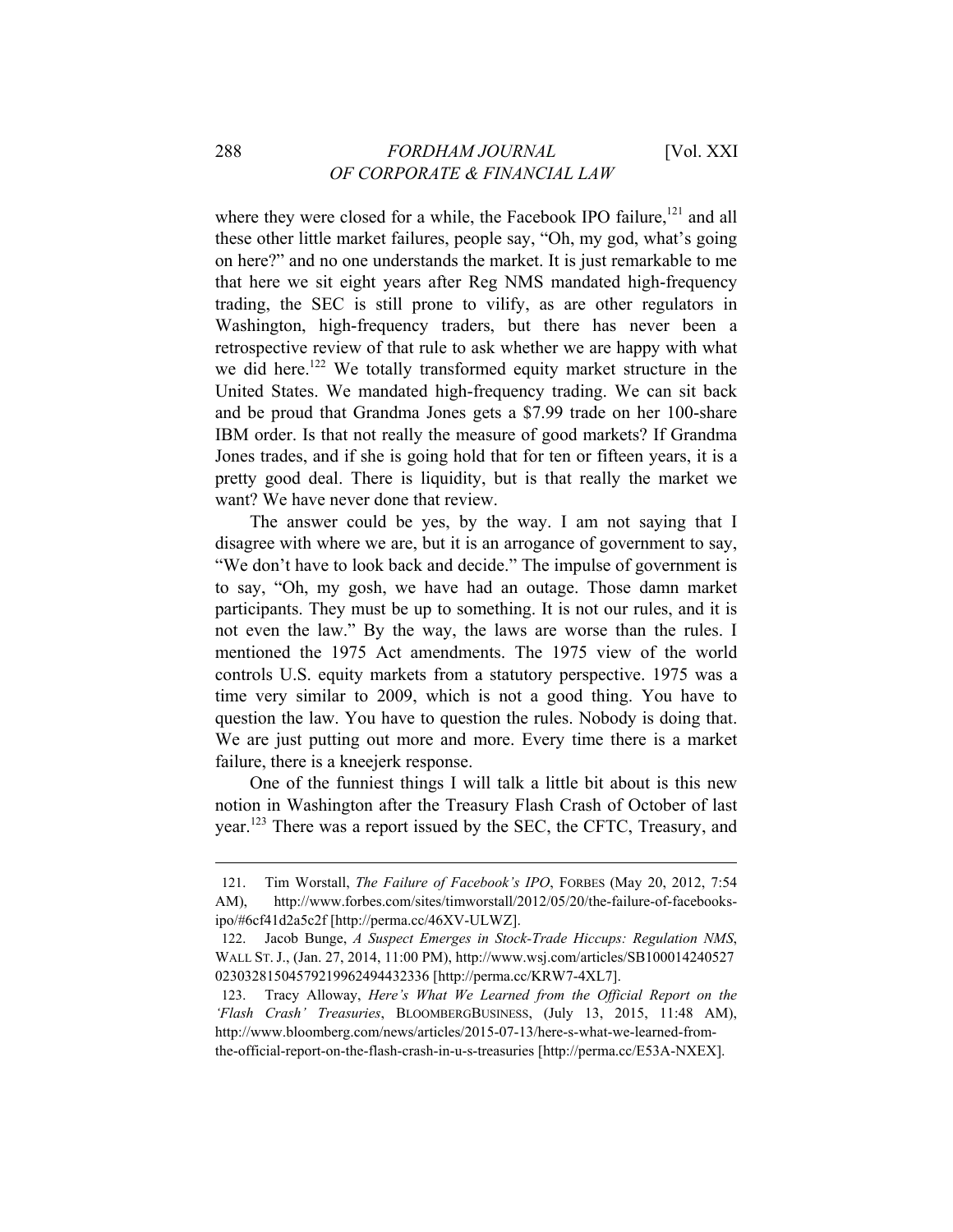the Fed, talking about those events.<sup>124</sup> It includes some vilification of high-frequency trading. Treasury markets are totally different now. Eric Grossman's firm is no longer playing such a big presence in Treasury markets, and it is no wonder as to why. High-frequency trading has moved in. We had a Flash Crash and the government says, "Those highfrequency traders, I cannot believe them. What are they doing? They are not going to stand in front of a moving bullet coming right at them, the way Morgan Stanley used to? We cannot control them the way we control Morgan Stanley. Let's vilify them." That is really what is going on. It is not regulation, it is not the lack of liquidity, it is not the Volcker Rule, it is not the Basel rules, and it is not CCAR or CLAR, or all of these things that Eric was talking about that keep the dealers away from these markets now because they are just not worth it for them anymore. It is the high-frequency traders that have moved in to provide that liquidity that used to exist through the dealers.

It carries in Washington. It is convenient in Washington because it sounds like shadow banking markets. "High-frequency trading, they are out to get you. Don't look at us. Don't open this curtain. It is highfrequency traders." Not too many people want to stand in front of that one, but I am one of the few. There are some bad practices in highfrequency trading. There are firms and individuals out there who just simply do not provide liquidity to the markets, but take away both liquidity and profits that they do not deserve. Committing capital is a very American thing and you should get a return for committing capital. If you are not, you have to question what they are actually providing. I think that type of analysis and thoughtfulness is what you need in Washington, but you are not going to get it right now.

A very longwinded response to the question, but I think highfrequency trading is providing needed liquidity right now, whether you like the fact or not that it is fleeting compared to Morgan Stanley standing there taking their lumps when the market moves against them, and then having the Fed tell them to stand there and take it. Highfrequency trading is not going to do that, and that is what drives them crazy because they cannot control it. In this day and age in Washington,

<sup>124.</sup> Joint Press Release, Dep't of Treasury, Bd. of Governors of the Fed. Reserve Sys., Fed. Reserve Bank, SEC, CFTC, Release of Joint Staff Report on October 15, 2014 (July 13, 2015, 11:30 AM), http://www.federalreserve.gov/newsevents/press/other /20150713a.htm [http://perma.cc/Y7AD-G7WW].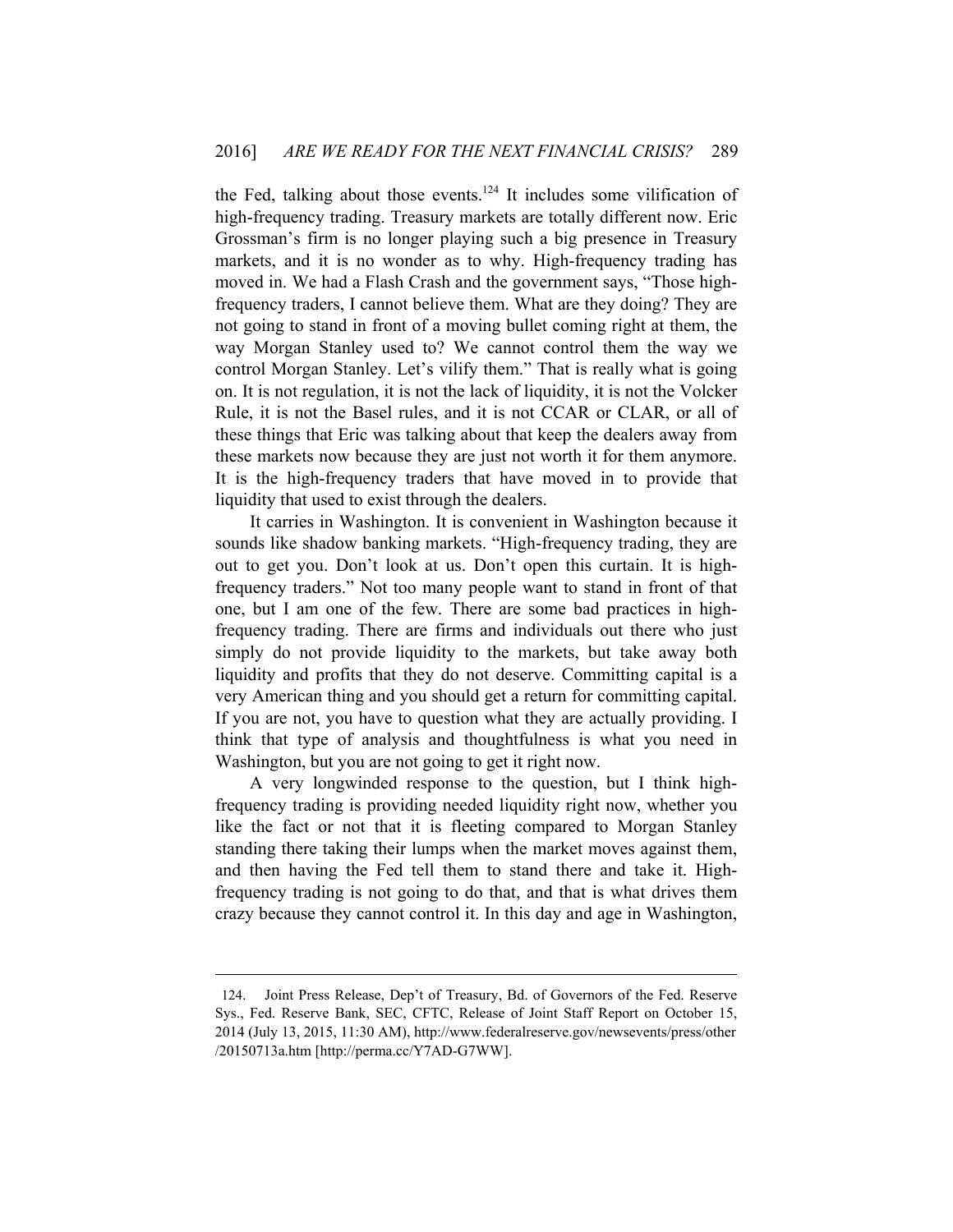they will try to find a way to control it because it is all about commandand-control.

RICHARD SQUIRE: You said in your remarks that if there had been more transparency, and you were remembering being at Lehman on September 15, 2008, then we could have avoided some of the worst aspects of the bailouts. What were the worst aspects of the bailouts, in your view?

DANIEL GALLAGHER: Before I was a Commissioner, I was on the staff of the SEC. I ran the investment bank oversight side of the Division of Trading and Markets. I started six weeks before Lehman, so that was a great job choice. I always tell people it is not that I know substantively more about these issues than everyone else, but if you were there at the time and you saw all this stuff that is being written about now, years later, and you lived through it and you saw how decisions were made firsthand, it would have, I would hope and expect, a major impact on you. To watch the government respond to something like 2008, to see the dialogue, to see the imperfect information upon which these crucial decisions were made. I have to tell you, is a scarring thing to go through, to sit and realize that no one knew what AIG's positions were in derivatives, and that no one knew who the counterparties were because there was no regulatory transparency and much less market public transparency. I give Tim Geithner credit—in the years leading up to the crisis, he led the voluntary push, first on credit derivatives, and then on equity derivatives, to get the firms to file the gold copy with DTC of their transaction details to try to start to size these markets, and to try to understand which firms were most at risk.<sup>125</sup> He had the right idea, but it was not in place by the time things blew up.

To me, it was this notion that we now have to pump AIG full of money because we have imperfect information. We have to fear the worst, and we have to move in. I think, based on what you knew postcrisis, you might have decided differently. You might have said it might be all right if they go under. I think that transparency would have been critical to decision making. This is something, even as a very freemarket, small-government conservative, I can get my head easily

<sup>125.</sup> Robert O'Harrow Jr. & Jeff Gerth, *As Crisis Loomed, Geithner Pressed but Fell Short*, WASHINGTON POST (Apr. 3, 2009), http://www.washingtonpost.com/wpdyn/content/article/2009/04/02/AR2009040203227.html [http://perma.cc/FG96- 2YYK].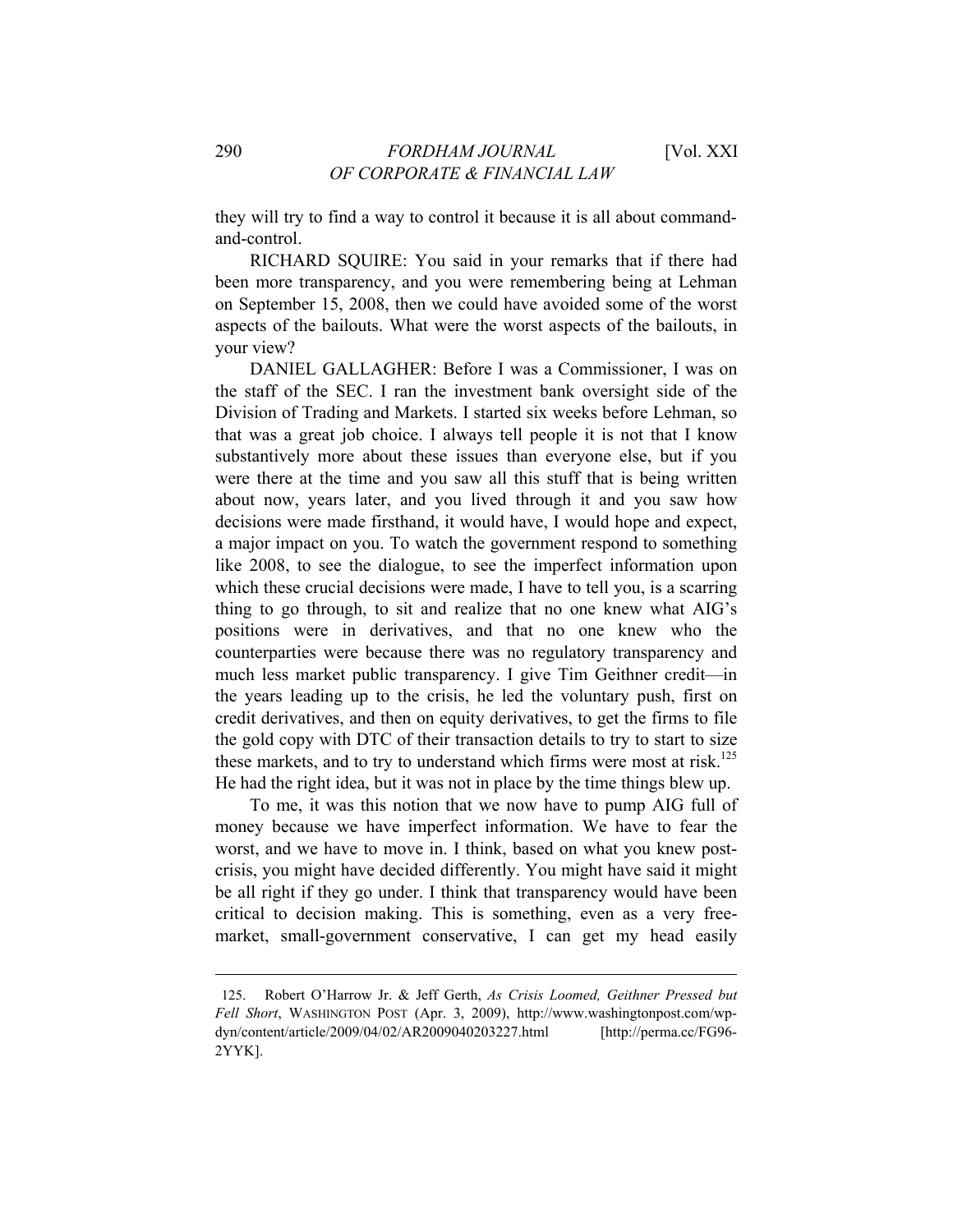around. Despite it coming from the New Deal, and the 1933 and 1934 Acts, the idea of transparency and disclosure, either to regulators or the markets generally, of material information is something that makes a lot of sense. This makes a lot of sense so long as you are not taking too much property from somebody. In this instance, when you have a \$700 trillion notional market in swaps, a little bit of transparency would have gone a long way.

But you open yourself up to all of the second-guessing. "Oh, you only bailed out AIG because Goldman was a counterparty," or, "You bailed out the European banks." I do not think they did because I was in those rooms at the New York Fed, and I was in those rooms at Lehman, and I do not think that is what the thought process was, but you do you open yourself up to that narrative, and it can get kind of ugly.

If I had to write Title VII it would be one sentence: "You shall disclose to X regulator all positions in OTC derivatives." Then it could have been five, ten, twenty pages of authority to the right regulators, to say, "Not earlier than three years after sentence one is enacted, you can do this: you can mandate more disclosure, you can mandate central clearing, you can mandate equities-like trading, if you think it is the right thing based on three years of experience in markets that you have never regulated before." That is humility. That is the government saying, "Gosh, we really did not get it, did we? We bailed out AIG and we did not have to."

It would have made a lot of sense, but instead they just went for the whole mousetrap: thirty pages of complicated equities-like market structure being overlaid on OTC swaps markets and dividing the jurisdiction over these markets between the SEC and the CFTC. I did not even get to that fun part, by the way. The Dodd-Frank Act said it was going to clean up the alphabet soup of Washington. It got rid of OTS and created four more regulators, and it did not merge the SEC and the CFTC.<sup>126</sup> So we are in a position where the rules have been done for two years, and you cannot really trade swaps unless you trade all of the swaps in a meaningful way. Anyway, I could go on and on and on, Professor. Did I answer your question?

RICHARD SQUIRE: Yes. Another question?

 $\overline{a}$ 

AUDIENCE MEMBER: I think there have been a few allusions today to shadow banking practice. I think that is one of the commonly

<sup>126</sup>*. See* Dodd-Frank Wall Street Reform and Consumer Protection Act, Pub. L. No. 111-203, tit. III, 124 Stat. 1376, 1520-70 (2010).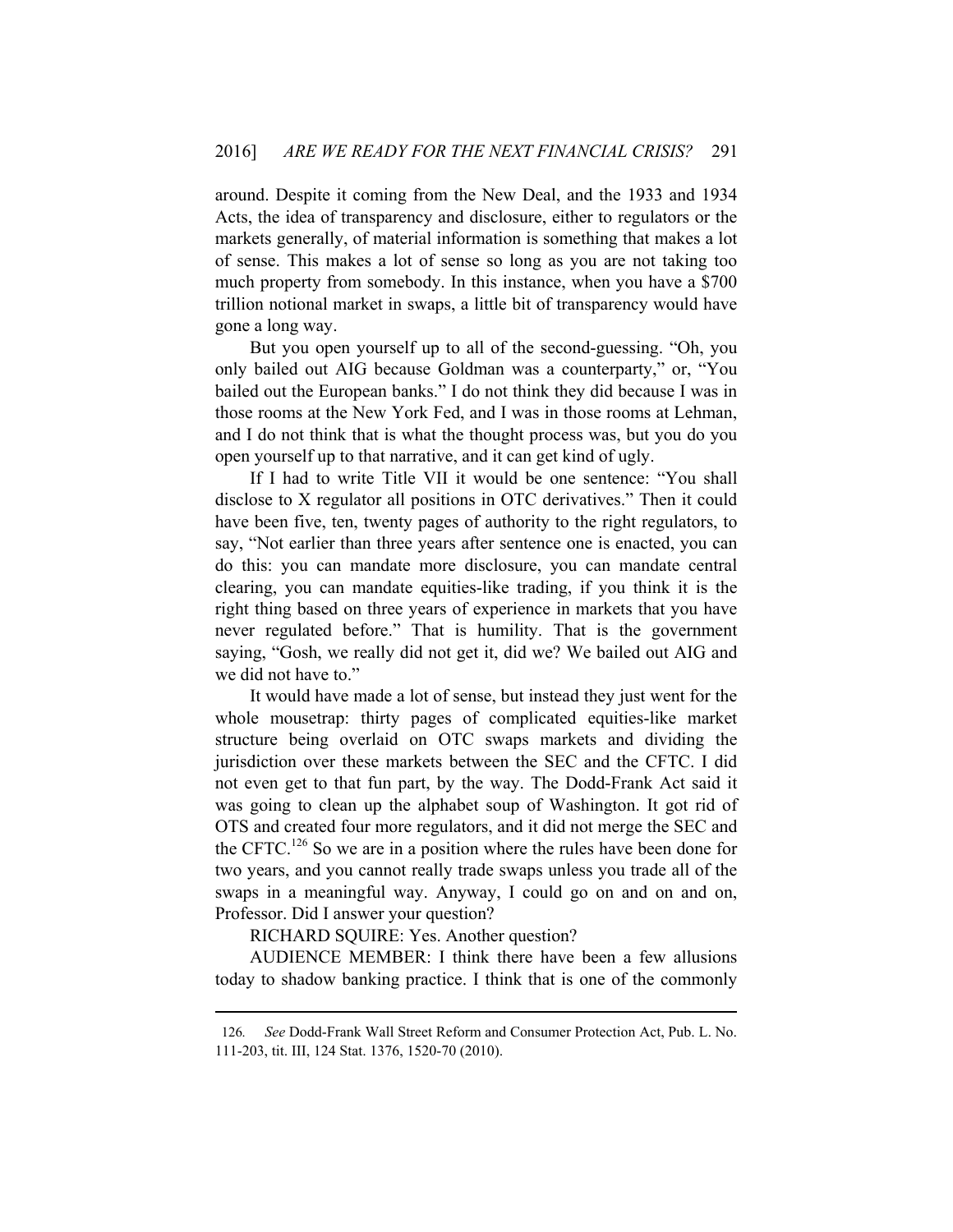levied criticisms against Dodd-Frank, that it is pushing borrowers towards money markets and hedge funds and the like. I think the *Financial Times* reported in May that just over half of new home mortgages are being issued by institutions with no depositors.<sup>127</sup> Is that something that needs to take a more central focus in forecasting what the next crisis looks like, or are the current measures in Dodd-Frank sufficient to curb the riskiest practices?

DANIEL GALLAGHER: This is an interesting question. Shadow banking is loosely defined by me as non-bank markets. Bank regulators like to call it something ugly to scare you into thinking it is scary. It is capital markets, the non-bank capital markets, which in the United States provide 80% of the financing for our economy, which, by the way, in Europe provide 20% of the financing for the European economy.128 No wonder the *Financial Times* is writing about how bad shadow banking markets are.

There are all these initiatives and this lore that is put out there after the crisis that the shadow banking markets are the riskiest part of our markets, that the prudential regulators, the central bankers, and other bank regulators need further control of these markets to take the risk out of them. Remember, when you hear "shadow banking market," think capital markets. So when the bank regulators say they want to de-risk capital markets, just sit back and think to yourself, what are capital markets for? They are for investors to put capital at risk, whether those investors are retail, institutional, or whoever, in the hope of seeking a return. That is America. You want to de-risk that? Do you think you are going to get the same return in a de-risked banking-like market? I will tell you, no. Then you ask yourself, what are these markets? You mentioned mortgage lending. I do not know that statistic, but it does not

<sup>127.</sup> Ben McLannahan, *Shadow Banks Grab Record US Loans Share*, FINANCIAL TIMES, (May 31, 2015, 3:12 PM), http://www.ft.com/intl/cms/s/0/3754ac32-0644-11e5- 89c1-00144feabdc0.html#axzz42vThnNID [http://perma.cc/JJ2J-FKL4].

<sup>128.</sup> Helmut Kraemer-Eis with Francesco Battazzi, Remi Charrier, Marco Natoli & Matteo Squilloni, *Institutional Non-Bank Lending and the Role of Debt Funds* 10 (Euro. Inv. Fund, Working Paper No. 2014/25, 2014) ("ECB president Mario Draghi mentioned in an often quoted statement that 'in the United States 80% of credit intermediation goes via the capital markets. . . . In the European situation it is the other way round. 80% of financial intermediation goes through the banking system.'"), http://www.eif.org/news\_centre/publications/eif\_wp\_25.pdf [http://perma.cc/ZGF9-X2 FN].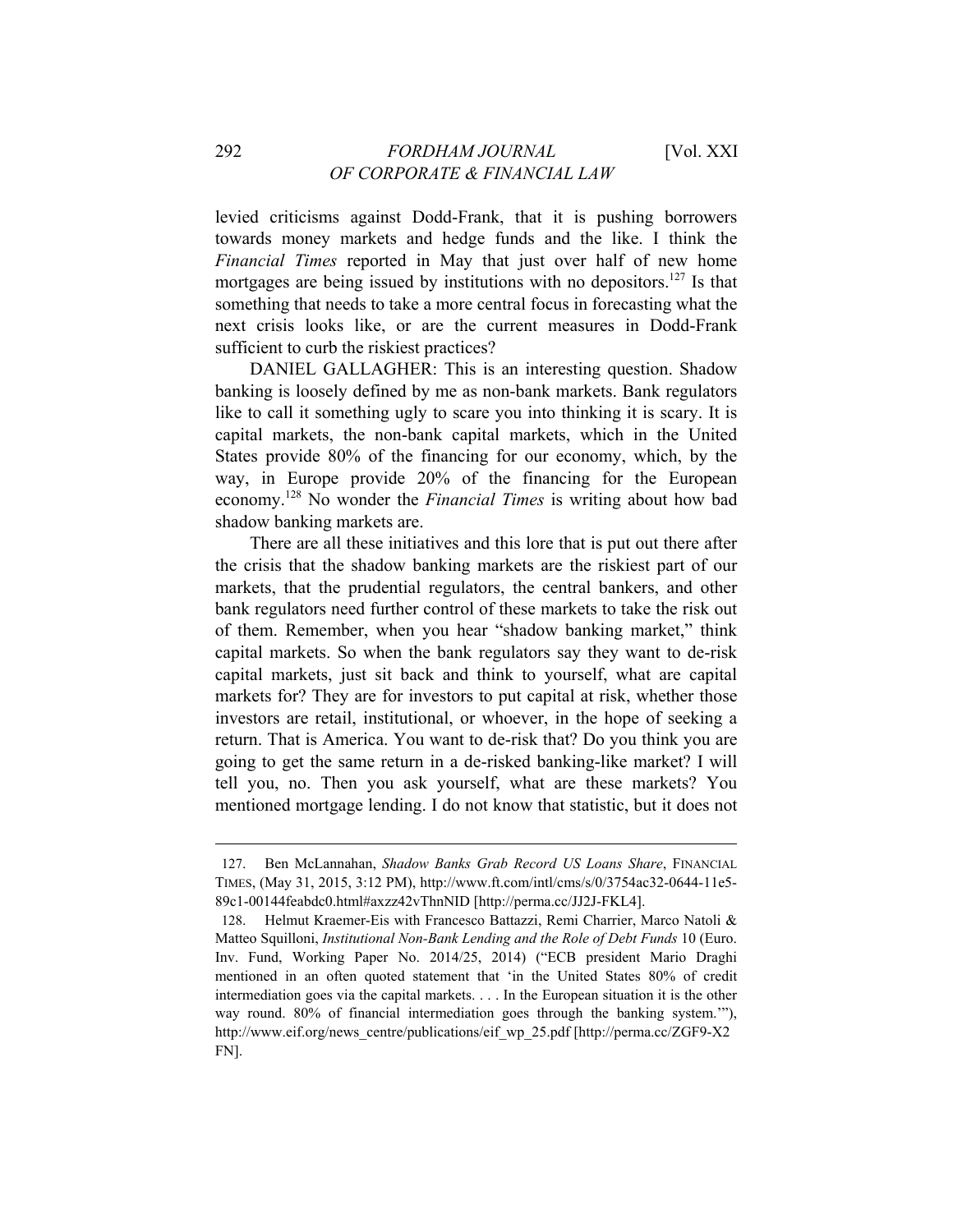surprise me. If I was J.P. Morgan or Morgan Stanley, I would not want to be in the market for issuing mortgages after 2008. But, of course, now you are fine, because you have the Consumer Financial Protection Bureau, which regulates mortgages, and if not the institutions directly, then the practices and the products that are issued, whether you be a bank or a non-bank. You have a whole new agency within the Fed, if you can call it an agency, dedicated to ferreting out those abuses. I do not know what they do in Europe.

But there is this big mindset that we have to de-risk these so-called shadow banking markets. If you go back and you look at the financial crisis, just ask, what evidence is there? Where is this big source of systemic risk in the capital markets? Capital markets, as in our exchange earlier on the panel, are supposed to be about risking capital, getting a return, and if things get out of whack, whether it is a failure—a failure of the product or the failure of a firm, taking your losses. 2008 skewed all of that. The bail out of Bear Stearns, which was supposed to fail because they were not a bank and they did not have access to the taxpayer window, created a moral hazard that played out in Lehman, AIG, and elsewhere. It created a big mess. So in the "shadow banking" markets, when you hint, as the government, that maybe you are not going to fail, then you distort the whole notion of what a capital market is or what shadow banking markets are. That is what the government did. They bailed out Bear Stearns and then they could not figure out how to get off that slippery slope. That is what they are trying to figure out. I think it is pure folly. We saw it play out in the asset management industry in a very real way, as they determined whether to designate big mutual funds as systemically important and regulate them like banks. If you regulate everything like banks, we will live in France, whether you like it or not. You might like France, but I do not want to live in France.

Any other questions? Thank you very much for having me.

CAITLIN FAHEY: Thank you all so much for coming today. Thank you, Commissioner Gallagher. My name is Caitlin Fahey. I am the Symposium Editor of the *Journal of Corporate and Financial Law*. I just want to take a brief moment to say a special thank-you to people who have been instrumental in putting this event together today. Commissioner Gallagher, Mr. Kim, Professor Squire, Mr. Grossman, thank you for dedicating your valuable time and sharing your insight with us today. Professor Gentile, Professor Griffith, Professor Squire, thank you for your support and your guidance in organizing today's symposium. The *Journal* is so grateful to have such dedicated faculty. This event would not have been possible without your help. I would like